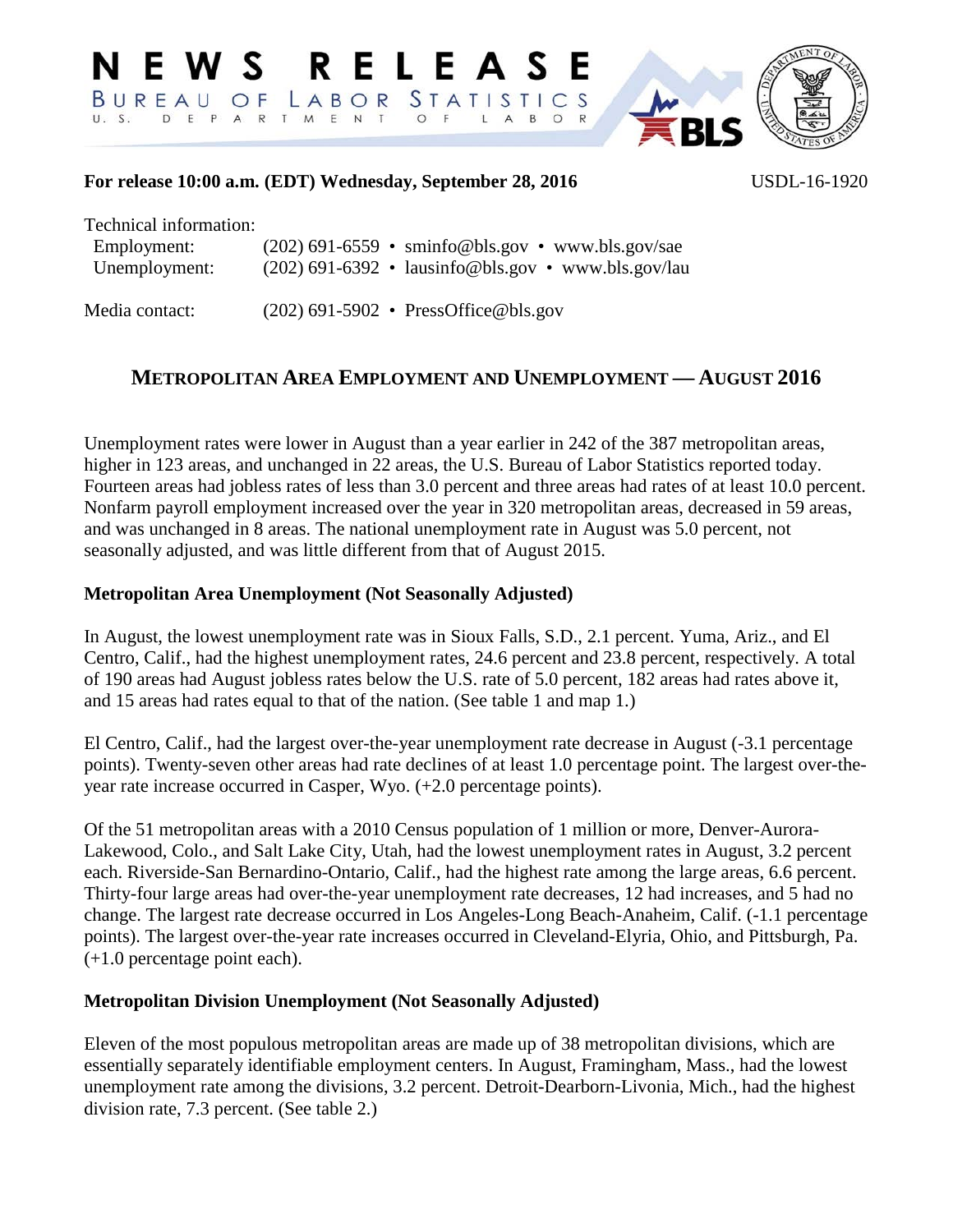In August, 30 metropolitan divisions had over-the-year unemployment rate decreases, 6 had increases, and 2 had no change. The largest rate decline occurred in Los Angeles-Long Beach-Glendale, Calif. (-1.4 percentage points). The largest over-the-year rate increases occurred in Montgomery County-Bucks County-Chester County, Pa., and Philadelphia, Pa. (+0.5 percentage point each).

# **Metropolitan Area Nonfarm Employment (Not Seasonally Adjusted)**

In August, 320 metropolitan areas had over-the-year increases in nonfarm payroll employment, 59 had decreases, and 8 had no change. The largest over-the-year employment increases occurred in New York-Newark-Jersey City, N.Y.-N.J.-Pa. (+184,200), Dallas-Fort Worth-Arlington, Texas (+117,300), and Los Angeles-Long Beach-Anaheim, Calif. (+112,900). The largest over-the-year percentage gain in employment occurred in St. George, Utah (+7.1 percent), followed by Madera, Calif. (+7.0 percent), and Cleveland, Tenn. (+6.4 percent). (See table 3 and map 2.)

The largest over-the-year decreases in employment occurred in Lafayette, La. (-8,700), Davenport-Moline-Rock Island, Iowa-Ill. (-5,900), and Houma-Thibodaux, La. (-3,300). The largest over-the-year percentage decreases in employment occurred in Lafayette, La. (-4.1 percent), Houma-Thibodaux, La. (-3.4 percent), and Davenport-Moline-Rock Island, Iowa-Ill. (-3.2 percent).

Over the year, nonfarm employment rose in 48 of the 51 metropolitan areas with a 2010 Census population of 1 million or more, and fell in Rochester, N.Y. (-0.4 percent), New Orleans-Metairie, La., and Pittsburgh, Pa. (-0.2 percent each). The largest over-the-year percentage increase in employment in these large metropolitan areas occurred in Orlando-Kissimmee-Sanford, Fla. (+4.4 percent), followed by Jacksonville, Fla. (+3.8 percent), and Seattle-Tacoma-Bellevue, Wash. (+3.7 percent).

# **Metropolitan Division Nonfarm Employment (Not Seasonally Adjusted)**

In August, nonfarm payroll employment increased in all of the 38 metropolitan divisions over the year. The largest over-the-year increase in employment among the metropolitan divisions occurred in New York-Jersey City-White Plains, N.Y.-N.J. (+140,900), followed by Dallas-Plano-Irving, Texas (+100,400), and Los Angeles-Long Beach-Glendale, Calif. (+73,900). (See table 4.)

The largest over-the-year percentage increase in employment among the metropolitan divisions occurred in Haverhill-Newburyport-Amesbury Town, Mass.-N.H. (+4.7 percent), followed by Fort Lauderdale-Pompano Beach-Deerfield Beach, Fla. (+4.4 percent), and Dallas-Plano-Irving, Texas (+4.2 percent).

\_\_\_\_\_\_\_\_\_\_\_\_\_ **The Regional and State Employment and Unemployment news release for September is scheduled to be released on Friday, October 21, 2016, at 10:00 a.m. (EDT). The Metropolitan Area Employment and Unemployment news release for September is scheduled to be released on Wednesday, November 2, 2016, at 10:00 a.m. (EDT).**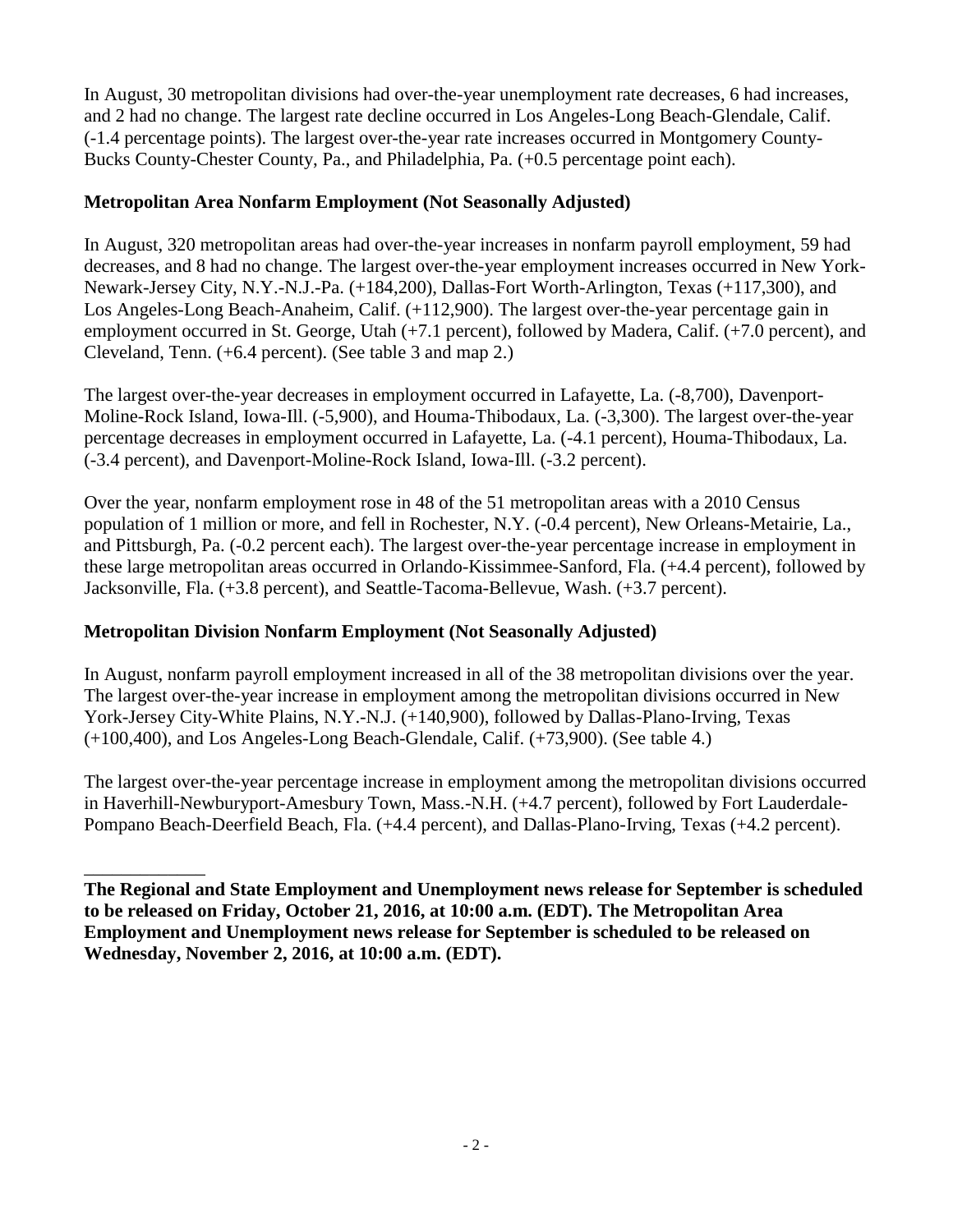# **Technical Note**

This release presents labor force and unemployment data from the Local Area Unemployment Statistics (LAUS) program (tables 1 and 2) for 387 metropolitan statistical areas and metropolitan New England City and Town Areas (NECTAs), plus 7 areas in Puerto Rico. Estimates for 38 metropolitan and NECTA divisions also are presented. Nonfarm payroll employment estimates from the Current Employment Statistics (CES) program (tables 3 and 4) are provided for the same areas. State estimates were previously published in the news release, *Regional and State Employment and Unemployment,* and are republished in this release for ease of reference. The LAUS and CES programs are both federalstate cooperative endeavors.

#### **Labor force and unemployment—from the LAUS program**

**Definitions.** The labor force and unemployment data are based on the same concepts and definitions as those used for the official national estimates obtained from the Current Population Survey (CPS), a sample survey of households that is conducted for the Bureau of Labor Statistics (BLS) by the U.S. Census Bureau. The LAUS program measures employment and unemployment on a place-of-residence basis. The universe for each is the civilian noninstitutional population 16 years of age and older. *Employed* persons are those who did any work at all for pay or profit in the reference week (the week including the 12th of the month) or worked 15 hours or more without pay in a family business or farm, plus those not working who had a job from which they were temporarily absent, whether or not paid, for such reasons as labormanagement dispute, illness, or vacation. *Unemployed* persons are those who were not employed during the reference week (based on the definition above), had actively looked for a job sometime in the 4-week period ending with the reference week, and were currently available for work; persons on layoff expecting recall need not be looking for work to be counted as unemployed. The *labor force* is the sum of employed and unemployed persons. The *unemployment rate* is the number of unemployed as a percent of the labor force.

**Method of estimation.** Estimates for states, the District of Columbia, the Los Angeles-Long Beach-Glendale metropolitan division, and New York City are produced using time-series models with real-time benchmarking to national CPS totals. Model-based estimates are also produced for the following areas and their respective balances: the Chicago-Naperville-Arlington Heights, IL Metropolitan Division; Cleveland-Elyria, OH Metropolitan Statistical Area; Detroit-Warren-Dearborn, MI Metropolitan Statistical Area; Miami-Miami Beach-Kendall, FL Metropolitan Division; and Seattle-Bellevue-Everett, WA Metropolitan Division. Modeling improves the statistical basis of the estimation for these areas and provides important tools for analysis, such as measures of errors and seasonally adjusted series. For all other substate areas in this release, estimates are prepared through indirect estimation procedures using a building-block approach. Employment estimates, which are based largely on "place of work" estimates from the CES program, are adjusted to refer to place of residence as used in the CPS. Unemployment estimates are aggregates of persons previously employed in industries covered by state unemployment insurance (UI) laws and entrants to the labor force data from the CPS. The substate estimates of employment and unemployment, which geographically exhaust the entire state, are adjusted proportionally to ensure that they add to the independently estimated state or balance-of-state totals. A detailed description of the estimation procedures is available from BLS upon request.

**Annual revisions.** Labor force and unemployment data shown for the prior year reflect adjustments made at the beginning of each year, usually implemented with the issuance of January estimates. The adjusted model-based estimates typically reflect updated population data from the U.S. Census Bureau, any revisions in other input data sources, and model reestimation. All substate estimates then are re-estimated using updated inputs and adjusted to add to the revised model-based totals. In early 2015, a new generation of time-series models was implemented, resulting in the replacement of data back to the series beginnings. At the same time, enhancements were made to the substate estimation methodology, and more timely inputs from the American Community Survey were incorporated.

#### **Employment—from the CES program**

**Definitions.** Employment data refer to persons on establishment payrolls who receive pay for any part of the pay period that includes the 12th of the month. Persons are counted at their place of work rather than at their place of residence; those appearing on more than one payroll are counted on each payroll. Industries are classified on the basis of their principal activity in accordance with the 2012 version of the North American Industry Classification System.

**Method of estimation.** CES State and Area employment data are produced using several estimation procedures. Where possible these data are produced using a "weighted link relative" estimation technique in which a ratio of current-month weighted employment to that of the previous-month weighted employment is computed from a sample of establishments reporting for both months. The estimates of employment for the current month are then obtained by multiplying these ratios by the previous month's employment estimates. The weighted link relative technique is utilized for data series where the sample size meets certain statistical criteria.

For some employment series, the sample of establishments is very small or highly variable. In these cases, a model-based approach is used in estimation. These models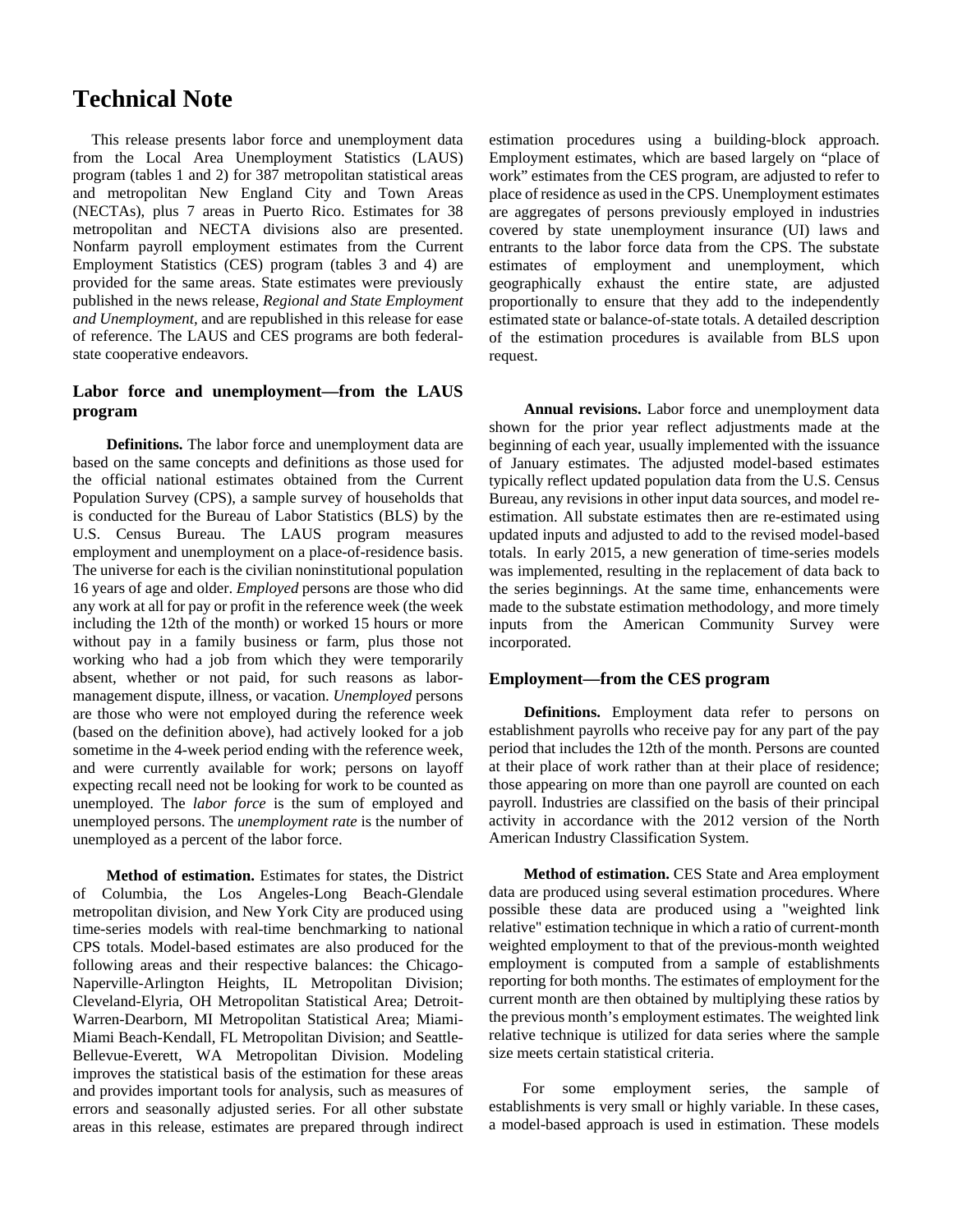use the direct sample estimates (described above), combined with forecasts of historical (benchmarked) data to decrease volatility in estimation. Two different models (Fay-Herriot Model and Small Domain Model) are used depending on the industry level being estimated. For more detailed information about each model, refer to the BLS Handbook of Methods.

**Annual revisions.** Employment estimates are adjusted annually to a complete count of jobs, called benchmarks, derived principally from tax reports that are submitted by employers who are covered under state unemployment insurance (UI) laws. The benchmark information is used to adjust the monthly estimates between the new benchmark and the preceding one and also to establish the level of employment for the new benchmark month. Thus, the benchmarking process establishes the level of employment, and the sample is used to measure the month-to-month changes in the level for the subsequent months.

**Seasonal adjustment.** Payroll employment data are seasonally adjusted for states, metropolitan areas, and metropolitan divisions at the total nonfarm level. For states, data are seasonally adjusted at the supersector level as well Revisions of historical data for the most recent 5 years are made once a year, coincident with annual benchmark adjustments.

#### **Reliability of the estimates**

The estimates presented in this release are based on sample surveys, administrative data, and modeling and, thus, are subject to sampling and other types of errors. Sampling error is a measure of sampling variability—that is, variation that occurs by chance because a sample rather than the entire population is surveyed. Survey data also are subject to nonsampling errors, such as those which can be introduced into the data collection and processing operations. Estimates not directly derived from sample surveys are subject to additional errors resulting from the specific estimation processes used. The sums of individual items may not always equal the totals shown in the same tables because of rounding. Unemployment rates are computed from unrounded data and thus may differ slightly from rates computed using the rounded data displayed in the tables.

**Labor force and unemployment estimates.** Measures of sampling error are not available for metropolitan areas or metropolitan divisions. Model-based error measures for states are available on the BLS website at www.bls.gov/lau/lastderr.htm. Measures of nonsampling error are not available for the areas contained in this release. Information on recent data revisions for states and local areas is available online at www.bls.gov/lau/launews1.htm.

**Employment estimates.** Measures of sampling error are available for metropolitan areas or metropolitan divisions upon request. Measures of sampling error for states down to the supersector level are available on the BLS website at www.bls.gov/sae/790stderr.htm. Measures of nonsampling error are not available for the areas contained in this release. Information on recent benchmark revisions is available online at www.bls.gov/sae/benchmark2016.pdf.

#### **Area definitions**

The substate area data published in this release reflect the delineations issued by the U.S. Office of Management and Budget on February 28, 2013. Data reflect New England City and Town Area (NECTA) definitions, rather than county-based definitions, in the six New England States. A detailed list of the geographic definitions is available online at www.bls.gov/lau/lausmsa.htm*.* 

#### **Additional information**

Estimates of unadjusted and seasonally adjusted labor force and unemployment data for states, census regions and divisions, and seven substate areas are available in the news release *Regional and State Employment and Unemployment.*  Estimates of labor force and unemployment for all states, metropolitan areas, counties, cities with a population of 25,000 or more, and other areas used in the administration of various federal economic assistance programs are available on the Internet at www.bls.gov/lau/. Employment data from the CES program are available on the BLS website at www.bls.gov/sae/.

Information in this release will be made available to sensory impaired individuals upon request. Voice phone: (202) 691-5200; Federal Relay Service: (800) 877-8339.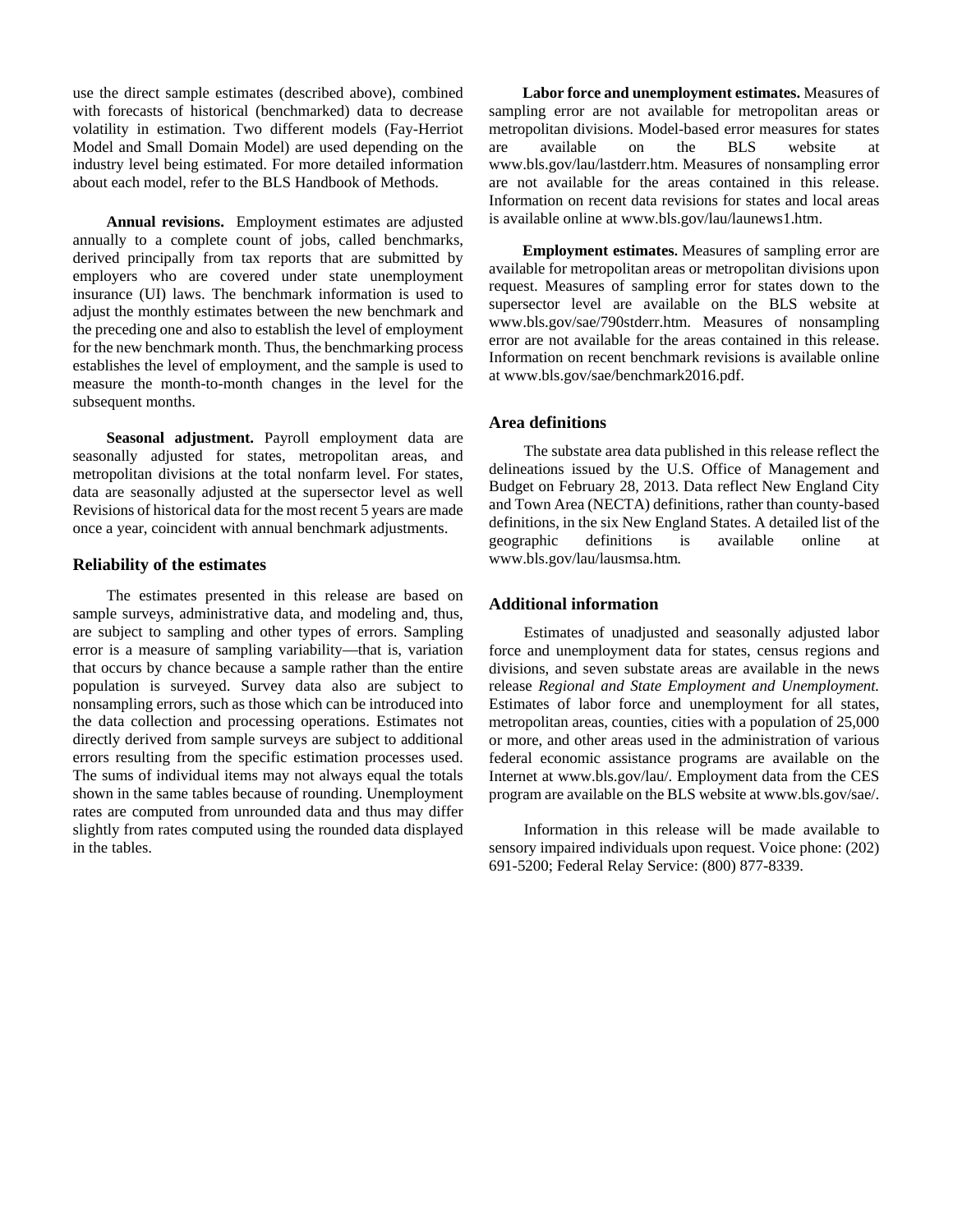|                                                                      |            | <u>wing mindin</u> |                      |                   | 3.441     |           |           |                   |            |      |                        |                   |
|----------------------------------------------------------------------|------------|--------------------|----------------------|-------------------|-----------|-----------|-----------|-------------------|------------|------|------------------------|-------------------|
|                                                                      |            |                    | Civilian labor force |                   |           |           |           |                   | Unemployed |      |                        |                   |
|                                                                      | July       |                    |                      | August            |           | Number    |           |                   |            |      | Percent of labor force |                   |
| State and area                                                       |            |                    |                      |                   | July      |           | August    |                   |            | July |                        | August            |
|                                                                      | 2015       | 2016               | 2015                 | 2016 <sup>p</sup> |           |           |           |                   |            |      |                        |                   |
|                                                                      |            |                    |                      |                   | 2015      | 2016      | 2015      | 2016 <sup>p</sup> | 2015       | 2016 | 2015                   | 2016 <sup>p</sup> |
|                                                                      |            |                    |                      |                   |           |           |           |                   |            |      |                        |                   |
|                                                                      | 2,163,395  | 2,182,935          | 2,149,959            | 2,179,827         | 145,435   | 126,104   | 139,884   | 123,207           | 6.7        | 5.8  | 6.5                    | 5.7               |
| Anniston-Oxford-Jacksonville                                         | 46,344     | 46,243             | 46,119               | 46,384            | 3,546     | 2,939     | 3,413     | 2,853             | 7.7        | 6.4  | 7.4                    | 6.2               |
|                                                                      | 71,711     | 73,661             | 71,655               | 73,941            | 4,242     | 3,793     | 3,978     | 3,618             | 5.9        | 5.1  | 5.6                    | 4.9               |
| Birmingham-Hoover                                                    | 534,938    | 543,200            | 531,976              | 540,258           | 31,896    | 28,949    | 31,290    | 28,643            | 6.0        | 5.3  | 5.9                    | 5.3               |
| Daphne-Fairhope-Foley                                                | 90,493     | 92,696             | 88,780               | 91,527            | 5,092     | 4,449     | 4,997     | 4,467             | 5.6        | 4.8  | 5.6                    | 4.9               |
|                                                                      | 69,574     | 69,204             | 68,990               | 69,028            | 4,709     | 3,884     | 4,499     | 3,777             | 6.8        | 5.6  | 6.5                    | 5.5               |
|                                                                      | 62,975     | 62,356             | 62,430               | 62,686            | 4,327     | 3,516     | 4,155     | 3,546             | 6.9        | 5.6  | 6.7                    | 5.7               |
| Florence-Muscle Shoals                                               | 66,360     | 67,150             | 66,431               | 66,816            | 5,314     | 4,325     | 5,084     | 4,137             | 8.0        | 6.4  | 7.7                    | 6.2               |
|                                                                      | 43,457     | 43,907             | 43,197               | 44,037            | 2,903     | 2,492     | 2,806     | 2,503             | 6.7        | 5.7  | 6.5                    | 5.7               |
|                                                                      | 210,245    | 211,187            | 209,698              | 210,929           | 12,756    | 10,813    | 12,236    | 10,485            | 6.1        | 5.1  | 5.8                    | 5.0               |
|                                                                      | 184,029    | 184,455            | 182,849              | 183,959           | 14,408    | 12,285    | 13,752    | 11,970            | 7.8        | 6.7  | 7.5                    | 6.5               |
| Montgomery                                                           | 169,708    | 171,357            | 168,920              | 171,456           | 11,094    | 9,394     | 10,814    | 9,339             | 6.5        | 5.5  | 6.4                    | 5.4               |
|                                                                      | 112,091    | 113,023            | 111,952              | 114,305           | 7,412     | 6,790     | 6,915     | 6,490             | 6.6        | 6.0  | 6.2                    | 5.7               |
|                                                                      | 374,602    | 371,469            | 369,377              | 366,534           | 21,798    | 22,790    | 20,742    | 21,776            | 5.8        | 6.1  | 5.6                    | 5.9               |
| Anchorage                                                            | 203,033    | 202,905            | 199,841              | 200,079           | 10,651    | 11,622    | 10,172    | 11,016            | 5.2        | 5.7  | 5.1                    | 5.5               |
|                                                                      | 46,773     | 46,057             | 47,160               | 46,383            | 2,217     | 2,450     | 2,181     | 2,289             | 4.7        | 5.3  | 4.6                    | 4.9               |
|                                                                      | 3,152,919  | 3,222,638          | 3,158,214            | 3,209,430         | 208,387   | 204,476   | 210,073   | 190,170           | 6.6        | 6.3  | 6.7                    | 5.9               |
| Flagstaff                                                            | 74,837     | 74,473             | 73,883               | 73,830            | 5,248     | 5,261     | 5,009     | 4,739             | 7.0        | 7.1  | 6.8                    | 6.4               |
| Lake Havasu City-Kingman.                                            | 80,770     | 80,475             | 80,106               | 79,937            | 6,639     | 5,942     | 6,654     | 5,566             | 8.2        | 7.4  | 8.3                    | 7.0               |
| Phoenix-Mesa-Scottsdale                                              | 2,163,931  | 2,216,826          | 2,167,513            | 2.208.210         | 120,358   | 119,647   | 122,003   | 110,545           | 5.6        | 5.4  | 5.6                    | 5.0               |
|                                                                      | 96,762     | 101,229            | 97,763               | 102,787           | 5,679     | 5,567     | 5,731     | 5,107             | 5.9        | 5.5  | 5.9                    | 5.0               |
| Sierra Vista-Douglas                                                 | 50,441     | 50,810             | 50,165               | 49,858            | 3,851     | 3,541     | 3,897     | 3,240             | 7.6        | 7.0  | 7.8                    | 6.5               |
|                                                                      | 455,103    | 469,829            | 459,388              | 468,131           | 27,398    | 27,301    | 27,632    | 25,064            | 6.0        | 5.8  | 6.0                    | 5.4               |
|                                                                      | 99,525     | 99,043             | 98,053               | 97,062            | 25,371    | 24,218    | 25,544    | 23,925            | 25.5       | 24.5 | 26.1                   | 24.6              |
|                                                                      | 1,348,400  | 1,369,163          | 1,334,052            | 1,351,630         | 75,833    | 59,267    | 65,529    | 51,766            | 5.6        | 4.3  | 4.9                    | 3.8               |
| Fayetteville-Springdale-Rogers.                                      |            |                    |                      |                   |           |           |           |                   |            |      | 3.5                    |                   |
|                                                                      | 257,991    | 268,347            | 254,914              | 262,910           | 10,584    | 8,448     | 8,905     | 7,336             | 4.1        | 3.1  |                        | 2.8               |
|                                                                      | 122,642    | 122,874            | 121,317              | 121,477           | 7,021     | 6,125     | 6,329     | 5,619             | 5.7        | 5.0  | 5.2                    | 4.6               |
|                                                                      | 41,535     | 42,401             | 40,737               | 41,200            | 2,490     | 1,930     | 2,169     | 1,663             | 6.0        | 4.6  | 5.3                    | 4.0               |
| $Jonesboro. \ldots \ldots \ldots \ldots \ldots \ldots \ldots \ldots$ | 62,020     | 64,170             | 61,237               | 63,188            | 3,181     | 2,384     | 2,709     | 2,066             | 5.1        | 3.7  | 4.4                    | 3.3               |
| Little Rock-North Little Rock-Conway                                 | 357,313    | 363,885            | 351,682              | 356,084           | 17,793    | 13,774    | 15,383    | 12,138            | 5.0        | 3.8  | 4.4                    | 3.4               |
|                                                                      | 37,278     | 36,817             | 36,669               | 36,172            | 2,836     | 2,213     | 2,523     | 2,030             | 7.6        | 6.0  | 6.9                    | 5.6               |
|                                                                      | 19,057,223 | 19,367,432         | 18,998,452           | 19,357,891        | 1,246,352 | 1,135,902 | 1,159,388 | 1,076,250         | 6.5        | 5.9  | 6.1                    | 5.6               |
| Bakersfield                                                          | 394,016    | 401,696            | 396,592              | 404,000           | 40,347    | 42,254    | 37,155    | 39,221            | 10.2       | 10.5 | 9.4                    | 9.7               |
|                                                                      | 100,417    | 101,903            | 100,521              | 103,118           | 7,727     | 7,448     | 7,036     | 6,902             | 7.7        | 7.3  | 7.0                    | 6.7               |
|                                                                      | 79,870     | 81,907             | 79,344               | 79,156            | 21,855    | 22,057    | 21,318    | 18,819            | 27.4       | 26.9 | 26.9                   | 23.8              |
|                                                                      | 446,554    | 456,934            | 443,595              | 451,787           | 43,922    | 42,546    | 40,042    | 39,493            | 9.8        | 9.3  | 9.0                    | 8.7               |
| Hanford-Corcoran                                                     | 59,575     | 59,206             | 59,016               | 58,617            | 5,761     | 5,690     | 5,261     | 5,227             | 9.7        | 9.6  | 8.9                    | 8.9               |
| Los Angeles-Long Beach-Anaheim.                                      | 6,625,758  | 6,741,539          | 6,590,007            | 6,734,767         | 440,878   | 355,922   | 408,358   | 340,719           | 6.7        | 5.3  | 6.2                    | 5.1               |
|                                                                      | 60,084     | 61,967             | 60,747               | 63,181            | 6,218     | 5,846     | 5,581     | 5,270             | 10.3       | 9.4  | 9.2                    | 8.3               |
|                                                                      | 112,983    | 114,260            | 115,807              | 116,394           | 12,229    | 11,879    | 10,985    | 10,823            | 10.8       | 10.4 | 9.5                    | 9.3               |
|                                                                      | 244,162    | 248,013            | 246,581              | 249,167           | 23,182    | 21,960    | 20,850    | 19,927            | 9.5        | 8.9  | 8.5                    | 8.0               |
| Napa                                                                 | 75,372     | 76,914             | 75,625               | 77,405            | 3,401     | 3,231     | 3,210     | 3,147             | 4.5        | 4.2  | 4.2                    | 4.1               |
| Oxnard-Thousand Oaks-Ventura.                                        | 425,782    | 428,476            | 424,088              | 426,700           | 25,766    | 24,725    | 25,016    | 24,597            | 6.1        | 5.8  | 5.9                    | 5.8               |
|                                                                      | 74,756     | 74,373             | 75,100               | 74,985            | 5,858     | 5,472     | 5,385     | 5,112             | 7.8        | 7.4  | 7.2                    | 6.8               |
| Riverside-San Bernardino-Ontario.                                    | 1,958,145  | 1,987,325          | 1,955,274            | 1,990,013         | 141,798   | 137,500   | 133,034   | 130,910           | 7.2        | 6.9  | 6.8                    | 6.6               |
| Sacramento--Roseville--Arden-Arcade                                  | 1,068,301  | 1,082,334          | 1,062,213            | 1,083,672         | 65,148    | 62,349    | 60,843    | 59,260            | 6.1        | 5.8  | 5.7                    | 5.5               |
| Salinas                                                              | 230,377    | 229,960            | 231,125              | 229,268           | 14,820    | 14,035    | 13,606    | 13,074            | 6.4        | 6.1  | 5.9                    | 5.7               |
| San Diego-Carlsbad                                                   | 1,575,189  | 1,596,721          | 1,569,361            | 1,591,403         | 87,151    | 84,152    | 82,050    | 80,075            | 5.5        | 5.3  | 5.2                    | 5.0               |
| San Francisco-Oakland-Hayward                                        | 2,524,154  | 2,570,428          | 2,518,378            | 2,567,577         | 114,786   | 110,238   | 107,649   | 105,165           | 4.5        | 4.3  | 4.3                    | 4.1               |
| San Jose-Sunnyvale-Santa Clara                                       | 1,054,328  | 1,078,272          | 1,051,910            | 1,084,534         | 47,152    | 45,794    | 44,299    | 44,082            | 4.5        | 4.2  | 4.2                    | 4.1               |
| San Luis Obispo-Paso Robles-Arrovo                                   |            |                    |                      |                   |           |           |           |                   |            |      |                        |                   |
| Grande                                                               | 142,736    | 145,024            | 140.433              | 142,496           | 7,047     | 6,803     | 6,639     | 6,514             | 4.9        | 4.7  | 4.7                    | 4.6               |
| Santa Cruz-Watsonville                                               | 146,953    | 149,334            | 145,473              | 148,136           | 9,614     | 9,250     | 8,823     | 8,602             | 6.5        | 6.2  | 6.1                    | 5.8               |
| Santa Maria-Santa Barbara                                            | 220,825    | 224,307            | 219.492              | 223,851           | 11,502    | 11,274    | 10,817    | 10,737            | 5.2        | 5.0  | 4.9                    | 4.8               |
| Santa Rosa                                                           | 261,796    | 265,692            | 261,681              | 265,573           | 12,347    | 11,664    | 11,394    | 10,800            | 4.7        | 4.4  | 4.4                    | 4.1               |
|                                                                      | 317,683    | 322,430            | 318,722              | 323,548           | 28,231    | 27,059    | 25,965    | 25,155            | 8.9        | 8.4  | 8.1                    | 7.8               |
|                                                                      | 206,870    | 210,728            | 206,441              | 210,306           | 13,276    | 12,575    | 12,388    | 11,953            | 6.4        | 6.0  | 6.0                    | 5.7               |
| Visalia-Porterville                                                  | 206,513    | 209,065            | 203,640              | 207,293           | 23,660    | 23,475    | 21,793    | 22,098            | 11.5       | 11.2 | 10.7                   | 10.7              |
| Yuba City                                                            | 74,240     | 74,316             | 74,747               | 74,914            | 6,963     | 6,654     | 6,300     | 6,034             | 9.4        | 9.0  | 8.4                    | 8.1               |
|                                                                      | 2,849,681  | 2,912,812          | 2,837,374            | 2,903,499         | 110,346   | 104,732   | 100,174   | 97,233            | 3.9        | 3.6  | 3.5                    | 3.3               |
|                                                                      | 176,283    | 180,663            | 175,806              | 180,304           | 5,634     | 5,429     | 5,193     | 5,159             | 3.2        | 3.0  | 3.0                    | 2.9               |
| Colorado Springs                                                     | 322,034    | 325,302            | 321,459              | 323,271           | 14,990    | 13,728    | 13,309    | 12,651            | 4.7        | 4.2  | 4.1                    | 3.9               |
| Denver-Aurora-Lakewood                                               | 1,516,889  | 1,555,684          | 1,515,405            | 1,550,937         | 55,681    | 52,712    | 50,965    | 49,230            | 3.7        | 3.4  | 3.4                    | 3.2               |
|                                                                      | 181,566    | 185,995            | 181,639              | 186,175           | 5,893     | 5,649     | 5,451     | 5,438             | 3.2        | 3.0  | 3.0                    | 2.9               |
|                                                                      | 72,143     | 72,755             | 71,752               | 72,638            | 4,121     | 4,348     | 3,656     | 3,820             | 5.7        | 6.0  | 5.1                    | 5.3               |
|                                                                      | 147,682    | 151,609            | 147,496              | 151,942           | 5,916     | 5,591     | 5,409     | 5,266             | 4.0        | 3.7  | 3.7                    | 3.5               |
|                                                                      | 71,756     | 73,106             | 70,977               | 72,291            | 4,106     | 4,032     | 3,691     | 3,576             | 5.7        | 5.5  | 5.2                    | 4.9               |
|                                                                      | 1,916,729  | 1,940,528          | 1,898,857            | 1,919,257         | 112,056   | 109,097   | 106,534   | 107,156           | 5.8        | 5.6  | 5.6                    | 5.6               |
| Bridgeport-Stamford-Norwalk                                          | 475,473    | 483,756            | 469,508              | 476,392           | 26,827    | 26,036    | 25,454    | 25,591            | 5.6        | 5.4  | 5.4                    | 5.4               |
| Danbury                                                              | 108,934    | 110,130            | 107,571              | 108,366           | 5,130     | 5,111     | 4,901     | 4,994             | 4.7        | 4.6  | 4.6                    | 4.6               |
| Hartford-West Hartford-East Hartford.                                | 622,796    | 629,084            | 617,682              | 623,765           | 36,918    | 36,334    | 34,989    | 35,656            | 5.9        | 5.8  | 5.7                    | 5.7               |
| New Haven                                                            | 325,454    | 330,137            | 322,396              | 326,367           | 19,489    | 18,823    | 18,552    | 18,432            | 6.0        | 5.7  | 5.8                    | 5.6               |
|                                                                      |            |                    |                      |                   |           |           |           |                   |            |      |                        |                   |
|                                                                      |            |                    |                      |                   |           |           |           |                   |            |      |                        |                   |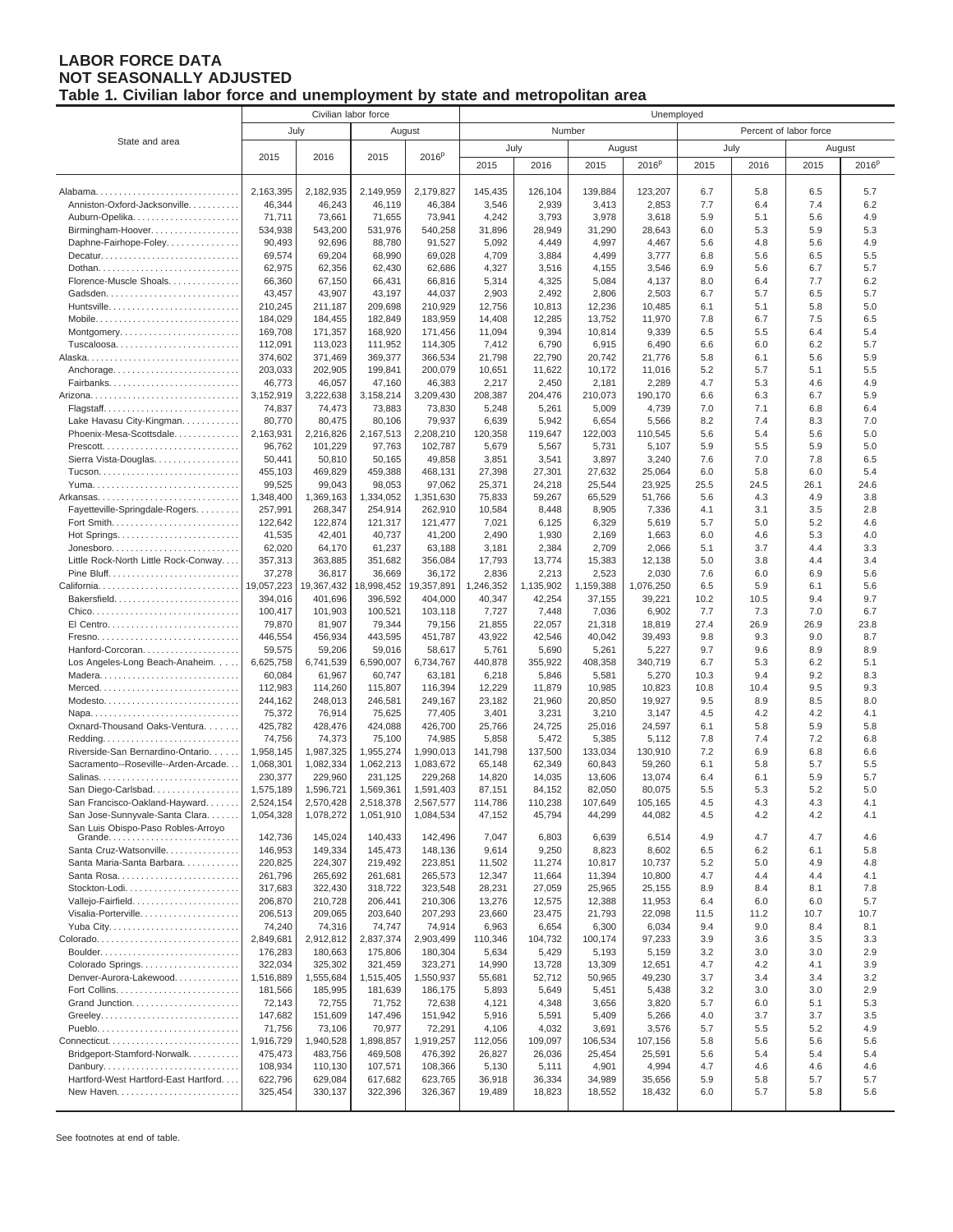|                                           |                     | Civilian labor force |                     |                     |                  |                  |                  |                   | Unemployed |                        |            |                   |
|-------------------------------------------|---------------------|----------------------|---------------------|---------------------|------------------|------------------|------------------|-------------------|------------|------------------------|------------|-------------------|
|                                           | July                |                      |                     | August              |                  | Number           |                  |                   |            | Percent of labor force |            |                   |
| State and area                            |                     |                      |                     |                     | July             |                  | August           |                   |            | July                   |            | August            |
|                                           | 2015                | 2016                 | 2015                | 2016 <sup>p</sup>   | 2015             | 2016             | 2015             | 2016 <sup>p</sup> | 2015       | 2016                   | 2015       | 2016 <sup>p</sup> |
|                                           |                     |                      |                     |                     |                  |                  |                  |                   |            |                        |            |                   |
| Connecticut - Continued                   |                     |                      |                     |                     |                  |                  |                  |                   |            |                        |            |                   |
| Norwich-New London-Westerly               | 145,841             | 145,927              | 145.221             | 144,978             | 8,851            | 8,244            | 8,407            | 8,089             | 6.1        | 5.6                    | 5.8        | 5.6               |
| Waterbury                                 | 112,156             | 113,561              | 111,426             | 112,322             | 8,119            | 7,621            | 7,796            | 7,667<br>21,167   | 7.2<br>5.0 | 6.7<br>4.5             | 7.0<br>5.0 | 6.8<br>4.4        |
| Delaware                                  | 473,057<br>76,335   | 484,275<br>77,437    | 471,720<br>76,349   | 479,936<br>77,475   | 23,868<br>4,464  | 21,998<br>4,018  | 23,704<br>4,490  | 3,902             | 5.8        | 5.2                    | 5.9        | 5.0               |
| Salisbury <sup>1</sup>                    | 196,795             | 203,234              | 194,029             | 199,814             | 10,807           | 9,407            | 10,284           | 9,298             | 5.5        | 4.6                    | 5.3        | 4.7               |
| District of Columbia                      | 395,770             | 399,472              | 389,855             | 390.128             | 28,021           | 24,760           | 27,026           | 25,464            | 7.1        | 6.2                    | 6.9        | 6.5               |
| Washington-Arlington-Alexandria           | 3,325,380           | 3,335,756            | 3,284,427           | 3,299,007           | 151,917          | 131,385          | 144,762          | 130,830           | 4.6        | 3.9                    | 4.4        | 4.0               |
|                                           | 9,711,437           | 9,824,169            | 9,691,397           | 9,772,984           | 562,696          | 501,181          | 544,540          | 481,373           | 5.8        | 5.1                    | 5.6        | 4.9               |
| Cape Coral-Fort Myers                     | 316,418             | 322,679              | 315,295             | 319,954             | 17,510           | 15,740           | 16,909           | 14,942            | 5.5        | 4.9                    | 5.4        | 4.7               |
| Crestview-Fort Walton Beach-Destin.       | 125,656             | 125,069              | 123,288             | 122,624             | 5,762            | 5,212            | 5,510            | 4,830             | 4.6        | 4.2                    | 4.5        | 3.9               |
| Deltona-Daytona Beach-Ormond              |                     |                      |                     |                     |                  |                  |                  |                   |            |                        |            |                   |
|                                           | 284,584             | 290,952              | 283,740             | 290,555             | 17,547           | 15,528           | 16,774           | 14,658            | 6.2        | 5.3                    | 5.9        | 5.0               |
| Gainesville                               | 135,113             | 136,600              | 134,091             | 134,797             | 6,739            | 6,420            | 6,466            | 5,975             | 5.0        | 4.7                    | 4.8        | 4.4               |
| Homosassa Springs<br>Jacksonville         | 47,266<br>734,005   | 46,651<br>748,736    | 47,877<br>731,162   | 47,386<br>745,702   | 3,820<br>41,801  | 3,406<br>37,080  | 3,632<br>39,998  | 3,208<br>35,255   | 8.1<br>5.7 | 7.3<br>5.0             | 7.6<br>5.5 | 6.8<br>4.7        |
| Lakeland-Winter Haven                     | 280,519             | 281,325              | 281,116             | 280,953             | 19,301           | 17,023           | 18,525           | 16,357            | 6.9        | 6.1                    | 6.6        | 5.8               |
| Miami-Fort Lauderdale-West Palm           |                     |                      |                     |                     |                  |                  |                  |                   |            |                        |            |                   |
|                                           | 3,025,486           | 3,048,201            | 3,020,850           | 3,026,423           | 177,684          | 157,197          | 175,303          | 155,087           | 5.9        | 5.2                    | 5.8        | 5.1               |
| Naples-Immokalee-Marco Island             | 158,314             | 160,979              | 158.364             | 160,747             | 9,810            | 8,770            | 9,526            | 8,517             | 6.2        | 5.4                    | 6.0        | 5.3               |
| North Port-Sarasota-Bradenton.            | 343,677             | 347,629              | 342,847             | 346,003             | 18,386           | 16,653           | 17,824           | 15,737            | 5.3        | 4.8                    | 5.2        | 4.5               |
|                                           | 132,116             | 131,858              | 131,709             | 131,030             | 8,960            | 8,168            | 8,587            | 7,716             | 6.8        | 6.2                    | 6.5        | 5.9               |
| Orlando-Kissimmee-Sanford                 | 1,235,979           | 1,267,336            | 1,233,613           | 1,265,534           | 65,795           | 59,024           | 63,283           | 56,071            | 5.3        | 4.7                    | 5.1        | 4.4               |
| Palm Bay-Melbourne-Titusville.            | 260,603             | 258,900              | 259,291             | 256,942             | 16,224           | 14,010           | 15,497           | 13,290            | 6.2        | 5.4                    | 6.0        | 5.2               |
|                                           | 96,463              | 95,805               | 95,549              | 94,351              | 5,197            | 4,629            | 4,936            | 4,360             | 5.4        | 4.8                    | 5.2        | 4.6               |
| Pensacola-Ferry Pass-Brent.               | 216,339             | 216,147              | 216,344             | 215,361             | 12,209           | 11,165           | 11,497           | 10,364            | 5.6        | 5.2                    | 5.3        | 4.8               |
|                                           | 200,196<br>67,135   | 201,938<br>68,118    | 201,166<br>67,324   | 202,176<br>67,783   | 13,387<br>4,224  | 11,890<br>3,811  | 12,812<br>4,137  | 11,349<br>3,623   | 6.7<br>6.3 | 5.9<br>5.6             | 6.4<br>6.1 | 5.6<br>5.3        |
| Sebastian-Vero Beach.                     | 61,103              | 61,288               | 61,033              | 60,952              | 4,797            | 4,163            | 4,654            | 4,048             | 7.9        | 6.8                    | 7.6        | 6.6               |
| Sebring                                   | 33,637              | 34,176               | 34,597              | 34,885              | 2,932            | 2,531            | 2,782            | 2,396             | 8.7        | 7.4                    | 8.0        | 6.9               |
| Tallahassee                               | 184,467             | 185,972              | 184,632             | 184,360             | 10,409           | 9,499            | 9,921            | 8,940             | 5.6        | 5.1                    | 5.4        | 4.8               |
| Tampa-St. Petersburg-Clearwater.          | 1,454,388           | 1,477,770            | 1,450,614           | 1,469,844           | 79,449           | 71,066           | 76,131           | 67,441            | 5.5        | 4.8                    | 5.2        | 4.6               |
|                                           | 28,410              | 28,948               | 28,706              | 29,121              | 2,250            | 2,065            | 2,191            | 1,954             | 7.9        | 7.1                    | 7.6        | 6.7               |
|                                           | 4,788,247           | 4,938,883            | 4,748,198           | 4,899,595           | 302,965          | 267,584          | 279,431          | 255,915           | 6.3        | 5.4                    | 5.9        | 5.2               |
| Albany                                    | 64,855              | 66,685               | 64,551              | 66,197              | 4,969            | 4,205            | 4,613            | 4,095             | 7.7        | 6.3                    | 7.1        | 6.2               |
| Athens-Clarke County                      | 93,272              | 97,103               | 92,671              | 96,994              | 5,764            | 5,048            | 5,147            | 4,861             | 6.2        | 5.2                    | 5.6        | 5.0               |
| Atlanta-Sandy Springs-Roswell.            | 2,853,915           | 2,947,721            | 2,826,934           | 2,923,064           | 170,491          | 150,308          | 158,695          | 145,381           | 6.0        | 5.1                    | 5.6        | 5.0               |
| Augusta-Richmond County                   | 256,796             | 262,569              | 255,530             | 260,335             | 17,610           | 15,890           | 16,483           | 15,161            | 6.9        | 6.1                    | 6.5        | 5.8               |
| Brunswick                                 | 50,802              | 52,626               | 50,189              | 51,701              | 3,360            | 2,972            | 3,123            | 2,721             | 6.6        | 5.6                    | 6.2        | 5.3               |
|                                           | 124,275             | 126,454              | 123,528             | 125,090             | 9,185            | 8,082            | 8,593            | 7,715             | 7.4        | 6.4                    | 7.0        | 6.2               |
|                                           | 60,669              | 61,821               | 60,036              | 61,138              | 4,383            | 3,893            | 3,784            | 3,630             | 7.2        | 6.3                    | 6.3        | 5.9               |
|                                           | 92,730              | 96,395               | 92,130              | 96,070              | 4,852            | 4,371            | 4,332            | 4,265             | 5.2        | 4.5                    | 4.7        | 4.4               |
|                                           | 31,827<br>103,330   | 32,248<br>106,126    | 31,797<br>102,514   | 32,328<br>105,142   | 2,111<br>6,994   | 1,856<br>6,060   | 1,970<br>6,536   | 1,832<br>5,842    | 6.6<br>6.8 | 5.8<br>5.7             | 6.2<br>6.4 | 5.7<br>5.6        |
|                                           | 42,794              | 43,871               | 42,261              | 43,341              | 3,161            | 2,884            | 2,764            | 2,543             | 7.4        | 6.6                    | 6.5        | 5.9               |
| Savannah                                  | 176,957             | 185,343              | 175,259             | 183,424             | 10,537           | 9,274            | 9,694            | 9,051             | 6.0        | 5.0                    | 5.5        | 4.9               |
| Valdosta                                  | 62,249              | 64,172               | 61,793              | 63,596              | 4,084            | 3,452            | 3,712            | 3,273             | 6.6        | 5.4                    | 6.0        | 5.1               |
|                                           | 80,536              | 81,958               | 79,898              | 81,313              | 5,330            | 4,596            | 4,892            | 4,419             | 6.6        | 5.6                    | 6.1        | 5.4               |
|                                           | 680,749             | 689,164              | 678,539             | 685,319             | 23,749           | 23,740           | 23,434           | 21,965            | 3.5        | 3.4                    | 3.5        | 3.2               |
| Kahului-Wailuku-Lahaina                   | 85,552              | 87,376               | 85,171              | 86,751              | 3,004            | 3,178            | 2,975            | 2,904             | 3.5        | 3.6                    | 3.5        | 3.3               |
| Urban Honolulu                            | 467,629             | 471,513              | 467,145             | 469,913             | 15,269           | 14,914           | 15,142           | 14,041            | 3.3        | 3.2                    | 3.2        | 3.0               |
|                                           | 810,236             | 824,383              | 802,951             | 816,696             | 32,004           | 29,997           | 31,524           | 29,859            | 3.9        | 3.6                    | 3.9        | 3.7               |
|                                           | 328,408             | 336,053              | 325,553             | 334,517             | 13,258           | 12,405           | 12,998           | 12,435            | 4.0        | 3.7                    | 4.0        | 3.7               |
| Coeur d'Alene                             | 73,713              | 75,617               | 73,135              | 74,679              | 3,197            | 3,064            | 3,233            | 3,111             | 4.3        | 4.1                    | 4.4        | 4.2               |
|                                           | 66,098              | 67,204               | 65,817              | 66,689              | 2,167            | 2,078            | 2,178            | 2,064             | 3.3        | 3.1                    | 3.3        | 3.1               |
|                                           | 30,619              | 31,330               | 30,460              | 30,962              | 1,195            | 1,236            | 1,138            | 1,139             | 3.9        | 3.9                    | 3.7<br>3.9 | 3.7               |
|                                           | 41,617<br>6,595,668 | 42,175<br>6,686,086  | 41,257<br>6,522,271 | 41,699<br>6,610,759 | 1,674<br>407,418 | 1,491<br>374,088 | 1,624<br>376,499 | 1,467<br>363,043  | 4.0<br>6.2 | 3.5<br>5.6             | 5.8        | 3.5<br>5.5        |
|                                           | 98,047              | 97,043               | 98,081              | 96,890              | 5,124            | 5,055            | 4,837            | 4,988             | 5.2        | 5.2                    | 4.9        | 5.1               |
| Carbondale-Marion.                        | 60,791              | 59,307               | 60,274              | 59,319              | 3,779            | 3,576            | 3,593            | 3,501             | 6.2        | 6.0                    | 6.0        | 5.9               |
| Champaign-Urbana                          | 117,486             | 118,412              | 114,198             | 116,565             | 6,513            | 6,003            | 6,155            | 5,898             | 5.5        | 5.1                    | 5.4        | 5.1               |
| Chicago-Naperville-Elgin                  | 4,958,688           | 5,057,945            | 4,903,515           | 4,980,982           | 300,192          | 277,763          | 275,346          | 269,295           | 6.1        | 5.5                    | 5.6        | 5.4               |
| Danville                                  | 35,841              | 35,797               | 35,313              | 35,491              | 2,669            | 2,539            | 2,590            | 2,534             | 7.4        | 7.1                    | 7.3        | 7.1               |
| Davenport-Moline-Rock Island <sup>1</sup> | 196,487             | 191,878              | 193.811             | 189,794             | 10,596           | 10,695           | 10,272           | 10,708            | 5.4        | 5.6                    | 5.3        | 5.6               |
| Decatur                                   | 51,833              | 50,740               | 50,947              | 50,488              | 4,024            | 3,418            | 3,702            | 3,362             | 7.8        | 6.7                    | 7.3        | 6.7               |
| Kankakee                                  | 55,400              | 55,442               | 54,964              | 55,563              | 3,774            | 3,361            | 3,659            | 3,383             | 6.8        | 6.1                    | 6.7        | 6.1               |
| Peoria                                    | 189,509             | 187,956              | 187,457             | 186,861             | 12,830           | 11,879           | 12,189           | 11,511            | 6.8        | 6.3                    | 6.5        | 6.2               |
|                                           | 172,651             | 172,988              | 169,450             | 172,830             | 13,492           | 10,784           | 11,788           | 10,893            | 7.8        | 6.2                    | 7.0        | 6.3               |
|                                           | 113,043             | 113,600              | 114,627             | 115,808             | 6,046            | 5,314            | 5,872            | 5,318             | 5.3        | 4.7                    | 5.1        | 4.6               |
|                                           | 3,293,928           | 3,417,617            | 3,267,786           | 3,391,395           | 154,257          | 149,065          | 145,623          | 156,677           | 4.7        | 4.4                    | 4.5        | 4.6               |
|                                           | 73,900              | 75,651               | 74,390              | 75,749              | 3,967            | 3,935            | 3,488            | 3,932             | 5.4        | 5.2                    | 4.7        | 5.2               |
|                                           | 43,939<br>106,069   | 45,939<br>106,487    | 43,997<br>105,239   | 45,993<br>106,245   | 1,529<br>4,026   | 1,510<br>3,970   | 1,413<br>3,810   | 1,638<br>4,230    | 3.5<br>3.8 | 3.3<br>3.7             | 3.2<br>3.6 | 3.6<br>4.0        |
|                                           |                     |                      |                     |                     |                  |                  |                  |                   |            |                        |            |                   |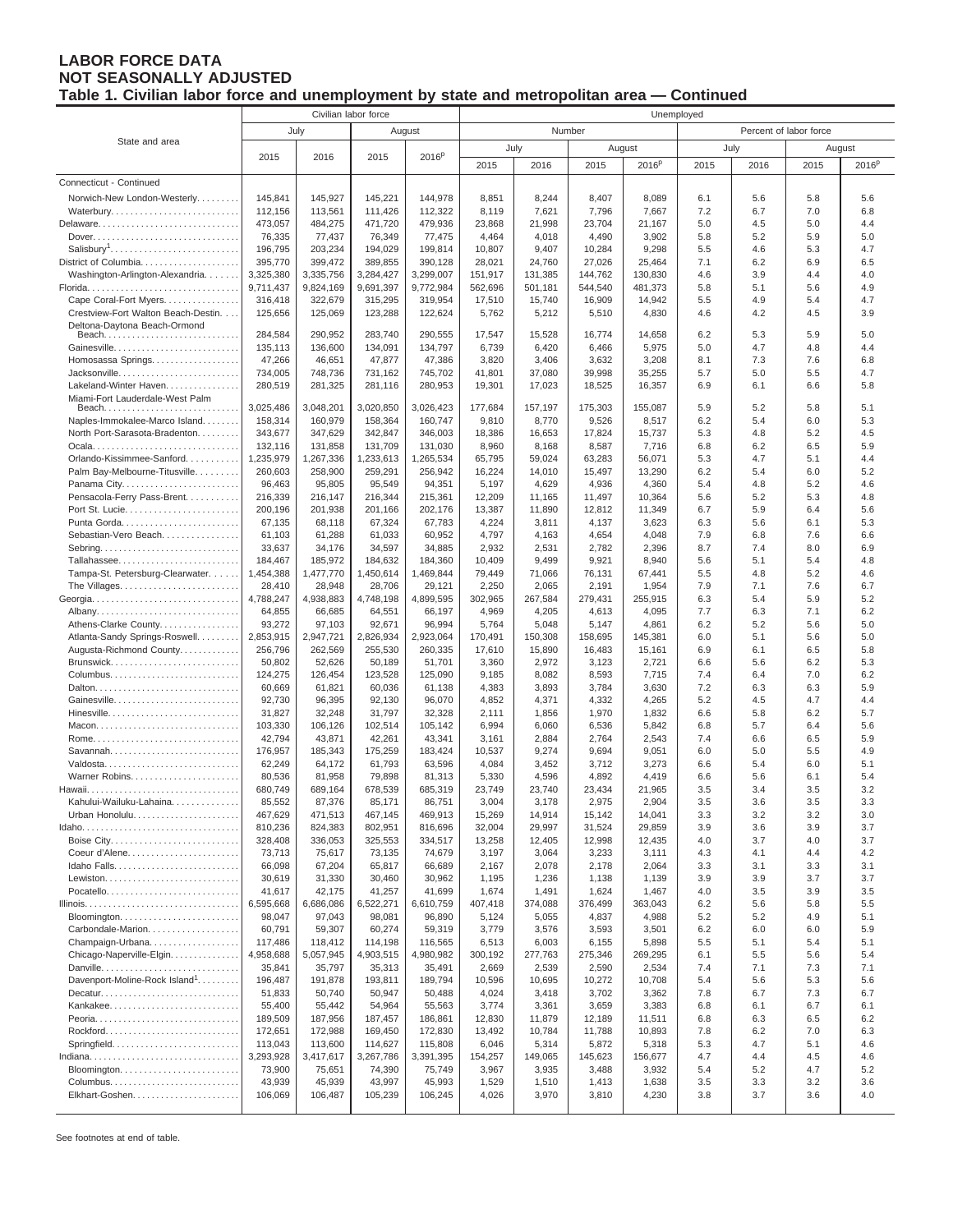|                                                                     |                   |                   | Civilian labor force |                   |                |                |                | Unemployed        |            |            |                        |                   |
|---------------------------------------------------------------------|-------------------|-------------------|----------------------|-------------------|----------------|----------------|----------------|-------------------|------------|------------|------------------------|-------------------|
|                                                                     |                   | July              |                      | August            |                |                | Number         |                   |            |            | Percent of labor force |                   |
| State and area                                                      |                   |                   |                      |                   |                | July           |                | August            | July       |            |                        | August            |
|                                                                     | 2015              | 2016              | 2015                 | 2016 <sup>p</sup> | 2015           | 2016           | 2015           | 2016 <sup>p</sup> | 2015       | 2016       | 2015                   | 2016 <sup>p</sup> |
|                                                                     |                   |                   |                      |                   |                |                |                |                   |            |            |                        |                   |
| Indiana - Continued                                                 |                   |                   |                      |                   |                |                |                |                   |            |            |                        |                   |
| Evansville                                                          | 160,557           | 163,008           | 157,601              | 160,328           | 6,782          | 6,903          | 6,227          | 7,103             | 4.2        | 4.2        | 4.0                    | 4.4               |
|                                                                     | 212,777           | 222,641           | 210,653              | 220,569           | 9,179          | 8,968          | 8,636          | 9,398             | 4.3        | 4.0        | 4.1                    | 4.3               |
| Indianapolis-Carmel-Anderson                                        | 1,026,092         | 1,066,926         | 1,017,153            | 1,058,171         | 44,733         | 41,981         | 42,656         | 44,769            | 4.4        | 3.9        | 4.2                    | 4.2               |
|                                                                     | 37,441            | 38,621            | 37,207               | 38,746            | 1,797          | 1,748          | 1,714          | 1,865             | 4.8        | 4.5        | 4.6                    | 4.8               |
| Lafayette-West Lafayette.                                           | 104,148           | 109,447           | 103,998              | 109,490           | 4,777          | 4,982          | 4,308          | 4,770             | 4.6        | 4.6        | 4.1                    | 4.4               |
| Michigan City-La Porte                                              | 49,477            | 49,737            | 48,629               | 49,060            | 2,826          | 2,790          | 2,756          | 2,955             | 5.7        | 5.6        | 5.7                    | 6.0               |
| Muncie<br>South Bend-Mishawaka                                      | 54,126<br>154,954 | 55,796<br>160,896 | 53,702<br>153,204    | 55,155<br>158,479 | 3,068<br>7,793 | 2,909<br>7,341 | 2,829<br>7,053 | 3,064<br>7,669    | 5.7<br>5.0 | 5.2<br>4.6 | 5.3<br>4.6             | 5.6<br>4.8        |
|                                                                     | 76,862            | 79,628            | 76,588               | 79,004            | 4,665          | 4,363          | 4,347          | 4,456             | 6.1        | 5.5        | 5.7                    | 5.6               |
|                                                                     | 1,717,216         | 1,734,691         | 1,697,415            | 1.720.042         | 59,751         | 70,354         | 59,119         | 72,048            | 3.5        | 4.1        | 3.5                    | 4.2               |
|                                                                     | 54,692            | 55,526            | 54,756               | 55,694            | 1,497          | 1,691          | 1,327          | 1,617             | 2.7        | 3.0        | 2.4                    | 2.9               |
|                                                                     | 145,313           | 146,230           | 143,728              | 144,920           | 5,179          | 5,885          | 5,204          | 6,161             | 3.6        | 4.0        | 3.6                    | 4.3               |
| Des Moines-West Des Moines                                          | 344,689           | 348,871           | 341,412              | 347,589           | 11,222         | 13,037         | 10,922         | 13,570            | 3.3        | 3.7        | 3.2                    | 3.9               |
|                                                                     | 55,380            | 56,192            | 54,771               | 55,727            | 1,845          | 2,167          | 1,829          | 2,204             | 3.3        | 3.9        | 3.3                    | 4.0               |
|                                                                     | 95,941            | 97,639            | 95,874               | 97,560            | 2,761          | 3,054          | 2,505          | 3,171             | 2.9        | 3.1        | 2.6                    | 3.3               |
| Sioux City. $\dots \dots \dots \dots \dots \dots \dots \dots \dots$ | 94,259            | 94,969            | 93,137               | 93,621            | 3,301          | 3,488          | 3,077          | 3,603             | 3.5        | 3.7        | 3.3                    | 3.8               |
| Waterloo-Cedar Falls.                                               | 90,347            | 90,865            | 89,558               | 89,786            | 3,667          | 5,124          | 3,693          | 4,828             | 4.1        | 5.6        | 4.1                    | 5.4               |
| Kansas                                                              | 1,517,337         | 1,503,880         | 1.494.686            | 1,478,677         | 70,921         | 73,144         | 63,554         | 68,277            | 4.7        | 4.9        | 4.3                    | 4.6               |
|                                                                     | 64,176            | 62,998            | 63,100               | 61,583            | 2,853          | 2,829          | 2,407          | 2,552             | 4.4        | 4.5        | 3.8                    | 4.1               |
|                                                                     | 48,519            | 47,715            | 47,143               | 46,054            | 1,946          | 1,961          | 1,647          | 1,761             | 4.0        | 4.1        | 3.5                    | 3.8               |
|                                                                     | 125,082           | 121,873           | 122,581              | 119,687           | 5,804          | 5,618          | 5,055          | 5,349             | 4.6        | 4.6        | 4.1                    | 4.5               |
| Wichita                                                             | 317,388           | 316,858           | 311,580              | 309,913           | 16,495         | 17,251         | 14,650         | 16,431            | 5.2        | 5.4        | 4.7                    | 5.3               |
|                                                                     | 1,962,414         | 1,984,764         | 1,935,522            | 1,978,305         | 114,080        | 104,036        | 96,562         | 94,435            | 5.8        | 5.2        | 5.0                    | 4.8               |
|                                                                     | 75,199            | 75,818            | 74,930               | 76,245            | 4,007          | 3,355          | 3,307          | 2,871             | 5.3        | 4.4        | 4.4                    | 3.8               |
| Elizabethtown-Fort Knox                                             | 64,550            | 66,185            | 63,295               | 65,569            | 3,520          | 3,068          | 2,950          | 2,741             | 5.5        | 4.6        | 4.7                    | 4.2               |
| Lexington-Fayette                                                   | 254,261           | 254,102           | 251,447              | 255,049           | 11,171         | 10,088         | 9,417          | 8,850             | 4.4        | 4.0        | 3.7                    | 3.5               |
| Louisville/Jefferson County.                                        | 633,442           | 648,069           | 621,499              | 641,960           | 33,035         | 28,097         | 27,045         | 26,573            | 5.2        | 4.3        | 4.4                    | 4.1               |
| Owensboro                                                           | 52,928            | 54,023            | 51,864               | 53,635            | 2,603          | 2,501          | 2,171          | 2,210             | 4.9        | 4.6        | 4.2                    | 4.1               |
|                                                                     | 2,191,112         | 2,184,116         | 2,157,077            | 2,136,309         | 144,599        | 150,127        | 137,586        | 143,624           | 6.6        | 6.9        | 6.4                    | 6.7               |
|                                                                     | 68,137            | 67,767            | 66,963               | 66,525            | 4,603          | 4,868          | 4,409          | 4,676             | 6.8        | 7.2        | 6.6                    | 7.0               |
| Baton Rouge                                                         | 427,421           | 434,883           | 422,677              | 426,912           | 24,505         | 25,614         | 23,438         | 24,510            | 5.7        | 5.9        | 5.5                    | 5.7               |
| Hammond                                                             | 54,851            | 54,513            | 54,114               | 53,717            | 4,140          | 4,264          | 3,952          | 4,008             | 7.5        | 7.8        | 7.3                    | 7.5               |
| Houma-Thibodaux                                                     | 102,095           | 99,146            | 99,783               | 96,990            | 5,946          | 7,104          | 5,710          | 6,799             | 5.8        | 7.2        | 5.7                    | 7.0               |
| Lafayette                                                           | 231,304           | 225,347           | 228,210              | 220,414           | 15,366         | 17,490         | 14,813         | 16,692            | 6.6        | 7.8        | 6.5                    | 7.6               |
| Lake Charles                                                        | 103,595           | 105,557           | 102,461              | 104,130           | 5,762          | 5,788          | 5,518          | 5,662             | 5.6        | 5.5        | 5.4                    | 5.4               |
| Monroe                                                              | 82,856            | 82,975            | 81,468               | 81,294            | 5,706          | 5,663          | 5,508          | 5,449             | 6.9        | 6.8        | 6.8                    | 6.7               |
| New Orleans-Metairie.                                               | 611,725           | 611,211           | 602,002              | 597,055           | 38,653         | 38,723         | 36,815         | 37,122            | 6.3        | 6.3        | 6.1                    | 6.2               |
| Shreveport-Bossier City.                                            | 198,649           | 197,240           | 195,403              | 193,773           | 14,323         | 14,324         | 13,585         | 13,818            | 7.2        | 7.3        | 7.0                    | 7.1               |
|                                                                     | 696,566           | 705,650           | 694,108              | 708,351           | 27,596         | 26,074         | 24,355         | 23,672            | 4.0        | 3.7        | 3.5                    | 3.3               |
|                                                                     | 69,241            | 70,154            | 69,188               | 70,114            | 2,810          | 2,764          | 2,489          | 2,493             | 4.1        | 3.9        | 3.6                    | 3.6               |
|                                                                     | 55,019            | 55,922            | 54,696               | 56,070            | 2,132          | 2,064          | 1,895          | 1,819             | 3.9        | 3.7        | 3.5                    | 3.2               |
| Portland-South Portland                                             | 202,006           | 206,444           | 201,115              | 207,266           | 6,510          | 6,189          | 5,793          | 5,559             | 3.2        | 3.0        | 2.9                    | 2.7               |
| Maryland                                                            | 3,202,007         | 3,211,748         | 3,168,355            | 3,187,784         | 171,878        | 145,042        | 163,977        | 144,034           | 5.4        | 4.5        | 5.2                    | 4.5               |
| Baltimore-Columbia-Towson.                                          | 1,494,669         | 1,499,870         | 1,482,683            | 1,491,822         | 84,341         | 70,535         | 81,011         | 70,946            | 5.6        | 4.7        | 5.5                    | 4.8               |
| California-Lexington Park                                           | 55,326            | 54,979            | 54,622               | 54,323            | 3,058          | 2,568          | 2,878          | 2,446             | 5.5        | 4.7        | 5.3                    | 4.5               |
| Cumberland<br>Hagerstown-Martinsburg                                | 44,131<br>129,556 | 43,998<br>132,024 | 43,759<br>128,178    | 43,507<br>131,133 | 3,251<br>7,196 | 2,679<br>5,714 | 3,083<br>6,938 | 2,748<br>6,172    | 7.4<br>5.6 | 6.1<br>4.3 | 7.0<br>5.4             | 6.3<br>4.7        |
|                                                                     | 3,615,813         | 3,670,323         | 3,604,196            | 3,669,716         | 187,310        | 148,517        | 170,815        | 139,593           | 5.2        | 4.0        | 4.7                    | 3.8               |
| Barnstable Town                                                     | 137,162           | 138,660           | 136,226              | 138,306           | 6,476          | 4,964          | 5,868          | 4,653             | 4.7        | 3.6        | 4.3                    | 3.4               |
| Boston-Cambridge-Nashua                                             | 2,650,482         | 2,697,024         | 2,642,428            | 2,696,941         | 125,199        | 100,532        | 114,888        | 95,311            | 4.7        | 3.7        | 4.3                    | 3.5               |
| Leominster-Gardner                                                  | 76,065            | 77,172            | 75,763               | 77,190            | 4,856          | 3,853          | 4,387          | 3,605             | 6.4        | 5.0        | 5.8                    | 4.7               |
|                                                                     | 84,684            | 85,549            | 84,087               | 85,043            | 6,274          | 4,836          | 5,760          | 4,629             | 7.4        | 5.7        | 6.9                    | 5.4               |
|                                                                     | 45,326            | 45,729            | 45,024               | 45,487            | 2,428          | 1,943          | 2,237          | 1,791             | 5.4        | 4.2        | 5.0                    | 3.9               |
|                                                                     | 364,355           | 366,878           | 362,894              | 367,601           | 23,280         | 19,276         | 21,300         | 17,984            | 6.4        | 5.3        | 5.9                    | 4.9               |
|                                                                     | 345,423           | 351,267           | 345,230              | 350,737           | 19,482         | 15,761         | 17,909         | 14,918            | 5.6        | 4.5        | 5.2                    | 4.3               |
| Michigan                                                            | 4,806,242         | 4,874,473         | 4,763,471            | 4,862,947         | 308,129        | 262,712        | 247,250        | 240,582           | 6.4        | 5.4        | 5.2                    | 4.9               |
|                                                                     | 188,567           | 191,867           | 186,573              | 192,064           | 8,786          | 7,806          | 6,400          | 6,759             | 4.7        | 4.1        | 3.4                    | 3.5               |
|                                                                     | 65,199            | 65,105            | 64,361               | 65,211            | 3,940          | 3,284          | 2,903          | 2,866             | 6.0        | 5.0        | 4.5                    | 4.4               |
|                                                                     | 52,649            | 52,547            | 52,062               | 52,336            | 3,298          | 2,911          | 2,523          | 2,474             | 6.3        | 5.5        | 4.8                    | 4.7               |
| Detroit-Warren-Dearborn.                                            | 2,031,156         | 2,088,674         | 2,019,229            | 2,087,795         | 149,511        | 126,955        | 129,099        | 125,996           | 7.4        | 6.1        | 6.4                    | 6.0               |
|                                                                     | 183,320           | 182,262           | 181,322              | 181,506           | 13,084         | 10,968         | 9,601          | 9,032             | 7.1        | 6.0        | 5.3                    | 5.0               |
| Grand Rapids-Wyoming                                                | 557,855           | 565,577           | 552,187              | 563,223           | 25,018         | 21,893         | 18,719         | 18,443            | 4.5        | 3.9        | 3.4                    | 3.3               |
|                                                                     | 73,495            | 71,426            | 72,859               | 71,606            | 4,624          | 3,802          | 3,360          | 3,272             | 6.3        | 5.3        | 4.6                    | 4.6               |
| Kalamazoo-Portage                                                   | 165,692           | 168,221           | 164,490              | 168,762           | 9,079          | 7,727          | 6,806          | 6,585             | 5.5        | 4.6        | 4.1                    | 3.9               |
| Lansing-East Lansing                                                | 239,159           | 241,679           | 236,555              | 240,487           | 12,837         | 10,704         | 9,418          | 9,084             | 5.4        | 4.4        | 4.0                    | 3.8               |
|                                                                     | 41,990            | 41,716            | 41,361               | 41,621            | 2,262          | 1,980          | 1,697          | 1,705             | 5.4        | 4.7        | 4.1                    | 4.1               |
|                                                                     | 76,857            | 77,876            | 75,993               | 77,413            | 4,188          | 3,654          | 3,045          | 3,202             | 5.4        | 4.7        | 4.0                    | 4.1               |
|                                                                     | 79,145            | 79,915            | 78,105               | 79,464            | 5,247          | 4,600          | 4,024          | 3,805             | 6.6        | 5.8        | 5.2                    | 4.8               |
| Niles-Benton Harbor.                                                | 75,950            | 76,397            | 75,042               | 75,955            | 4,367          | 3,800          | 3,485          | 3,324             | 5.7        | 5.0        | 4.6                    | 4.4               |
| Saginaw                                                             | 89,206            | 90,141            | 88,343               | 89,920            | 5,780          | 4,913          | 4,308          | 4,099             | 6.5        | 5.5        | 4.9                    | 4.6               |
|                                                                     | 3,045,681         | 3,043,388         | 3,023,373            | 3,014,302         | 111,560        | 113,915        | 100,175        | 113,521           | 3.7        | 3.7        | 3.3                    | 3.8               |
|                                                                     |                   |                   |                      |                   |                |                |                |                   |            |            |                        |                   |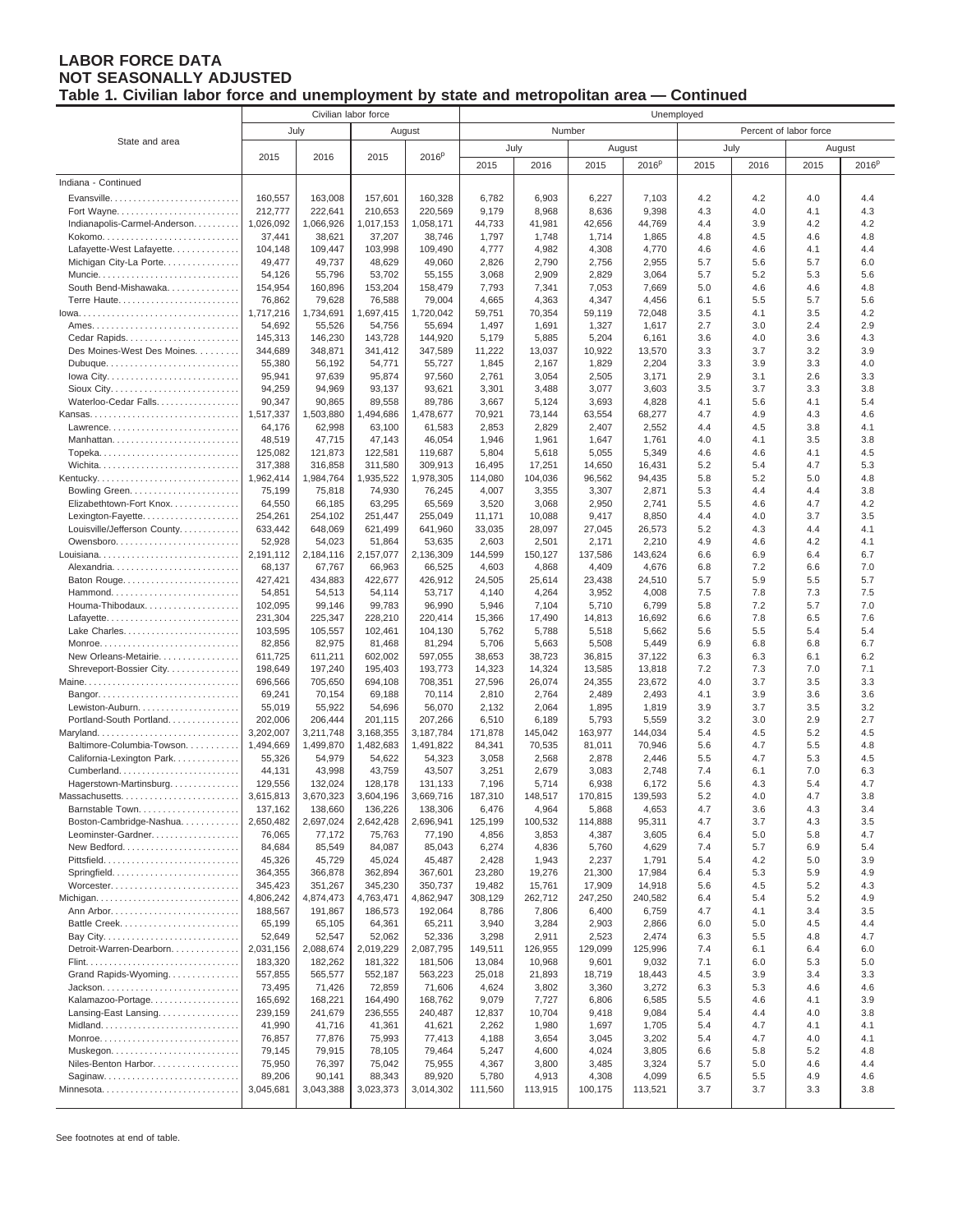|                                        |                     | Civilian labor force |                     |                      |                  |                  |                  | Unemployed        |            |            |                        |                   |
|----------------------------------------|---------------------|----------------------|---------------------|----------------------|------------------|------------------|------------------|-------------------|------------|------------|------------------------|-------------------|
|                                        | July                |                      | August              |                      |                  |                  | Number           |                   |            |            | Percent of labor force |                   |
| State and area                         |                     |                      |                     |                      | July             |                  |                  | August            |            | July       |                        | August            |
|                                        | 2015                | 2016                 | 2015                | 2016 <sup>p</sup>    | 2015             | 2016             | 2015             | 2016 <sup>p</sup> | 2015       | 2016       | 2015                   | 2016 <sup>p</sup> |
| Minnesota - Continued                  |                     |                      |                     |                      |                  |                  |                  |                   |            |            |                        |                   |
|                                        |                     |                      |                     |                      |                  |                  |                  |                   |            |            |                        |                   |
| Mankato-North Mankato                  | 143,799<br>58,122   | 143,093<br>58,030    | 141,474<br>58,142   | 141,468<br>57,451    | 7,087<br>1,768   | 7,789<br>1,880   | 6,259<br>1,561   | 7,805<br>1,812    | 4.9<br>3.0 | 5.4<br>3.2 | 4.4<br>2.7             | 5.5<br>3.2        |
| Minneapolis-St. Paul-Bloomington.      | 1,969,367           | 1,976,254            | 1,955,947           | 1,957,550            | 69,329           | 69,434           | 62,905           | 69,920            | 3.5        | 3.5        | 3.2                    | 3.6               |
|                                        | 120,527             | 121,474              | 119,983             | 120,970              | 3,786            | 3,766            | 3,330            | 3,805             | 3.1        | 3.1        | 2.8                    | 3.1               |
|                                        | 110,634             | 111,850              | 109,915             | 110,845              | 3,917            | 4,018            | 3,498            | 3,962             | 3.5        | 3.6        | 3.2                    | 3.6               |
| Mississippi                            | 1,292,721           | 1,290,596            | 1,268,469           | 1,271,426            | 89,836           | 83,890           | 75,600           | 72,240            | 6.9        | 6.5        | 6.0                    | 5.7               |
| Gulfport-Biloxi-Pascagoula             | 167,287             | 166.531              | 162,844             | 161,599              | 11,282           | 10,505           | 9,575            | 9,283             | 6.7        | 6.3        | 5.9                    | 5.7               |
| Hattiesburg                            | 66,475              | 67,551               | 65,436              | 66,131               | 4,227            | 3,929            | 3,618            | 3,481             | 6.4        | 5.8        | 5.5                    | 5.3               |
|                                        | 270,542             | 272,517              | 265,221             | 267,873              | 15,728           | 14,722           | 13,007           | 12,702            | 5.8        | 5.4        | 4.9                    | 4.7               |
|                                        | 3,143,569           | 3,166,650            | 3,101,431           | 3,145,173            | 169,456          | 164,318          | 150,879          | 168,683           | 5.4        | 5.2        | 4.9                    | 5.4               |
| Cape Girardeau                         | 48,617<br>98,564    | 48,763<br>100,851    | 48,942<br>98,500    | 48,808<br>100,304    | 2,558<br>3,957   | 2,683<br>3,894   | 2,247<br>3,374   | 2,770<br>4,126    | 5.3<br>4.0 | 5.5<br>3.9 | 4.6<br>3.4             | 5.7<br>4.1        |
|                                        | 77,831              | 77,901               | 76,401              | 77,182               | 3,678            | 3,517            | 3,213            | 3,708             | 4.7        | 4.5        | 4.2                    | 4.8               |
|                                        | 88,128              | 87,096               | 86,688              | 86,404               | 4,362            | 4,321            | 3,743            | 4,593             | 4.9        | 5.0        | 4.3                    | 5.3               |
|                                        | 1,146,084           | 1,152,214            | 1,129,461           | 1,130,706            | 57,838           | 58,702           | 54,822           | 55,705            | 5.0        | 5.1        | 4.9                    | 4.9               |
|                                        | 66,905              | 66,503               | 65,713              | 66,195               | 3,333            | 3,089            | 2,944            | 3,179             | 5.0        | 4.6        | 4.5                    | 4.8               |
|                                        | 1,500,235           | 1,514,487            | 1,484,321           | 1,511,250            | 81,666           | 76,101           | 72,996           | 78,736            | 5.4        | 5.0        | 4.9                    | 5.2               |
|                                        | 236,320             | 238,374              | 230,597             | 235,105              | 10,938           | 10,396           | 9,733            | 11,334            | 4.6        | 4.4        | 4.2                    | 4.8               |
|                                        | 533,994             | 535,923              | 531,244             | 529,893              | 19,988           | 21,165           | 19,166           | 20,758            | 3.7        | 3.9        | 3.6                    | 3.9               |
|                                        | 88,597              | 89,360               | 88,708              | 88,880               | 2,794            | 3,286            | 2,742            | 3,241             | 3.2        | 3.7        | 3.1                    | 3.6               |
|                                        | 38,578              | 38,489               | 38,720              | 38,402               | 1,482            | 1,514            | 1,479            | 1,450             | 3.8        | 3.9        | 3.8                    | 3.8               |
| Missoula<br>Nebraska                   | 60,182<br>1,029,880 | 61,057               | 60,843              | 61,206               | 2,176            | 2,199            | 2,016            | 2,116             | 3.6<br>3.4 | 3.6<br>3.5 | 3.3<br>3.0             | 3.5               |
| Grand Island                           | 45,186              | 1,033,591<br>44,957  | 1,016,653<br>44,617 | 1,019,246<br>44,131  | 34,713<br>2,600  | 35,905<br>1,583  | 30,429<br>2,271  | 33,267<br>1,471   | 5.8        | 3.5        | 5.1                    | 3.3<br>3.3        |
|                                        | 177,257             | 179,176              | 176,687             | 176,532              | 5,106            | 5,716            | 4,513            | 5,324             | 2.9        | 3.2        | 2.6                    | 3.0               |
| Omaha-Council Bluffs.                  | 483,053             | 489,058              | 480,082             | 481,816              | 16,941           | 17,807           | 15,240           | 16,686            | 3.5        | 3.6        | 3.2                    | 3.5               |
| Nevada                                 | 1,435,075           | 1,443,699            | 1,430,588           | 1,431,716            | 99,876           | 93,134           | 95,640           | 83,488            | 7.0        | 6.5        | 6.7                    | 5.8               |
|                                        | 25,493              | 25,200               | 25,052              | 24,793               | 1,840            | 1,622            | 1,754            | 1,487             | 7.2        | 6.4        | 7.0                    | 6.0               |
| Las Vegas-Henderson-Paradise           | 1,054,576           | 1,061,266            | 1.053.327           | 1,052,071            | 74,758           | 70,770           | 71,955           | 63,445            | 7.1        | 6.7        | 6.8                    | 6.0               |
|                                        | 230,974             | 235,620              | 230,034             | 234,474              | 14,522           | 12,813           | 13,693           | 11,543            | 6.3        | 5.4        | 6.0                    | 4.9               |
| New Hampshire                          | 754,624             | 768,732              | 750,215             | 765,254              | 24,782           | 22,135           | 23,619           | 22,295            | 3.3        | 2.9        | 3.1                    | 2.9               |
| Dover-Durham                           | 82,552              | 83,979               | 82,194              | 83,733               | 2,586            | 2,310            | 2,368            | 2,250             | 3.1        | 2.8        | 2.9                    | 2.7<br>2.9        |
|                                        | 114,867<br>76,148   | 118,270<br>77,858    | 114,457<br>76,230   | 117,539<br>78,091    | 3,713<br>2,135   | 3,384<br>2,002   | 3,519<br>2,012   | 3,426<br>1,974    | 3.2<br>2.8 | 2.9<br>2.6 | 3.1<br>2.6             | 2.5               |
| New Jersey                             | 4,597,134           | 4,635,131            | 4,554,347           | 4,585,947            | 275,535          | 260,242          | 241,436          | 245,856           | 6.0        | 5.6        | 5.3                    | 5.4               |
| Atlantic City-Hammonton.               | 130,702             | 128,999              | 129,011             | 128,233              | 11,672           | 9,680            | 10,299           | 9,121             | 8.9        | 7.5        | 8.0                    | 7.1               |
| Ocean City                             | 59,748              | 60,559               | 58,287              | 59,303               | 4,075            | 3,775            | 3,469            | 3,413             | 6.8        | 6.2        | 6.0                    | 5.8               |
|                                        | 201,225             | 203,340              | 199,304             | 200,673              | 10,902           | 10,518           | 9,494            | 9,905             | 5.4        | 5.2        | 4.8                    | 4.9               |
|                                        | 66,167              | 65,122               | 65,092              | 64,801               | 5,918            | 5,461            | 5,398            | 5,145             | 8.9        | 8.4        | 8.3                    | 7.9               |
|                                        | 923,461             | 928,853              | 917,714             | 924,095              | 66,166           | 65,698           | 61,319           | 63,970            | 7.2        | 7.1        | 6.7                    | 6.9               |
|                                        | 415,249             | 419,751              | 413,215             | 417,456              | 28,214           | 27,289           | 26,376           | 26,861            | 6.8        | 6.5        | 6.4                    | 6.4               |
| Farmington                             | 54,672              | 55,476               | 54,068              | 54,898               | 4,399            | 5,264            | 4,069            | 5,182             | 8.0        | 9.5        | 7.5                    | 9.4               |
| Las Cruces                             | 92,381<br>72,476    | 93,298<br>73,564     | 93,179<br>71,576    | 93,672<br>73,221     | 7,347<br>4,226   | 6,972<br>4,076   | 6,661<br>3,997   | 6,642<br>4,052    | 8.0<br>5.8 | 7.5<br>5.5 | 7.1<br>5.6             | 7.1<br>5.5        |
| New York                               | 9,787,363           | 9,698,982            | 9,721,758           | 9,656,788            | 525,205          | 480,613          | 482,807          | 475,048           | 5.4        | 5.0        | 5.0                    | 4.9               |
| Albany-Schenectady-Troy                | 452,981             | 446,543              | 450,489             | 444,145              | 21,288           | 18,349           | 19,349           | 17,548            | 4.7        | 4.1        | 4.3                    | 4.0               |
|                                        | 110,386             | 107,652              | 109,726             | 106,808              | 6,534            | 5,612            | 5,960            | 5,214             | 5.9        | 5.2        | 5.4                    | 4.9               |
| Buffalo-Cheektowaga-Niagara Falls.     | 557,459             | 553,894              | 555,906             | 556,530              | 31,839           | 27,014           | 29,157           | 26,367            | 5.7        | 4.9        | 5.2                    | 4.7               |
|                                        | 38,300              | 37,326               | 37,957              | 37,117               | 2,305            | 1,989            | 2,101            | 1,913             | 6.0        | 5.3        | 5.5                    | 5.2               |
|                                        | 64,760              | 63,741               | 64,319              | 63,255               | 2,994            | 2,632            | 2,749            | 2,508             | 4.6        | 4.1        | 4.3                    | 4.0               |
| Ithaca                                 | 54,224<br>89,846    | 54,694               | 53,782<br>88,975    | 54,056               | 2,477            | 2,173            | 2,127            | 1,991             | 4.6        | 4.0        | 4.0                    | 3.7<br>4.3        |
| New York-Newark-Jersey City 10,178,478 |                     | 90,107<br>10,157,936 | 10,102,993          | 89,394<br>10,085,591 | 4,600<br>559,910 | 3,976<br>529,781 | 4,179<br>508,097 | 3,853<br>519,542  | 5.1<br>5.5 | 4.4<br>5.2 | 4.7<br>5.0             | 5.2               |
|                                        | 530,118             | 523,665              | 526,907             | 519,818              | 28,053           | 24,408           | 25,440           | 23,387            | 5.3        | 4.7        | 4.8                    | 4.5               |
| Syracuse                               | 314,738             | 308,946              | 312,004             | 307,413              | 17,311           | 14,563           | 15,566           | 13,955            | 5.5        | 4.7        | 5.0                    | 4.5               |
| Utica-Rome                             | 134,540             | 132,810              | 133,389             | 132,006              | 7,233            | 6,004            | 6,499            | 5,741             | 5.4        | 4.5        | 4.9                    | 4.3               |
| Watertown-Fort Drum.                   | 48,562              | 48,594               | 48,131              | 48,320               | 2,919            | 2,523            | 2,701            | 2,443             | 6.0        | 5.2        | 5.6                    | 5.1               |
|                                        | 4,814,508           | 4,856,329            | 4,760,466           | 4,804,648            | 301,598          | 240,197          | 282,756          | 241,620           | 6.3        | 4.9        | 5.9                    | 5.0               |
|                                        | 221,222             | 222,920              | 218,479             | 221,421              | 11,125           | 8,861            | 10,280           | 9,064             | 5.0        | 4.0        | 4.7                    | 4.1               |
|                                        | 77,236              | 77,839               | 76,550              | 77,480               | 4,635            | 3,710            | 4,321            | 3,725             | 6.0        | 4.8        | 5.6                    | 4.8               |
| Charlotte-Concord-Gastonia             | 1,244,268           | 1,263,050            | 1,232,841           | 1,256,621            | 73,551           | 60,785           | 69,622           | 61,361            | 5.9        | 4.8        | 5.6                    | 4.9               |
|                                        | 283,231<br>145,249  | 287,838              | 280,371<br>143,800  | 285,084<br>144,961   | 15,828<br>11,956 | 12,753<br>9,246  | 14,911           | 12,946<br>9,193   | 5.6<br>8.2 | 4.4<br>6.3 | 5.3<br>7.9             | 4.5<br>6.3        |
|                                        | 54,274              | 146,131<br>54,808    | 52,748              | 53,349               | 3,630            | 3,031            | 11,290<br>3,383  | 2,971             | 6.7        | 5.5        | 6.4                    | 5.6               |
| Greensboro-High Point.                 | 365,196             | 368,437              | 364,097             | 366,479              | 23,990           | 18,883           | 22,523           | 19,101            | 6.6        | 5.1        | 6.2                    | 5.2               |
|                                        | 87,723              | 87,037               | 87,186              | 86,349               | 6,109            | 4,977            | 5,754            | 4,968             | 7.0        | 5.7        | 6.6                    | 5.8               |
| Hickory-Lenoir-Morganton.              | 168,582             | 167,419              | 166,797             | 165,323              | 10,458           | 8,034            | 9,802            | 8,210             | 6.2        | 4.8        | 5.9                    | 5.0               |
| Jacksonville                           | 62,288              | 62,873               | 63,730              | 64,688               | 4,233            | 3,428            | 3,978            | 3,477             | 6.8        | 5.5        | 6.2                    | 5.4               |
|                                        | 52,507              | 52,584               | 51,485              | 51,771               | 3,356            | 2,619            | 3,155            | 2,653             | 6.4        | 5.0        | 6.1                    | 5.1               |
|                                        | 666,841             | 683,596              | 659,577             | 671,785              | 34,986           | 28,647           | 32,951           | 28,975            | 5.2        | 4.2        | 5.0                    | 4.3               |
|                                        | 66,706              | 65,701               | 65,797              | 64,478               | 5,915            | 4,821            | 5,530            | 4,768             | 8.9        | 7.3        | 8.4                    | 7.4               |
|                                        |                     |                      |                     |                      |                  |                  |                  |                   |            |            |                        |                   |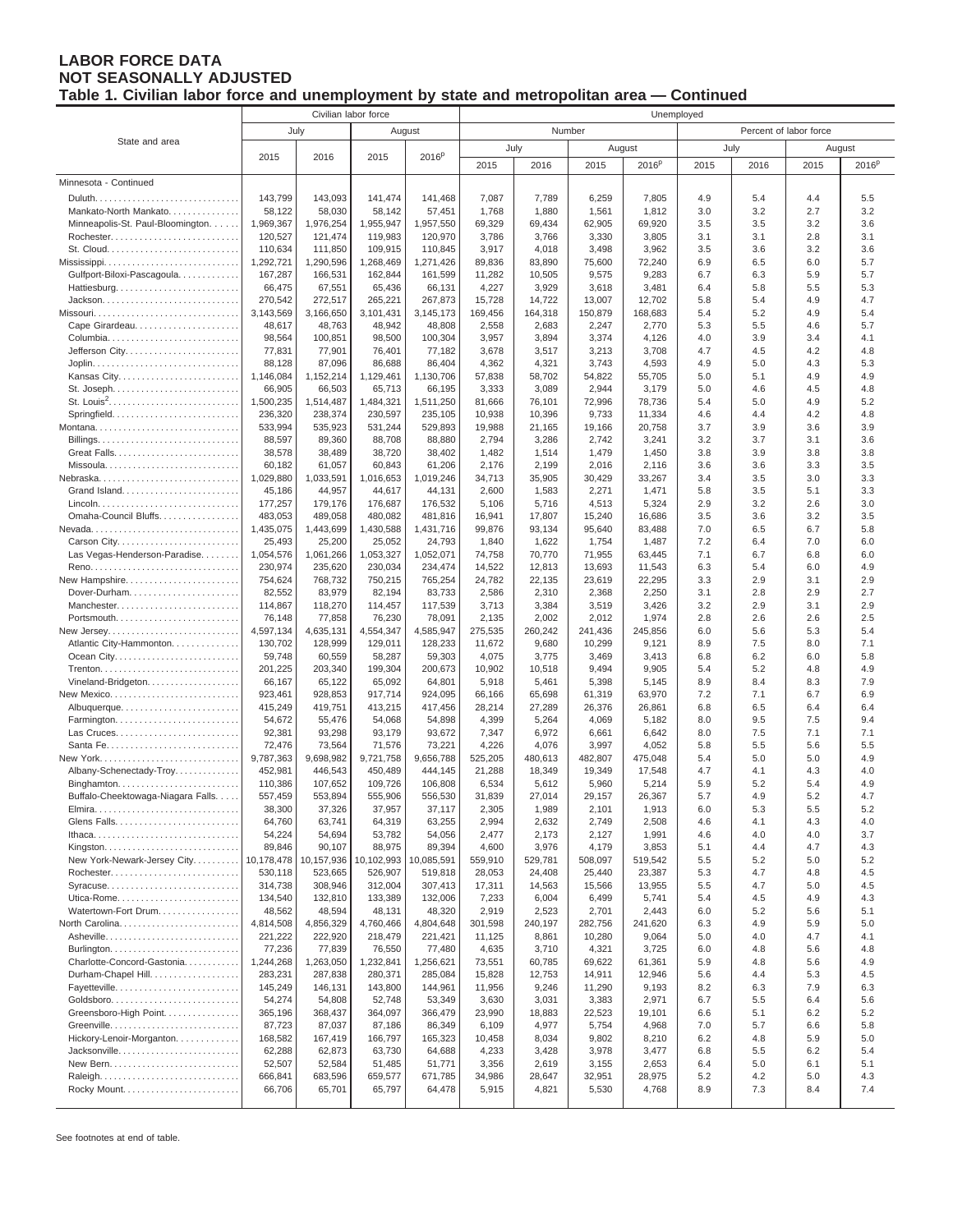|                                      |                      |                      | Civilian labor force |                      |                   |                   |                   | Unemployed        |            |            |                        |                   |
|--------------------------------------|----------------------|----------------------|----------------------|----------------------|-------------------|-------------------|-------------------|-------------------|------------|------------|------------------------|-------------------|
|                                      |                      | July                 |                      | August               |                   |                   | Number            |                   |            |            | Percent of labor force |                   |
| State and area                       |                      |                      |                      |                      |                   | July              |                   | August            |            | July       |                        | August            |
|                                      | 2015                 | 2016                 | 2015                 | 2016 <sup>p</sup>    | 2015              | 2016              | 2015              | 2016 <sup>p</sup> | 2015       | 2016       | 2015                   | 2016 <sup>p</sup> |
| North Carolina - Continued           |                      |                      |                      |                      |                   |                   |                   |                   |            |            |                        |                   |
|                                      |                      |                      |                      |                      |                   |                   |                   |                   |            |            |                        |                   |
|                                      | 142,010              | 143,241              | 141,138              | 142,063              | 8,342             | 6,592             | 7,845             | 6,767             | 5.9        | 4.6        | 5.6                    | 4.8               |
| Winston-Salem                        | 319,626<br>421,375   | 320,264<br>428,095   | 316,177<br>419,155   | 317,014<br>430,080   | 19,445<br>10,792  | 15,270<br>12,042  | 18,037<br>10,509  | 15,422<br>11,965  | 6.1<br>2.6 | 4.8<br>2.8 | 5.7<br>2.5             | 4.9<br>2.8        |
| Bismarck                             | 69,383               | 72,231               | 68,405               | 72,278               | 1,557             | 1,773             | 1,559             | 1,813             | 2.2        | 2.5        | 2.3                    | 2.5               |
|                                      | 132,506              | 138,013              | 131,250              | 137,558              | 3,044             | 3,163             | 2,792             | 3,186             | 2.3        | 2.3        | 2.1                    | 2.3               |
|                                      | 54,184               | 55,930               | 53,751               | 55,999               | 1,641             | 1,703             | 1,454             | 1,655             | 3.0        | 3.0        | 2.7                    | 3.0               |
|                                      | 5,761,791            | 5,854,031            | 5,720,997            | 5.805.519            | 286,359           | 279,386           | 250,304           | 270,200           | 5.0        | 4.8        | 4.4                    | 4.7               |
|                                      | 360,625              | 368,751              | 357,963              | 363,729              | 17,735            | 17,395            | 15,907            | 16,914            | 4.9        | 4.7        | 4.4                    | 4.7               |
| Canton-Massillon                     | 202,164              | 205,235              | 200,605              | 202,473              | 10,707            | 10,430            | 9,477             | 10,141            | 5.3        | 5.1        | 4.7                    | 5.0               |
| Cincinnati                           | 1,089,983            | 1,108,171            | 1,079,669            | 1,101,297            | 50,747            | 46,950            | 44,743            | 44,904            | 4.7        | 4.2        | 4.1                    | 4.1               |
| Cleveland-Elvria                     | 1,048,634            | 1,058,491            | 1,031,144            | 1,038,807            | 53,850            | 56,324            | 44,576            | 55,408            | 5.1        | 5.3        | 4.3                    | 5.3               |
|                                      | 1,048,755            | 1,072,839            | 1,044,563            | 1,062,742            | 44,662            | 42,432            | 39,615            | 41,168            | 4.3        | 4.0        | 3.8                    | 3.9               |
|                                      | 386,132              | 392,625              | 383,070              | 390,287              | 18,994            | 17,733            | 16,688            | 17,203            | 4.9        | 4.5        | 4.4                    | 4.4               |
|                                      | 48,264               | 50,975               | 48,197               | 50,278               | 2,399             | 2,711             | 2,117             | 2,312             | 5.0        | 5.3        | 4.4                    | 4.6               |
| Mansfield                            | 54,305               | 54,042               | 53,869               | 53,551               | 2,918             | 2,881             | 2,656             | 2,623             | 5.4        | 5.3        | 4.9                    | 4.9               |
|                                      | 64,350               | 65,487               | 64,331               | 65,026               | 3,458             | 3,363             | 2,881             | 3,069             | 5.4        | 5.1        | 4.5                    | 4.7               |
|                                      | 302,418              | 312,740              | 300,431              | 310,077              | 15,319            | 14,349            | 13,624            | 14,251            | 5.1        | 4.6        | 4.5                    | 4.6               |
| Weirton-Steubenville <sup>1</sup>    | 53,571               | 53,861               | 53,074               | 53,597               | 4,143             | 3,859             | 3,785             | 3,750             | 7.7        | 7.2        | 7.1                    | 7.0               |
| Youngstown-Warren-Boardman.          | 253,717              | 254,394              | 251,036              | 251,411              | 15,631            | 15,701            | 13,975            | 15,259            | 6.2        | 6.2        | 5.6                    | 6.1               |
| Oklahoma                             | 1,851,923            | 1,826,818            | 1,839,393            | 1,808,057            | 81,421            | 95,113            | 77,568            | 92,714            | 4.4        | 5.2        | 4.2                    | 5.1               |
|                                      | 53,528               | 52,920               | 52,807               | 52,008               | 2,266             | 2,599             | 2,159             | 2,514             | 4.2        | 4.9        | 4.1                    | 4.8               |
|                                      | 674,126              | 668,663              | 669,384              | 658,355              | 25,747            | 30,207            | 24,590            | 29,155            | 3.8        | 4.5        | 3.7                    | 4.4               |
|                                      | 483,295<br>1,991,272 | 475,586<br>2,084,808 | 475,915<br>1,994,761 | 467,189<br>2,093,033 | 20,903<br>118,871 | 25,168<br>118,155 | 20,251<br>114,401 | 25,399<br>116,760 | 4.3<br>6.0 | 5.3<br>5.7 | 4.3<br>5.7             | 5.4<br>5.6        |
| Albany                               | 54,708               | 56,700               | 54,963               | 56,808               | 3,898             | 3,773             | 3,796             | 3,748             | 7.1        | 6.7        | 6.9                    | 6.6               |
| Bend-Redmond                         | 86,732               | 91,555               | 87,152               | 92,310               | 4,981             | 4,844             | 4,787             | 4,713             | 5.7        | 5.3        | 5.5                    | 5.1               |
|                                      | 43,841               | 45,434               | 44,023               | 45,649               | 2,200             | 2,390             | 2,017             | 2,278             | 5.0        | 5.3        | 4.6                    | 5.0               |
|                                      | 170,950              | 176,950              | 170,614              | 178,019              | 11,027            | 10,962            | 10,714            | 10,874            | 6.5        | 6.2        | 6.3                    | 6.1               |
| Grants Pass                          | 33,200               | 34,404               | 33,379               | 34,900               | 2,718             | 2,578             | 2,644             | 2,570             | 8.2        | 7.5        | 7.9                    | 7.4               |
|                                      | 97,572               | 100,890              | 98,857               | 103,107              | 7,133             | 7,001             | 6,856             | 6,923             | 7.3        | 6.9        | 6.9                    | 6.7               |
| Portland-Vancouver-Hillsboro.        | 1,230,032            | 1,285,135            | 1,232,956            | 1,292,212            | 68,690            | 69,803            | 66,065            | 68,979            | 5.6        | 5.4        | 5.4                    | 5.3               |
|                                      | 192,374              | 202,040              | 192,065              | 204,538              | 12,050            | 12,080            | 11,666            | 11,976            | 6.3        | 6.0        | 6.1                    | 5.9               |
| Pennsylvania                         | 6,523,495            | 6,615,834            | 6,455,312            | 6,566,886            | 375,545           | 402,548           | 340,778           | 396,423           | 5.8        | 6.1        | 5.3                    | 6.0               |
| Allentown-Bethlehem-Easton.          | 434,733              | 438,861              | 430,898              | 437,207              | 25,313            | 25,849            | 22,778            | 26,336            | 5.8        | 5.9        | 5.3                    | 6.0               |
|                                      | 62,239               | 63,852               | 61,909               | 63,197               | 3,403             | 3,732             | 3,072             | 3,606             | 5.5        | 5.8        | 5.0                    | 5.7               |
| Bloomsburg-Berwick                   | 43,165               | 43,938               | 42,550               | 43,551               | 2,522             | 2,662             | 2,199             | 2,572             | 5.8        | 6.1        | 5.2                    | 5.9               |
| Chambersburg-Waynesboro.             | 79,045               | 81,214               | 77,805               | 81,442               | 4,140             | 4,517             | 3,745             | 4,658             | 5.2        | 5.6        | 4.8                    | 5.7               |
| East Stroudsburg                     | 83,274               | 84,510               | 81,878               | 83,005               | 5,615             | 5,730             | 5,008             | 5,697             | 6.7        | 6.8        | 6.1                    | 6.9               |
|                                      | 136,846              | 137,769              | 135,581              | 137,446              | 7,906             | 9,905             | 7,217             | 9,672             | 5.8        | 7.2        | 5.3                    | 7.0               |
|                                      | 55,703               | 56,802               | 54,924               | 56,266               | 2,542             | 2,668             | 2,258             | 2,553             | 4.6        | 4.7        | 4.1                    | 4.5               |
| Harrisburg-Carlisle                  | 300,653              | 305,633              | 298,354              | 304,729              | 14,345            | 15,611            | 12,907            | 15,307            | 4.8        | 5.1        | 4.3                    | 5.0               |
|                                      | 62,945               | 63,051               | 62,214               | 62,594               | 4,603             | 4,912             | 4,109             | 4,820             | 7.3        | 7.8        | 6.6                    | 7.7               |
| Lancaster                            | 283,134<br>71,568    | 284,002<br>72,376    | 279,930<br>70,955    | 283,607<br>71,896    | 12,987<br>3,548   | 14,036<br>3,681   | 11,761<br>3,199   | 13,545<br>3,657   | 4.6<br>5.0 | 4.9<br>5.1 | 4.2<br>4.5             | 4.8<br>5.1        |
| Philadelphia-Camden-Wilmington.      | 3,089,179            | 3,147,796            | 3,061,052            | 3,121,571            | 182,616           | 182,102           | 166,336           | 177,883           | 5.9        | 5.8        | 5.4                    | 5.7               |
| Pittsburgh                           | 1,234,633            | 1,247,615            | 1,222,005            | 1,233,723            | 70,656            | 78,689            | 64,513            | 77,523            | 5.7        | 6.3        | 5.3                    | 6.3               |
|                                      | 215,927              | 219,227              | 214,164              | 217,982              | 11,461            | 12,133            | 10,474            | 12,170            | 5.3        | 5.5        | 4.9                    | 5.6               |
| Scranton--Wilkes-Barre--Hazleton     | 281,557              | 285,772              | 278,500              | 281,849              | 19,049            | 19,351            | 17,176            | 18,869            | 6.8        | 6.8        | 6.2                    | 6.7               |
| State College                        | 76,783               | 77,591               | 77,028               | 77,996               | 3,490             | 3,956             | 3,201             | 3,768             | 4.5        | 5.1        | 4.2                    | 4.8               |
| Williamsport                         | 61,561               | 60,756               | 60,909               | 60,385               | 3,826             | 4,331             | 3,484             | 4,206             | 6.2        | 7.1        | 5.7                    | 7.0               |
| York-Hanover                         | 235,934              | 241,746              | 233,961              | 239,772              | 12,370            | 12,836            | 11,055            | 12,545            | 5.2        | 5.3        | 4.7                    | 5.2               |
| Rhode Island                         | 562,430              | 564,762              | 559,819              | 563,473              | 33,731            | 31,687            | 32,704            | 32,551            | 6.0        | 5.6        | 5.8                    | 5.8               |
| Providence-Warwick                   | 688,103              | 692,124              | 685,039              | 691,215              | 41,352            | 37,586            | 39,584            | 38,063            | 6.0        | 5.4        | 5.8                    | 5.5               |
|                                      | 2,285,684            | 2,331,591            | 2,271,319            | 2,317,456            | 138,460           | 124,894           | 135,084           | 127,203           | 6.1        | 5.4        | 5.9                    | 5.5               |
| Charleston-North Charleston.         | 367,088              | 378,084              | 364,895              | 373,579              | 19,169            | 17,317            | 18,730            | 17,647            | 5.2        | 4.6        | 5.1                    | 4.7               |
|                                      | 398,813              | 407,508              | 396,548              | 405,883              | 22,523            | 20,714            | 22,158            | 21,060            | 5.6        | 5.1        | 5.6                    | 5.2               |
|                                      | 95,606               | 96,379               | 95,370               | 96,312               | 6,712             | 5,841             | 6,491             | 5,872             | 7.0        | 6.1        | 6.8                    | 6.1               |
| Greenville-Anderson-Mauldin.         | 418,927              | 424,677              | 417,293              | 422,014              | 22,656            | 20,889            | 22,080            | 21,191            | 5.4        | 4.9        | 5.3                    | 5.0               |
| Hilton Head Island-Bluffton-Beaufort | 86,439               | 89,246               | 85,314               | 87,993               | 4,753             | 4,378             | 4,609             | 4,426             | 5.5        | 4.9        | 5.4                    | 5.0               |
| Myrtle Beach-Conway-North Myrtle     | 196,110              | 200,208              | 191,873              | 195,605              | 12,520            | 10,536            | 12,117            | 10,705            | 6.4        | 5.3        | 6.3                    | 5.5               |
| Spartanburg                          | 151,338              | 152,719              | 151,121              | 152,604              | 9,322             | 8,405             | 8,925             | 8,298             | 6.2        | 5.5        | 5.9                    | 5.4               |
|                                      | 44,532               | 45,182               | 44,489               | 44,708               | 3,141             | 2,879             | 3,163             | 2,891             | 7.1        | 6.4        | 7.1                    | 6.5               |
|                                      | 461,337              | 464,703              | 456,845              | 460,120              | 13,346            | 11,572            | 13,171            | 12,197            | 2.9        | 2.5        | 2.9                    | 2.7               |
|                                      | 73,935               | 74,735               | 74,337               | 74,970               | 2,112             | 1,814             | 2,124             | 1,983             | 2.9        | 2.4        | 2.9                    | 2.6               |
|                                      | 145,607              | 150,365              | 144,691              | 148,990              | 3,370             | 2,887             | 3,342             | 3,123             | 2.3        | 1.9        | 2.3                    | 2.1               |
|                                      | 3,092,301            | 3,184,157            | 3,053,847            | 3,160,806            | 190,154           | 154,949           | 175,194           | 157,478           | 6.1        | 4.9        | 5.7                    | 5.0               |
| Chattanooga                          | 257,616              | 263,721              | 254,940              | 260,505              | 15,478            | 13,411            | 14,293            | 13,398            | 6.0        | 5.1        | 5.6                    | 5.1               |
|                                      | 108,470              | 112,039              | 107,588              | 111,538              | 7,170             | 6,194             | 6,599             | 6,219             | 6.6        | 5.5        | 6.1                    | 5.6               |
| Cleveland                            | 55,940               | 58,993               | 55,282               | 59,143               | 3,509             | 2,863             | 3,130             | 2,870             | 6.3        | 4.9        | 5.7                    | 4.9               |
|                                      | 62,759               | 64,046               | 61,764               | 63,329               | 4,043             | 3,285             | 3,832             | 3,405             | 6.4        | 5.1        | 6.2                    | 5.4               |
|                                      | 88,671               | 90,445               | 87,419               | 90,037               | 5,877             | 4,792             | 5,436             | 4,934             | 6.6        | 5.3        | 6.2                    | 5.5               |
|                                      |                      |                      |                      |                      |                   |                   |                   |                   |            |            |                        |                   |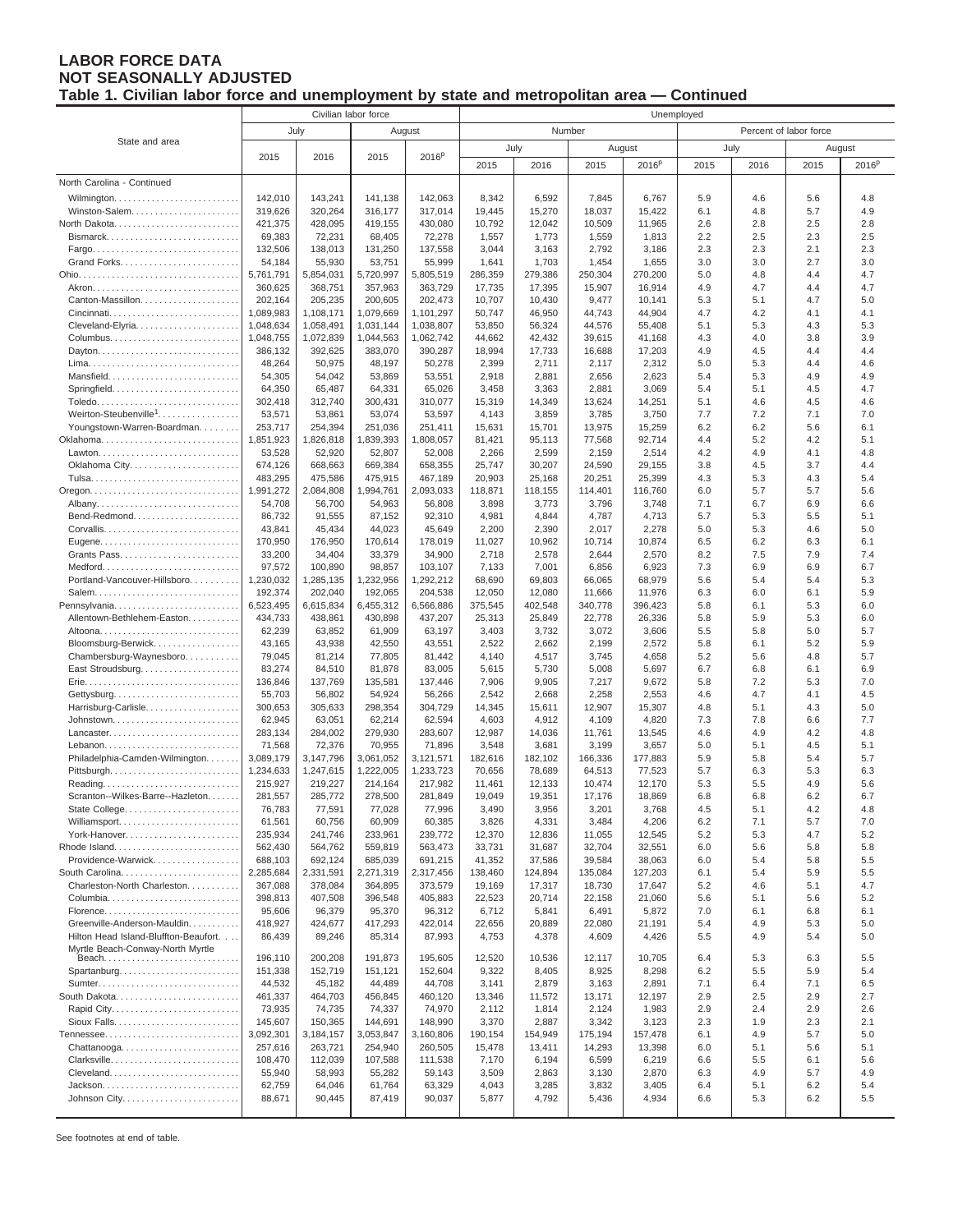|                                                     |                       | Civilian labor force  |                      |                      |                  |                  |                   |                   | Unemployed |                        |            |                   |
|-----------------------------------------------------|-----------------------|-----------------------|----------------------|----------------------|------------------|------------------|-------------------|-------------------|------------|------------------------|------------|-------------------|
|                                                     | July                  |                       |                      | August               |                  |                  | Number            |                   |            | Percent of labor force |            |                   |
| State and area                                      |                       |                       |                      |                      |                  | July             | August            |                   |            | July                   |            | August            |
|                                                     | 2015                  | 2016                  | 2015                 | 2016 <sup>p</sup>    | 2015             | 2016             | 2015              | 2016 <sup>p</sup> | 2015       | 2016                   | 2015       | 2016 <sup>p</sup> |
| Tennessee - Continued                               |                       |                       |                      |                      |                  |                  |                   |                   |            |                        |            |                   |
| Kingsport-Bristol-Bristol                           | 137,567               | 139,341               | 136,580              | 138,892              | 8,486            | 7,340            | 7,815             | 7,295             | 6.2        | 5.3                    | 5.7        | 5.3               |
|                                                     | 409,719               | 423,275               | 403,351              | 417,613              | 23,724           | 19,458           | 21,432            | 19,644            | 5.8        | 4.6                    | 5.3        | 4.7               |
|                                                     | 626,649               | 632,007               | 614,016              | 624,425              | 42,572           | 34,489           | 39,204            | 34,164            | 6.8        | 5.5                    | 6.4        | 5.5               |
|                                                     | 49,659                | 51,639                | 48,991               | 51,042               | 3,369            | 2,682            | 3,091             | 2,735             | 6.8        | 5.2                    | 6.3        | 5.4               |
| Nashville-Davidson--Murfreesboro--                  |                       |                       |                      |                      |                  |                  |                   |                   |            |                        |            |                   |
|                                                     | 944,586<br>13,120,456 | 986,415<br>13,386,057 | 929,715              | 977,520              | 47,016           | 37,982           | 43,085<br>600,039 | 38,555<br>669,223 | 5.0<br>4.8 | 3.9<br>5.1             | 4.6<br>4.6 | 3.9<br>5.0        |
|                                                     | 75,122                | 76,086                | 13,047,642<br>74,595 | 13,378,918<br>75,700 | 633,218<br>3,184 | 679,437<br>3,307 | 2,935             | 3,192             | 4.2        | 4.3                    | 3.9        | 4.2               |
|                                                     | 130,169               | 131,776               | 129,246              | 131,102              | 4,565            | 4,689            | 4,164             | 4,451             | 3.5        | 3.6                    | 3.2        | 3.4               |
| Austin-Round Rock.                                  | 1,074,288             | 1,114,887             | 1,069,615            | 1,107,349            | 39,106           | 39,773           | 36,233            | 38,704            | 3.6        | 3.6                    | 3.4        | 3.5               |
| Beaumont-Port Arthur                                | 175,839               | 177,490               | 174,689              | 177,977              | 12,547           | 13,208           | 12,189            | 13,272            | 7.1        | 7.4                    | 7.0        | 7.5               |
| Brownsville-Harlingen.                              | 165,746               | 169,785               | 163,740              | 169,233              | 12,208           | 13,103           | 11,672            | 12,904            | 7.4        | 7.7                    | 7.1        | 7.6               |
| College Station-Bryan.                              | 117,877               | 122,631               | 117,017              | 122,472              | 4,837            | 5,181            | 4,323             | 5,036             | 4.1        | 4.2                    | 3.7        | 4.1               |
|                                                     | 207,567               | 212,424               | 207,135              | 212,334              | 11,386           | 13,188           | 11,117            | 13,144            | 5.5        | 6.2                    | 5.4        | 6.2               |
| Dallas-Fort Worth-Arlington.                        | 3,605,135             | 3,721,242             | 3,595,425            | 3,727,737            | 156,393          | 156,276          | 147,508           | 152,950           | 4.3        | 4.2                    | 4.1        | 4.1               |
|                                                     | 343,586               | 351,899               | 343,188              | 352,704              | 19,272           | 19,157           | 18,146            | 19,221            | 5.6<br>5.0 | 5.4<br>5.8             | 5.3<br>4.9 | 5.4<br>5.8        |
| Houston-The Woodlands-Sugar Land.<br>Killeen-Temple | 3,264,762<br>170,569  | 3,311,453<br>173,948  | 3,245,759<br>169,922 | 3,306,384<br>174,283 | 163,069<br>8,532 | 191,204<br>8,652 | 157,775<br>7,937  | 191,042<br>8,345  | 5.0        | 5.0                    | 4.7        | 4.8               |
|                                                     | 112,365               | 115,699               | 111,617              | 115,983              | 5,891            | 6,269            | 5,497             | 6,005             | 5.2        | 5.4                    | 4.9        | 5.2               |
|                                                     | 100,580               | 102,341               | 100,045              | 102,442              | 5,677            | 6,999            | 5,372             | 6,986             | 5.6        | 6.8                    | 5.4        | 6.8               |
|                                                     | 154,382               | 157,358               | 153,517              | 157,509              | 6,229            | 6,505            | 5,486             | 5,931             | 4.0        | 4.1                    | 3.6        | 3.8               |
| McAllen-Edinburg-Mission.                           | 329,390               | 335,403               | 328,511              | 338,268              | 28,063           | 28,600           | 27,110            | 28,329            | 8.5        | 8.5                    | 8.3        | 8.4               |
| Midland                                             | 90,656                | 90,719                | 89,470               | 90,250               | 3,451            | 4,266            | 3,274             | 4,155             | 3.8        | 4.7                    | 3.7        | 4.6               |
|                                                     | 79,282                | 79,488                | 78,471               | 79,218               | 4,051            | 5,441            | 3,889             | 5,376             | 5.1        | 6.8                    | 5.0        | 6.8               |
| San Angelo                                          | 55,155                | 56,343                | 54,795               | 56,472               | 2,493            | 2,756            | 2,327             | 2,667             | 4.5        | 4.9                    | 4.2        | 4.7               |
| San Antonio-New Braunfels.                          | 1,104,591             | 1,128,640             | 1,097,952            | 1,124,013            | 45,938           | 47,539           | 42,453            | 46,058            | 4.2        | 4.2                    | 3.9        | 4.1               |
| Sherman-Denison<br>Texarkana                        | 61,171<br>64,829      | 62,054<br>65,180      | 60,700<br>64,458     | 61,916<br>64,852     | 2,622<br>3,522   | 2,591<br>3,397   | 2,555<br>3,185    | 2,460<br>3,210    | 4.3<br>5.4 | 4.2<br>5.2             | 4.2<br>4.9 | 4.0<br>4.9        |
|                                                     | 103,862               | 105,860               | 103,436              | 105,987              | 5,135            | 5,225            | 4,807             | 5,427             | 4.9        | 4.9                    | 4.6        | 5.1               |
|                                                     | 49,474                | 50,931                | 49,226               | 50,905               | 2,301            | 2,872            | 2,153             | 2,898             | 4.7        | 5.6                    | 4.4        | 5.7               |
|                                                     | 120,079               | 122,538               | 119,588              | 122,325              | 5,557            | 5,648            | 5,020             | 5,365             | 4.6        | 4.6                    | 4.2        | 4.4               |
|                                                     | 65,196                | 65,291                | 64,476               | 64,873               | 3,067            | 3,150            | 2,792             | 2,989             | 4.7        | 4.8                    | 4.3        | 4.6               |
|                                                     | 1,479,230             | 1,510,795             | 1,474,361            | 1,505,838            | 56,399           | 58,432           | 54,485            | 51,158            | 3.8        | 3.9                    | 3.7        | 3.4               |
|                                                     | 65,173                | 66,918                | 65,074               | 66,646               | 2,215            | 2,379            | 2,114             | 2,022             | 3.4        | 3.6                    | 3.2        | 3.0               |
| Ogden-Clearfield                                    | 312,373               | 321,587               | 310,594              | 319,217              | 12,190           | 12,202           | 11,795            | 10,713            | 3.9        | 3.8                    | 3.8        | 3.4               |
|                                                     | 271,499               | 279,915               | 272,533              | 280,319              | 9,679            | 10,125           | 9,370             | 8,694             | 3.6        | 3.6                    | 3.4        | 3.1               |
|                                                     | 63,909                | 67,535                | 64,354               | 67,717               | 2,721            | 2,845            | 2,569             | 2,372             | 4.3        | 4.2                    | 4.0        | 3.5<br>3.2        |
| Salt Lake City                                      | 623,987<br>349,908    | 633,439<br>351,329    | 621,517<br>346,908   | 632,600<br>348,731   | 22,417<br>12,920 | 23,020<br>12,119 | 21,577<br>12,436  | 20,366<br>11,478  | 3.6<br>3.7 | 3.6<br>3.4             | 3.5<br>3.6 | 3.3               |
| Burlington-South Burlington.                        | 127,056               | 128,499               | 125,927              | 127,420              | 3,968            | 3,787            | 3,809             | 3,550             | 3.1        | 2.9                    | 3.0        | 2.8               |
|                                                     | 4,276,693             | 4,268,491             | 4,230,497            | 4,230,425            | 193,661          | 170,964          | 184,049           | 173,019           | 4.5        | 4.0                    | 4.4        | 4.1               |
| Blacksburg-Christiansburg-Radford.                  | 89,345                | 88,432                | 89,974               | 90,410               | 4,413            | 4,085            | 4,088             | 5,394             | 4.9        | 4.6                    | 4.5        | 6.0               |
|                                                     | 114,726               | 116,020               | 113,641              | 114,947              | 4,720            | 4,166            | 4,433             | 4,121             | 4.1        | 3.6                    | 3.9        | 3.6               |
| Harrisonburg                                        | 64,709                | 62,783                | 62,652               | 61,796               | 3,143            | 2,752            | 2,828             | 2,590             | 4.9        | 4.4                    | 4.5        | 4.2               |
|                                                     | 124,319               | 122,312               | 123,272              | 120,936              | 6,303            | 5,728            | 5,922             | 5,677             | 5.1        | 4.7                    | 4.8        | 4.7               |
|                                                     | 664,834               | 673,901               | 659,672              | 669,638              | 31,923           | 27,664           | 30,461            | 27,799            | 4.8        | 4.1                    | 4.6        | 4.2               |
| Roanoke<br>Staunton-Waynesboro                      | 158,941<br>59,480     | 158,133<br>57,887     | 158,082<br>58,520    | 157,640<br>57,100    | 7,216<br>2,522   | 6,224<br>2,135   | 6,895<br>2,379    | 6,312<br>2,162    | 4.5<br>4.2 | 3.9<br>3.7             | 4.4<br>4.1 | 4.0<br>3.8        |
| Virginia Beach-Norfolk-Newport News                 | 850,387               | 845,617               | 843,320              | 836,090              | 42,414           | 38,756           | 40,493            | 38,916            | 5.0        | 4.6                    | 4.8        | 4.7               |
| Winchester                                          | 69,820                | 70,726                | 69,282               | 70,046               | 2,971            | 2,518            | 2,777             | 2,536             | 4.3        | 3.6                    | 4.0        | 3.6               |
| Washington                                          | 3,565,987             | 3,659,765             | 3,543,814            | 3,645,713            | 197,074          | 209,105          | 191,714           | 197,123           | 5.5        | 5.7                    | 5.4        | 5.4               |
|                                                     | 104,211               | 106,261               | 101,023              | 103,161              | 6,026            | 6,863            | 5,879             | 6,535             | 5.8        | 6.5                    | 5.8        | 6.3               |
| Bremerton-Silverdale                                | 114,838               | 118,081               | 114,551              | 117,391              | 6,091            | 7,400            | 5,907             | 6,941             | 5.3        | 6.3                    | 5.2        | 5.9               |
| Kennewick-Richland                                  | 132,561               | 137,168               | 131,927              | 135,989              | 8,237            | 9,037            | 7,981             | 8,898             | 6.2        | 6.6                    | 6.0        | 6.5               |
|                                                     | 43,841                | 45,257                | 43,783               | 45,427               | 3,279            | 3,434            | 3,215             | 3,434             | 7.5        | 7.6                    | 7.3        | 7.6               |
| Mount Vernon-Anacortes.                             | 57,353                | 59,476                | 57,236               | 58,972               | 3,611            | 4,055            | 3,592             | 3,953             | 6.3        | 6.8                    | 6.3        | 6.7               |
| Olympia-Tumwater<br>Seattle-Tacoma-Bellevue.        | 123,857<br>1,979,096  | 128,309<br>2,022,484  | 123,865<br>1,968,767 | 127,403<br>2,032,843 | 7,210<br>98,843  | 8,060<br>99,902  | 7,041<br>96,095   | 7,504<br>92,072   | 5.8<br>5.0 | 6.3<br>4.9             | 5.7<br>4.9 | 5.9<br>4.5        |
| Spokane-Spokane Valley                              | 245,759               | 254,919               | 245,416              | 254,201              | 15,642           | 17,220           | 15,221            | 16,494            | 6.4        | 6.8                    | 6.2        | 6.5               |
|                                                     | 29,731                | 30,310                | 29,225               | 29,436               | 1,645            | 1,799            | 1,545             | 1,673             | 5.5        | 5.9                    | 5.3        | 5.7               |
| Wenatchee                                           | 71,892                | 75,782                | 65,483               | 67,379               | 3,172            | 3,760            | 3,200             | 3,748             | 4.4        | 5.0                    | 4.9        | 5.6               |
|                                                     | 126,104               | 131,823               | 128,227              | 129,096              | 8,656            | 9,442            | 8,621             | 9,534             | 6.9        | 7.2                    | 6.7        | 7.4               |
|                                                     | 793,331               | 795,382               | 788,180              | 793,521              | 55,677           | 43,557           | 52,939            | 45,583            | 7.0        | 5.5                    | 6.7        | 5.7               |
|                                                     | 48,278                | 47,364                | 48,025               | 47,192               | 3,738            | 3,059            | 3,565             | 3,072             | 7.7        | 6.5                    | 7.4        | 6.5               |
|                                                     | 100,284               | 100,100               | 99,434               | 99,470               | 6,544            | 5,240            | 6,376             | 5,592             | 6.5        | 5.2                    | 6.4        | 5.6               |
| Huntington-Ashland                                  | 148,522               | 149,078               | 147,235              | 149,567              | 9,884            | 8,901            | 9,124             | 9,099             | 6.7        | 6.0                    | 6.2        | 6.1               |
|                                                     | 64,902                | 66,160                | 64,564               | 66,072               | 3,628            | 2,898            | 3,514             | 3,086             | 5.6        | 4.4                    | 5.4        | 4.7               |
| Parkersburg-Vienna                                  | 40,078<br>67,102      | 39,933                | 39,897               | 39,616               | 2,698            | 2,133            | 2,563             | 2,294             | 6.7        | 5.3<br>6.1             | 6.4<br>6.4 | 5.8               |
| Wheeling                                            | 3,129,499             | 66,796<br>3,172,453   | 66,194<br>3,107,464  | 66,100<br>3,164,030  | 4,675<br>144,145 | 4,105<br>131,773 | 4,219<br>131,590  | 4,058<br>126,361  | 7.0<br>4.6 | 4.2                    | 4.2        | 6.1<br>4.0        |
|                                                     | 131,229               | 132,901               | 130,012              | 132,485              | 5,101            | 4,806            | 4,603             | 4,633             | 3.9        | 3.6                    | 3.5        | 3.5               |
|                                                     | 91,751                | 92,660                | 90,557               | 92,126               | 3,787            | 3,488            | 3,411             | 3,226             | 4.1        | 3.8                    | 3.8        | 3.5               |
|                                                     |                       |                       |                      |                      |                  |                  |                   |                   |            |                        |            |                   |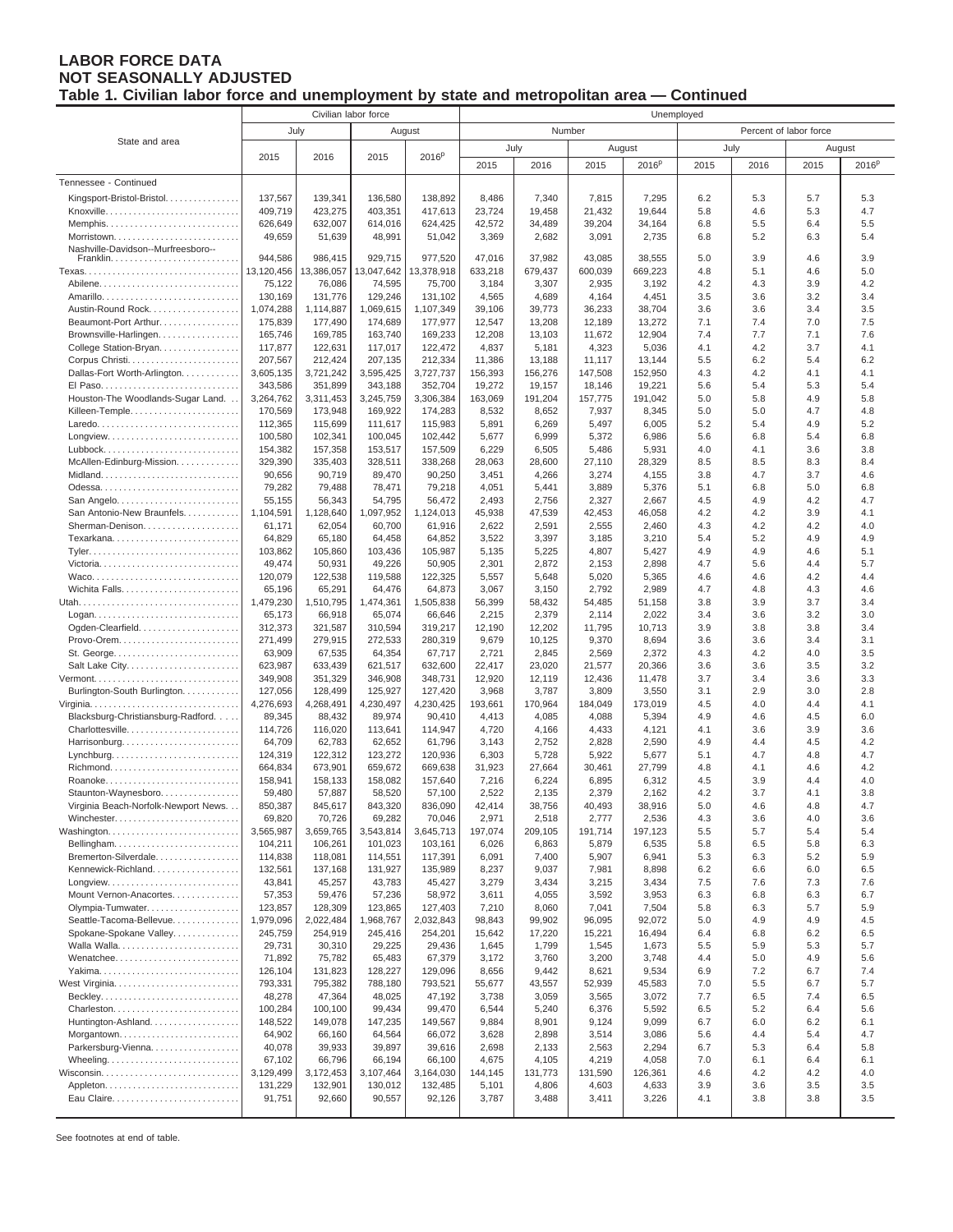|                                | Civilian labor force<br>Unemployed |           |           |                   |         |         |         |                   |      |      |                        |                   |
|--------------------------------|------------------------------------|-----------|-----------|-------------------|---------|---------|---------|-------------------|------|------|------------------------|-------------------|
|                                | July                               |           | August    |                   |         | Number  |         |                   |      |      | Percent of labor force |                   |
| State and area                 | 2015                               | 2016      | 2015      | 2016 <sup>p</sup> | July    |         | August  |                   |      | July |                        | August            |
|                                |                                    |           |           |                   | 2015    | 2016    | 2015    | 2016 <sup>p</sup> | 2015 | 2016 | 2015                   | 2016 <sup>p</sup> |
| Wisconsin - Continued          |                                    |           |           |                   |         |         |         |                   |      |      |                        |                   |
|                                | 57.864                             | 58.883    | 57.384    | 58.830            | 2,426   | 2.217   | 2,207   | 2.120             | 4.2  | 3.8  | 3.8                    | 3.6               |
|                                | 173,015                            | 173.902   | 171,602   | 174,340           | 7.147   | 6.565   | 6.509   | 6.373             | 4.1  | 3.8  | 3.8                    | 3.7               |
| Janesville-Beloit              | 84.823                             | 88,674    | 84,307    | 88,260            | 4.471   | 3.824   | 4.045   | 3.800             | 5.3  | 4.3  | 4.8                    | 4.3               |
| La Crosse-Onalaska             | 76.057                             | 77.883    | 75.844    | 77,215            | 3.051   | 3.026   | 2.709   | 2.807             | 4.0  | 3.9  | 3.6                    | 3.6               |
| Madison                        | 380,209                            | 385,273   | 377.676   | 383.860           | 12.709  | 11.730  | 11.458  | 10.848            | 3.3  | 3.0  | 3.0                    | 2.8               |
| Milwaukee-Waukesha-West Allis. | 828,710                            | 842,526   | 830,309   | 840,251           | 43.620  | 39,888  | 40,558  | 39,076            | 5.3  | 4.7  | 4.9                    | 4.7               |
| Oshkosh-Neenah                 | 92.521                             | 92.912    | 91.417    | 92.571            | 4.086   | 3.610   | 3.721   | 3.433             | 4.4  | 3.9  | 4.1                    | 3.7               |
| Racine                         | 101,550                            | 101,770   | 100,361   | 101.109           | 6,336   | 5.630   | 5.454   | 5,319             | 6.2  | 5.5  | 5.4                    | 5.3               |
|                                | 62,555                             | 63,480    | 62,337    | 63,634            | 2,349   | 2,214   | 2,109   | 2,086             | 3.8  | 3.5  | 3.4                    | 3.3               |
| Wausau                         | 74,423                             | 75.655    | 73.579    | 75,564            | 3.002   | 2.774   | 2.780   | 2,559             | 4.0  | 3.7  | 3.8                    | 3.4               |
|                                | 310,796                            | 302,879   | 308,384   | 301.770           | 12.000  | 15,629  | 11.628  | 14,686            | 3.9  | 5.2  | 3.8                    | 4.9               |
|                                | 42,662                             | 40,984    | 42,054    | 40,683            | 2,035   | 2,982   | 2,003   | 2,778             | 4.8  | 7.3  | 4.8                    | 6.8               |
|                                | 49.544                             | 47.705    | 48.804    | 47.111            | 1.756   | 1.911   | 1.733   | 1.895             | 3.5  | 4.0  | 3.6                    | 4.0               |
|                                | 1,113,609                          | 1,136,095 | 1,119,037 | 1,121,107         | 125,022 | 142,857 | 138,885 | 135,875           | 11.2 | 12.6 | 12.4                   | 12.1              |
|                                | 86,324                             | 91,672    | 87,779    | 90,767            | 12,568  | 14,555  | 13,629  | 13,793            | 14.6 | 15.9 | 15.5                   | 15.2              |
|                                | 51.190                             | 52,772    | 52,292    | 52,314            | 6.716   | 7.527   | 7.535   | 7.281             | 13.1 | 14.3 | 14.4                   | 13.9              |
|                                | 21,845                             | 22,621    | 22,173    | 22,278            | 3.789   | 4.248   | 4.163   | 4.073             | 17.3 | 18.8 | 18.8                   | 18.3              |
| Mayaguez                       | 29,022                             | 29.736    | 29,194    | 29,402            | 3,559   | 4.239   | 4,044   | 4.162             | 12.3 | 14.3 | 13.9                   | 14.2              |
|                                | 96,933                             | 99,119    | 98,138    | 97,930            | 14.415  | 15,754  | 15,911  | 15,354            | 14.9 | 15.9 | 16.2                   | 15.7              |
| San German                     | 36,017                             | 36,931    | 36,345    | 36,257            | 4.809   | 6.060   | 5,202   | 5,521             | 13.4 | 16.4 | 14.3                   | 15.2              |
| San Juan-Carolina-Caguas.      | 748,652                            | 757,232   | 748,392   | 746,405           | 71,326  | 82,265  | 79,875  | 77,499            | 9.5  | 10.9 | 10.7                   | 10.4              |
|                                |                                    |           |           |                   |         |         |         |                   |      |      |                        |                   |

<sup>1</sup> For operational reasons, these interstate areas are listed under the state that accounts for the larger share of the population, which is different from the state that contains the first principal city. <sup>2</sup> The area boundary does not reflect the Office of Management and Budget delineation.

p Preliminary

NOTE: Data refer to place of residence. Data for Puerto Rico are derived from a monthly household survey similar to the Current Population Survey. Area delineations are based on Office of<br>Management and Budget Bulletin No.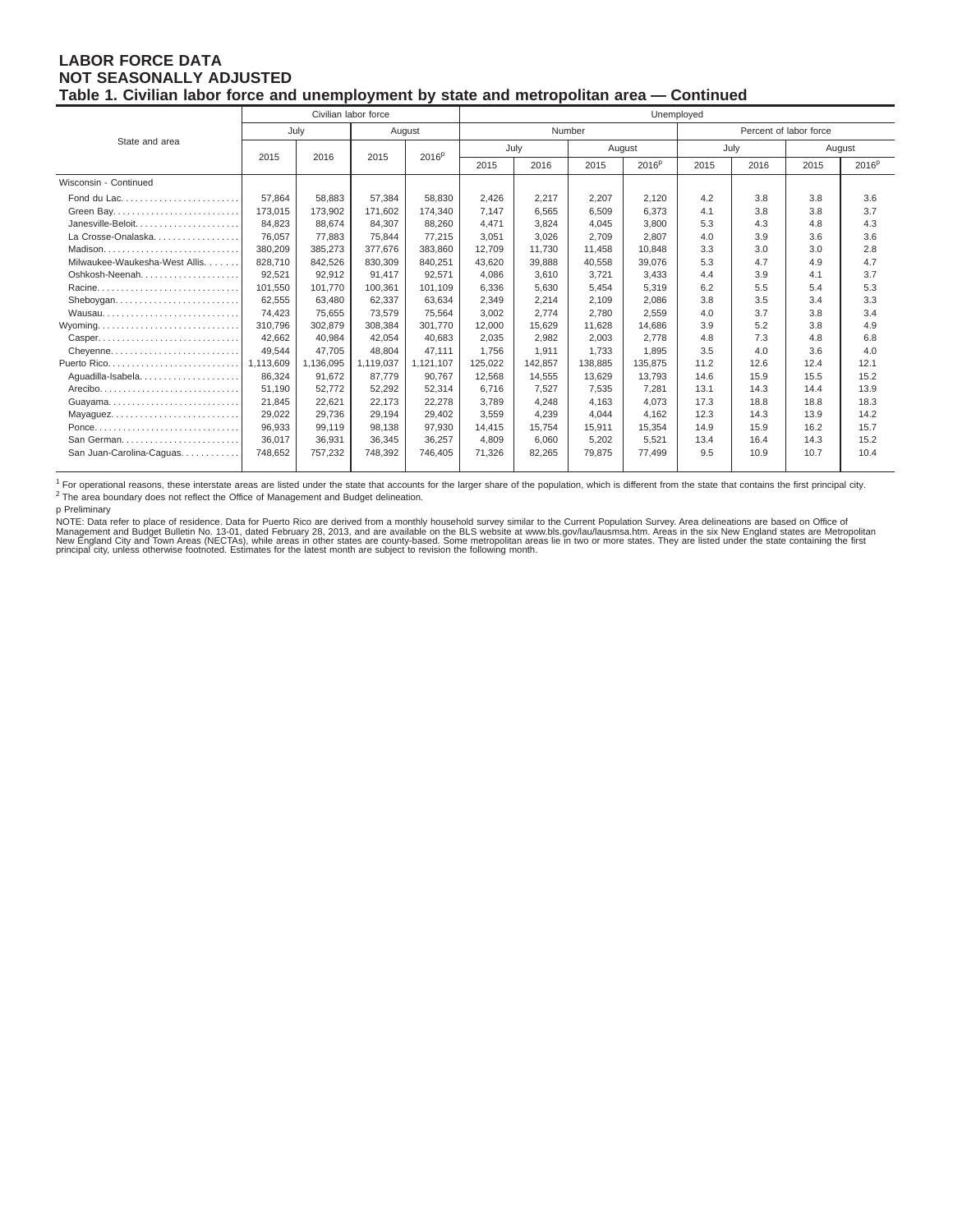#### **LABOR FORCE DATA NOT SEASONALLY ADJUSTED Table 2. Civilian labor force and unemployment by state, selected metropolitan area, and metropolitan division<sup>1</sup>**

|                                                   |                        | Civilian labor force   |                        |                        |                   |                   |                    |                    | Unemployed |            |                        |                   |
|---------------------------------------------------|------------------------|------------------------|------------------------|------------------------|-------------------|-------------------|--------------------|--------------------|------------|------------|------------------------|-------------------|
|                                                   |                        | July                   |                        | August                 |                   |                   | Number             |                    |            |            | Percent of labor force |                   |
| State, area, and division                         |                        |                        |                        |                        | July              |                   |                    | August             |            | July       | August                 |                   |
|                                                   | 2015                   | 2016                   | 2015                   | 2016 <sup>p</sup>      | 2015              | 2016              | 2015               | $2016^p$           | 2015       | 2016       | 2015                   | 2016 <sup>p</sup> |
|                                                   |                        |                        |                        |                        |                   |                   |                    |                    |            |            |                        |                   |
|                                                   | 19,057,223             | 19,367,432             | 18,998,452             | 19,357,891             | 1,246,352         | 1,135,902         | 1,159,388          | 1,076,250          | 6.5        | 5.9        | 6.1                    | 5.6               |
| Los Angeles-Long Beach-Anaheim.                   | 6.625.758              | 6.741.539              | 6,590,007              | 6,734,767              | 440,878           | 355,922           | 408,358            | 340,719            | 6.7        | 5.3        | 6.2                    | 5.1               |
| Anaheim-Santa Ana-Irvine                          | 1,600,973              | 1,627,261              | 1,594,025              | 1,625,058              | 77,179            | 74,411            | 72,546             | 70,845             | 4.8        | 4.6        | 4.6                    | 4.4               |
| Los Angeles-Long<br>Beach-Glendale.<br>.          | 5,024,785              | 5,114,278              | 4,995,982              | 5,109,709              | 363,699           | 281,511           | 335,812            | 269,874            | 7.2        | 5.5        | 6.7                    | 5.3               |
| San Francisco-Oakland-Hayward                     | 2,524,154              | 2,570,428              | 2,518,378              | 2,567,577              | 114,786           | 110,238           | 107,649            | 105,165            | 4.5        | 4.3        | 4.3                    | 4.1               |
| Oakland-Hayward-Berkeley                          | 1,383,829              | 1,408,957              | 1,378,977              | 1,405,149              | 71,730            | 68,810            | 67,463             | 65,700             | 5.2        | 4.9        | 4.9                    | 4.7               |
| San Francisco-Redwood City-South                  |                        |                        |                        |                        |                   |                   |                    |                    |            |            |                        |                   |
| San Francisco                                     | 997,801                | 1,016,278              | 997,006                | 1,017,027              | 37,607            | 36,147            | 35,085             | 34,408             | 3.8        | 3.6        | 3.5                    | 3.4               |
| San Rafael<br>District of Columbia                | 142,524<br>395,770     | 145,193<br>399.472     | 142,395<br>389,855     | 145,401<br>390,128     | 5,449<br>28,021   | 5,281<br>24,760   | 5,101<br>27,026    | 5,057<br>25,464    | 3.8<br>7.1 | 3.6<br>6.2 | 3.6<br>6.9             | 3.5<br>6.5        |
| Washington-Arlington-Alexandria <sup>2</sup>      | 3,325,380              | 3,335,756              | 3,284,427              | 3,299,007              | 151,917           | 131,385           | 144,762            | 130,830            | 4.6        | 3.9        | 4.4                    | 4.0               |
| Silver Spring-Frederick-Rockville <sup>3</sup>    | 688,590                | 686,358                | 679,721                | 682,487                | 28,749            | 25,038            | 27,120             | 23,818             | 4.2        | 3.6        | 4.0                    | 3.5               |
| Washington-Arlington-Alexandria <sup>2</sup>      | 2,636,790              | 2,649,398              | 2,604,706              | 2,616,520              | 123,168           | 106,347           | 117,642            | 107,012            | 4.7        | 4.0        | 4.5                    | 4.1               |
|                                                   | 9,711,437              | 9,824,169              | 9,691,397              | 9,772,984              | 562,696           | 501,181           | 544,540            | 481,373            | 5.8        | 5.1        | 5.6                    | 4.9               |
| Miami-Fort Lauderdale-West Palm                   |                        |                        |                        |                        |                   |                   |                    |                    |            |            |                        |                   |
| Fort Lauderdale-Pompano                           | 3,025,486              | 3,048,201              | 3,020,850              | 3,026,423              | 177,684           | 157,197           | 175,303            | 155,087            | 5.9        | 5.2        | 5.8                    | 5.1               |
| Beach-Deerfield Beach.                            | 996,576                | 1,021,356              | 995,777                | 1,015,425              | 53,622            | 48,382            | 51,715             | 46,207             | 5.4        | 4.7        | 5.2                    | 4.6               |
| Miami-Miami Beach-Kendall.                        | 1,336,441              | 1,321,695              | 1,331,563              | 1,311,986              | 85,013            | 71,944            | 85,783             | 73,371             | 6.4        | 5.4        | 6.4                    | 5.6               |
| West Palm Beach-Boca                              | 692,469                |                        |                        | 699.012                |                   |                   |                    |                    |            | 5.2        |                        |                   |
| Raton-Delray Beach                                | 6,595,668              | 705,150<br>6.686.086   | 693,510<br>6,522,271   | 6,610,759              | 39,049<br>407,418 | 36,871<br>374,088 | 37,805<br>376,499  | 35,509<br>363,043  | 5.6<br>6.2 | 5.6        | 5.5<br>5.8             | 5.1<br>5.5        |
| Chicago-Naperville-Elgin <sup>2</sup>             | 4,958,688              | 5,057,945              | 4,903,515              | 4,980,982              | 300,192           | 277,763           | 275,346            | 269,295            | 6.1        | 5.5        | 5.6                    | 5.4               |
| Chicago-Naperville-Arlington                      |                        |                        |                        |                        |                   |                   |                    |                    |            |            |                        |                   |
|                                                   | 3,824,350              | 3,902,573              | 3,781,450              | 3,832,895              | 235.598           | 217,686           | 213,271            | 208,403            | 6.2        | 5.6        | 5.6                    | 5.4               |
|                                                   | 327,281                | 330,456<br>352.776     | 323,790<br>336.179     | 328,225                | 18,862            | 16,822            | 18,184             | 16,761             | 5.8        | 5.1        | 5.6                    | 5.1               |
| Lake County-Kenosha County <sup>2</sup> .         | 339,817<br>467,240     | 472,140                | 462,096                | 349,952<br>469,910     | 21,153<br>24,579  | 20,414<br>22,841  | 20,331<br>23,560   | 21,427<br>22,704   | 6.2<br>5.3 | 5.8<br>4.8 | 6.0<br>5.1             | 6.1<br>4.8        |
|                                                   | 3,615,813              | 3,670,323              | 3,604,196              | 3,669,716              | 187,310           | 148,517           | 170,815            | 139,593            | 5.2        | 4.0        | 4.7                    | 3.8               |
| Boston-Cambridge-Nashua <sup>2</sup>              | 2,650,482              | 2,697,024              | 2,642,428              | 2,696,941              | 125,199           | 100,532           | 114,888            | 95,311             | 4.7        | 3.7        | 4.3                    | 3.5               |
| Boston-Cambridge-Newton.                          | 1,570,473              | 1,599,130              | 1,565,520              | 1,599,049              | 71,138            | 56,752            | 64,593             | 53,290             | 4.5        | 3.5        | 4.1                    | 3.3               |
| Brockton-Bridgewater-Easton.                      | 105,496                | 106,691                | 105,056                | 106,666                | 6,403             | 5,120             | 5,792              | 4,786              | 6.1        | 4.8        | 5.5                    | 4.5               |
| Framingham                                        | 156,325                | 158,851                | 155,982                | 158,390                | 6,541             | 5,268             | 5,996              | 5,018              | 4.2        | 3.3        | 3.8                    | 3.2               |
| Haverhill-Newburyport-Amesbury                    | 114,037                | 117,443                | 113,478                | 117,160                | 5,152             | 4,158             | 4,884              | 4,047              | 4.5        | 3.5        | 4.3                    | 3.5               |
| Lawrence-Methuen Town-Salem <sup>2</sup>          | 96,271                 | 96,583                 | 96,156                 | 96,530                 | 6,476             | 4,931             | 6,157              | 4,894              | 6.7        | 5.1        | 6.4                    | 5.1               |
| Lowell-Billerica-Chelmsford <sup>2</sup>          | 184,670                | 186,887                | 183,989                | 187,075                | 9,748             | 7,994             | 8,978              | 7,470              | 5.3        | 4.3        | 4.9                    | 4.0               |
| Lynn-Saugus-Marblehead                            | 83,566                 | 84,781                 | 83,348                 | 84,783                 | 4,394             | 3,455             | 4,028              | 3,256              | 5.3        | 4.1        | 4.8                    | 3.8               |
| Nashua <sup>2</sup>                               | 167,494                | 171,046                | 166,949                | 171,238                | 6,240             | 5,547             | 6,058              | 5,649              | 3.7        | 3.2        | 3.6                    | 3.3               |
| Peabody-Salem-Beverly                             | 89,678                 | 91,645                 | 89,518                 | 91,879                 | 4,354             | 3,484             | 4,003              | 3,274              | 4.9        | 3.8        | 4.5                    | 3.6               |
| Taunton-Middleborough-Norton.                     | 82,472                 | 83,967                 | 82,432<br>4,763,471    | 84,171                 | 4,753<br>308,129  | 3,823<br>262,712  | 4,399              | 3,627              | 5.8<br>6.4 | 4.6<br>5.4 | 5.3<br>5.2             | 4.3<br>4.9        |
| Detroit-Warren-Dearborn.                          | 4,806,242<br>2,031,156 | 4,874,473<br>2,088,674 | 2,019,229              | 4,862,947<br>2,087,795 | 149,511           | 126,955           | 247,250<br>129,099 | 240,582<br>125,996 | 7.4        | 6.1        | 6.4                    | 6.0               |
| Detroit-Dearborn-Livonia                          | 762,721                | 781,402                | 759,556                | 781,283                | 65,931            | 57,394            | 58,114             | 57,321             | 8.6        | 7.3        | 7.7                    | 7.3               |
| Warren-Troy-Farmington Hills.                     | 1,268,436              | 1,307,272              | 1,259,673              | 1,306,510              | 83,580            | 69,561            | 70,985             | 68,674             | 6.6        | 5.3        | 5.6                    | 5.3               |
| New York                                          | 9,787,363              | 9,698,982              | 9,721,758              | 9,656,788              | 525,205           | 480,613           | 482,807            | 475,048            | 5.4        | 5.0        | 5.0                    | 4.9               |
| New York-Newark-Jersey City <sup>2</sup> .        | 10,178,478             | 10,157,936             | 10,102,993             | 10,085,591             | 559,910           | 529,781           | 508,097            | 519,542            | 5.5        | 5.2        | 5.0                    | 5.2               |
| Dutchess County-Putnam County                     | 197,735                | 198,880                | 196,282                | 197,484                | 9,327             | 8,186             | 8,409              | 7,806              | 4.7        | 4.1        | 4.3                    | 4.0               |
| Nassau County-Suffolk County<br>$Newark3$         | 1,504,599              | 1,508,027<br>1,284,338 | 1,492,903              | 1,494,159              | 72,484            | 62,783            | 66,564             | 60,771<br>68,007   | 4.8        | 4.2        | 4.5                    | 4.1<br>5.4        |
| New York-Jersey City-White                        | 1,274,263              |                        | 1,259,469              | 1,267,749              | 75,289            | 71,920            | 65,818             |                    | 5.9        | 5.6        | 5.2                    |                   |
| Plains <sup>2</sup>                               | 7,201,881              | 7,166,691              | 7,154,339              | 7,126,199              | 402,810           | 386,892           | 367,306            | 382,958            | 5.6        | 5.4        | 5.1                    | 5.4               |
| Pennsylvania                                      | 6,523,495              | 6,615,834              | 6,455,312              | 6,566,886              | 375,545           | 402,548           | 340,778            | 396,423            | 5.8        | 6.1        | 5.3                    | 6.0               |
| Philadelphia-Camden-Wilmington <sup>2</sup>       | 3,089,179              | 3,147,796              | 3,061,052              | 3,121,571              | 182,616           | 182,102           | 166,336            | 177,883            | 5.9        | 5.8        | 5.4                    | 5.7               |
| Camden <sup>3</sup>                               | 638,177                | 647,454                | 634,764                | 643,484                | 40,205            | 37,646            | 35,351             | 35,670             | 6.3        | 5.8        | 5.6                    | 5.5               |
| Montgomery County-Bucks<br>County-Chester County. | 1,076,067              | 1,097,051              | 1,064,882              | 1,086,442              | 50,498            | 53,286            | 46,026             | 52,438             | 4.7        | 4.9        | 4.3                    | 4.8               |
| Philadelphia                                      | 996,222                | 1,018,446              | 985,251                | 1,011,581              | 71,179            | 72,227            | 64,791             | 71,533             | 7.1        | 7.1        | 6.6                    | 7.1               |
|                                                   | 378,713                | 384,845                | 376,155                | 380,064                | 20,734            | 18,943            | 20,168             | 18,242             | 5.5        | 4.9        | 5.4                    | 4.8               |
|                                                   | 13,120,456             | 13,386,057             | 13,047,642             | 13,378,918             | 633,218           | 679,437           | 600,039            | 669,223            | 4.8        | 5.1        | 4.6                    | 5.0               |
| Dallas-Fort Worth-Arlington.                      | 3,605,135              | 3,721,242              | 3,595,425              | 3,727,737              | 156,393           | 156,276           | 147,508            | 152.950            | 4.3        | 4.2        | 4.1                    | 4.1               |
| Dallas-Plano-Irving<br>Fort Worth-Arlington.      | 2,415,799              | 2,506,193<br>1,215,049 | 2,409,668<br>1,185,757 | 2,513,015<br>1,214,722 | 102,757<br>53,636 | 102,855<br>53,421 | 96,718<br>50,790   | 100,737<br>52,213  | 4.3<br>4.5 | 4.1<br>4.4 | 4.0<br>4.3             | 4.0<br>4.3        |
|                                                   | 1,189,336<br>3,565,987 | 3,659,765              | 3,543,814              | 3,645,713              | 197,074           | 209,105           | 191,714            | 197,123            | 5.5        | 5.7        | 5.4                    | 5.4               |
| Seattle-Tacoma-Bellevue                           | 1,979,096              | 2,022,484              | 1,968,767              | 2,032,843              | 98,843            | 99,902            | 96,095             | 92,072             | 5.0        | 4.9        | 4.9                    | 4.5               |
| Seattle-Bellevue-Everett                          | 1,591,623              | 1,618,445              | 1,580,835              | 1,630,683              | 74,886            | 72,869            | 72,311             | 65,988             | 4.7        | 4.5        | 4.6                    | 4.0               |
| Tacoma-Lakewood                                   | 387,473                | 404,039                | 387,932                | 402,160                | 23,957            | 27,033            | 23,784             | 26,084             | 6.2        | 6.7        | 6.1                    | 6.5               |
|                                                   |                        |                        |                        |                        |                   |                   |                    |                    |            |            |                        |                   |

<sup>1</sup> These 11 areas contain all of the 38 metropolitan divisions.

 $2$  Part of the area (or division) is in one or more adjacent states.

p Preliminary

NOTE: Data refer to place of residence. Area delineations are based on Office of Management and Budget Bulletin No. 13-01, dated February 28, 2013, and are available on the BLS website at www.bls.gov/lau/lausmsa.htm. Areas in the six New England states are Metropolitan New England City and Town Areas (NECTAs), while areas in other states are county-based. Some metropolitan areas lie in two or more states. They are listed under the state containing the first principal city. Metropolitan divisions are listed under their metropolitan areas. Some divisions lie in more than one state, and some, like Camden, N.J., are totally outside the states under which their metropolitan areas are listed. For Washington-Arlington-Alexandria, D.C.-Va.-Md.-W.Va., the metropolitan area and division titles are identical. Estimates for the latest month are subject to revision the following month.

<sup>&</sup>lt;sup>3</sup> All of the division is in one or more adjacent states.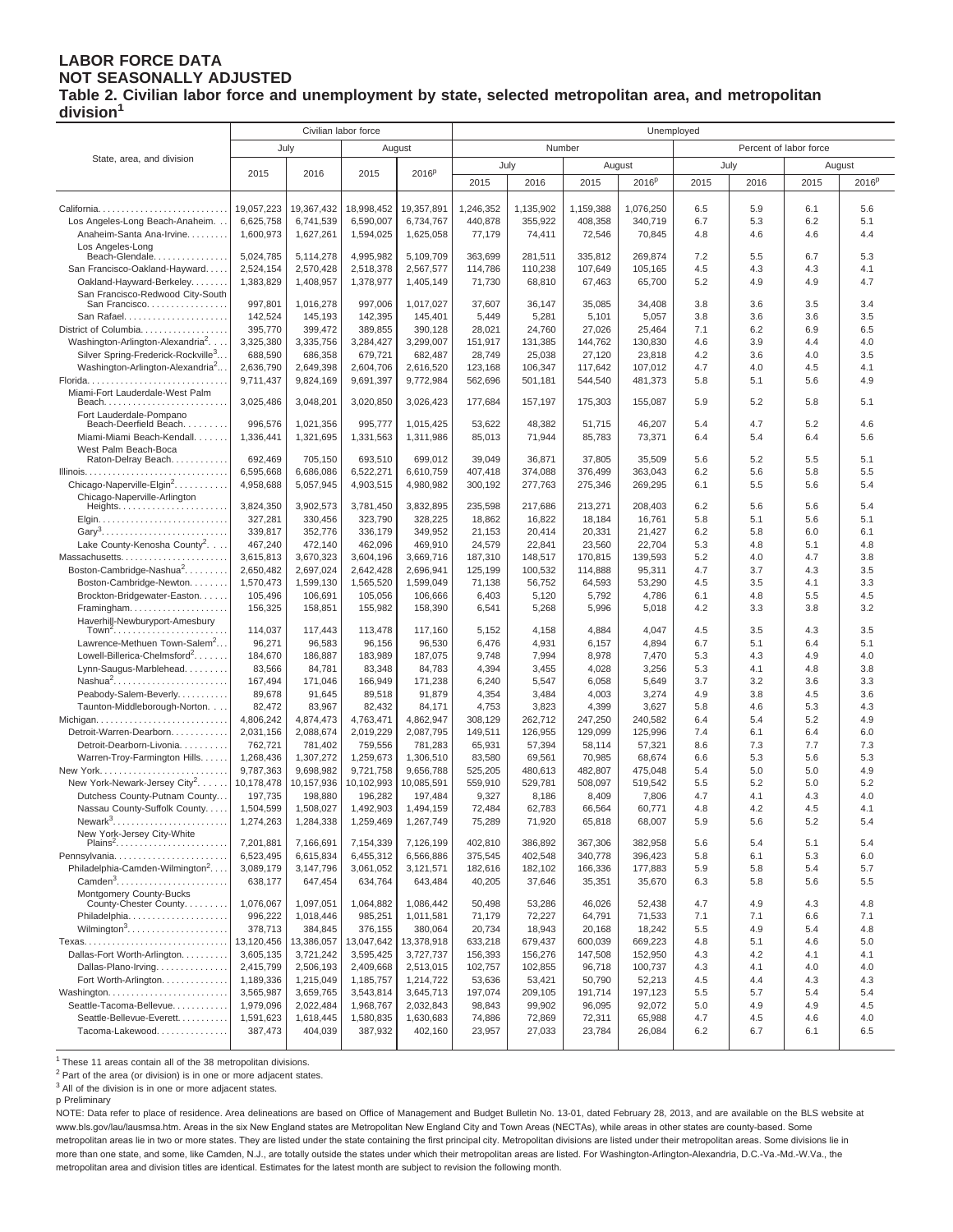**Table 3. Employees on nonfarm payrolls by state and metropolitan area**

[In thousands]

| State and area                            |          | July     |          | August            |        | Change from<br>August 2015 to August 2016 <sup>p</sup> |
|-------------------------------------------|----------|----------|----------|-------------------|--------|--------------------------------------------------------|
|                                           | 2015     | 2016     | 2015     | 2016 <sup>p</sup> | Number | Percent                                                |
|                                           | 1,945.3  | 1,958.8  | 1,951.2  | 1,966.8           | 15.6   | 0.8                                                    |
|                                           | 45.9     | 46.2     | 46.4     | 46.4              | 0.0    | 0.0                                                    |
|                                           | 60.7     | 62.7     | 61.4     | 63.5              | 2.1    | 3.4                                                    |
|                                           | 516.5    | 523.6    | 516.9    | 522.5             | 5.6    | 1.1                                                    |
|                                           | 73.0     | 75.3     | 71.8     | 74.1              | 2.3    | 3.2                                                    |
|                                           | 53.9     | 53.7     | 53.7     | 53.8              | 0.1    | 0.2                                                    |
|                                           | 57.1     | 56.7     | 57.2     | 57.1              | $-0.1$ | $-0.2$                                                 |
|                                           | 55.5     | 56.7     | 56.1     | 56.7              | 0.6    | 1.1                                                    |
|                                           | 37.4     | 37.9     | 37.6     | 38.1              | 0.5    | 1.3                                                    |
|                                           | 219.4    | 220.4    | 220.4    | 221.4             | 1.0    | 0.5                                                    |
|                                           | 176.0    | 177.1    | 176.5    | 177.3             | 0.8    | 0.5                                                    |
|                                           | 169.9    | 171.8    | 170.1    | 172.4             | 2.3    | 1.4                                                    |
|                                           | 103.8    | 104.4    | 105.0    | 106.3             | 1.3    | 1.2                                                    |
|                                           |          |          |          |                   |        |                                                        |
|                                           | 364.7    | 364.6    | 360.3    | 361.2             | 0.9    | 0.2                                                    |
|                                           | 185.5    | 185.8    | 185.1    | 185.0             | -0.1   | $-0.1$                                                 |
|                                           | 39.8     | 39.1     | 40.6     | 39.7              | $-0.9$ | $-2.2$                                                 |
|                                           | 2,564.7  | 2,642.0  | 2,617.4  | 2,671.6           | 54.2   | 2.1                                                    |
|                                           | 65.3     | 65.2     | 66.1     | 65.8              | $-0.3$ | $-0.5$                                                 |
|                                           | 47.3     | 47.5     | 47.7     | 47.9              | 0.2    | 0.4                                                    |
|                                           | 1.866.6  | 1,926.2  | 1.903.2  | 1,946.1           | 42.9   | 2.3                                                    |
|                                           | 59.0     | 62.7     | 61.1     | 64.8              | 3.7    | 6.1                                                    |
|                                           | 33.4     | 33.9     | 33.9     | 34.0              | 0.1    | 0.3                                                    |
|                                           | 351.4    | 366.2    | 361.5    | 369.7             | 8.2    | 2.3                                                    |
|                                           | 50.2     | 51.4     | 51.8     | 51.9              | 0.1    | 0.2                                                    |
|                                           |          |          |          |                   |        |                                                        |
|                                           | 1,193.7  | 1,215.0  | 1,203.1  | 1,220.0           | 16.9   | 1.4                                                    |
|                                           | 231.6    | 240.9    | 234.3    | 241.2             | 6.9    | 2.9                                                    |
|                                           | 111.0    | 111.7    | 112.4    | 113.0             | 0.6    | 0.5                                                    |
|                                           | 37.5     | 38.4     | 37.7     | 38.3              | 0.6    | 1.6                                                    |
|                                           | 53.4     | 55.5     | 54.1     | 55.9              | 1.8    | 3.3                                                    |
|                                           | 347.9    | 354.1    | 350.6    | 355.1             | 4.5    | 1.3                                                    |
|                                           | 33.1     | 32.8     | 33.4     | 32.9              | $-0.5$ | $-1.5$                                                 |
|                                           | 15,995.6 | 16,361.3 | 16,095.2 | 16,450.8          | 355.6  | 2.2                                                    |
|                                           | 252.5    | 258.9    | 256.5    | 261.6             | 5.1    | 2.0                                                    |
|                                           | 75.9     | 77.8     | 76.5     | 79.3              | 2.8    | 3.7                                                    |
|                                           | 50.1     | 51.9     | 50.7     | 52.8              | 2.1    | 4.1                                                    |
|                                           | 323.3    | 333.9    | 324.0    | 332.6             | 8.6    | 2.7                                                    |
|                                           | 39.0     | 39.0     | 39.9     | 39.3              | $-0.6$ | $-1.5$                                                 |
|                                           | 5,780.7  | 5,901.6  | 5.803.7  | 5,916.6           | 112.9  | 1.9                                                    |
|                                           | 35.4     | 37.8     | 35.7     | 38.2              | 2.5    | 7.0                                                    |
|                                           | 61.0     | 62.4     | 63.8     | 64.9              | 1.1    | 1.7                                                    |
|                                           | 167.1    | 172.7    | 171.1    | 175.0             | 3.9    | 2.3                                                    |
|                                           | 70.7     | 72.7     | 71.9     | 73.9              | 2.0    | 2.8                                                    |
|                                           | 291.1    | 295.1    | 292.9    | 294.9             | 2.0    | 0.7                                                    |
|                                           | 63.4     | 63.3     | 64.4     | 64.4              | 0.0    | 0.0                                                    |
|                                           | 1,332.5  | 1,365.0  | 1,345.0  | 1,375.8           | 30.8   | 2.3                                                    |
|                                           | 918.7    | 939.2    | 920.9    | 944.9             | 24.0   | 2.6                                                    |
|                                           | 132.7    | 134.1    | 136.3    | 135.9             | $-0.4$ | $-0.3$                                                 |
|                                           | 1,390.1  | 1,420.8  | 1,395.0  | 1,420.1           | 25.1   | 1.8                                                    |
|                                           | 2,266.4  | 2,327.7  | 2,275.6  | 2,330.8           | 55.2   | 2.4                                                    |
|                                           | 1,044.8  | 1,077.1  | 1,049.6  | 1,087.1           | 37.5   | 3.6                                                    |
| San Luis Obispo-Paso Robles-Arroyo Grande | 113.0    | 115.8    | 111.7    | 114.1             | 2.4    | 2.1                                                    |
|                                           | 98.8     | 100.8    | 98.7     | 100.4             | 1.7    | 1.7                                                    |
|                                           | 179.1    | 183.6    | 180.5    | 184.0             | 3.5    | 1.9                                                    |
|                                           | 197.0    | 202.2    | 198.6    | 202.8             | 4.2    | 2.1                                                    |
|                                           | 218.0    | 225.5    | 222.1    | 228.2             | 6.1    | 2.7                                                    |
|                                           | 131.4    | 135.5    | 132.8    | 135.7             | 2.9    | 2.2                                                    |
|                                           | 117.1    | 119.7    | 119.0    | 121.9             | 2.9    | 2.4                                                    |
|                                           | 40.4     | 41.1     | 42.0     | 42.4              | 0.4    | 1.0                                                    |
|                                           | 2,550.3  | 2,624.6  | 2,555.3  | 2,626.3           | 71.0   | 2.8                                                    |
|                                           |          |          |          |                   |        |                                                        |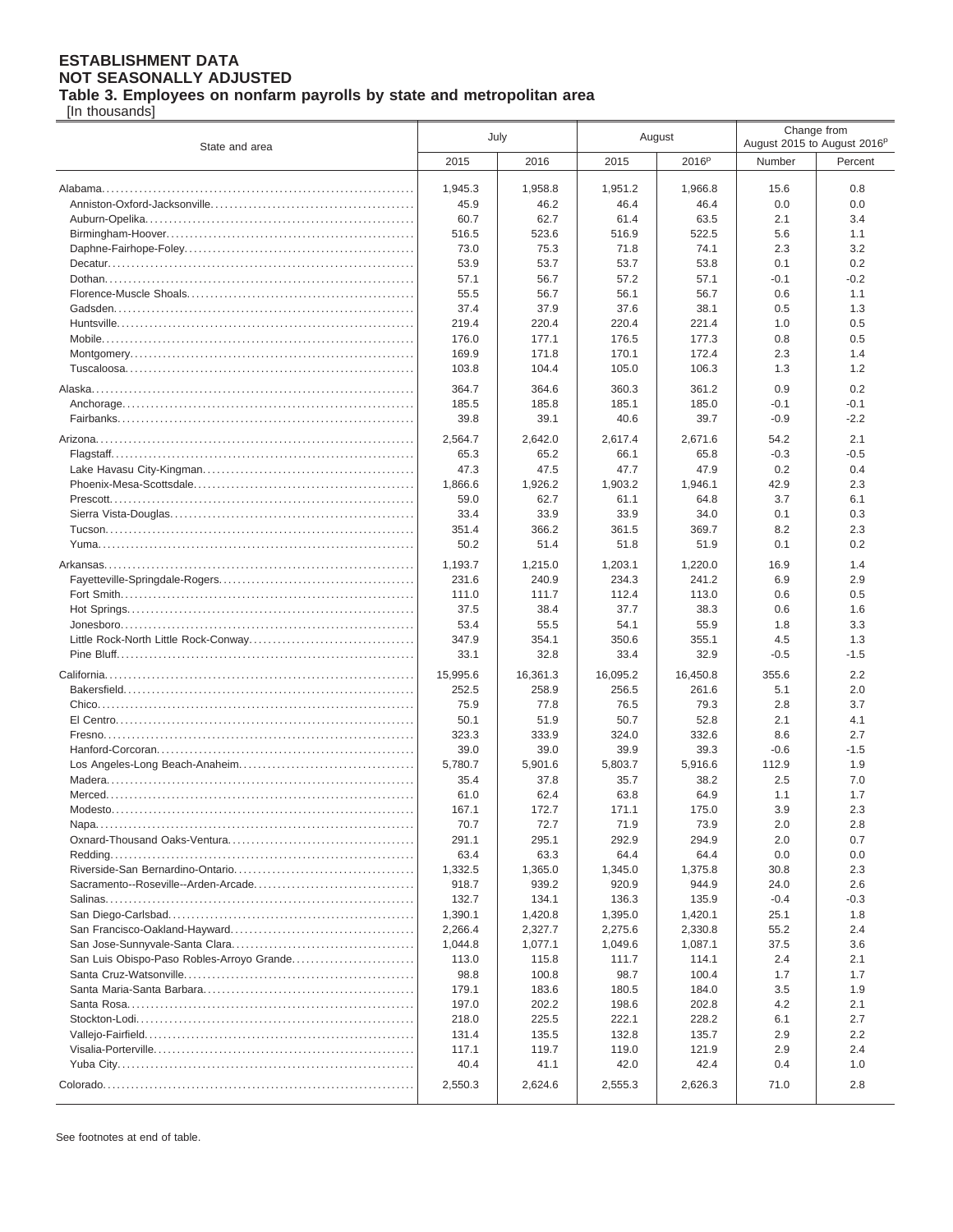**Table 3. Employees on nonfarm payrolls by state and metropolitan area — Continued**

[In thousands]

| State and area                        |                | July           | August         |                   |            | Change from<br>August 2015 to August 2016 <sup>p</sup> |
|---------------------------------------|----------------|----------------|----------------|-------------------|------------|--------------------------------------------------------|
|                                       | 2015           | 2016           | 2015           | 2016 <sup>p</sup> | Number     | Percent                                                |
| Colorado - Continued                  |                |                |                |                   |            |                                                        |
|                                       | 178.8          | 184.9          | 178.9          | 184.4             | 5.5        | 3.1                                                    |
|                                       | 272.9          | 278.7          | 274.4          | 278.0             | 3.6        | 1.3                                                    |
|                                       | 1,404.2        | 1,454.3        | 1,409.6        | 1,455.2           | 45.6       | 3.2                                                    |
|                                       | 155.6          | 160.1          | 156.7          | 160.9             | 4.2        | 2.7                                                    |
|                                       | 61.3           | 61.9           | 61.7           | 62.0              | 0.3        | 0.5                                                    |
|                                       | 98.8           | 101.3          | 100.1          | 102.5             | 2.4        | 2.4                                                    |
|                                       | 60.2           | 61.7           | 60.0           | 61.7              | 1.7        | 2.8                                                    |
|                                       | 1,670.0        | 1,690.6        | 1,664.7        | 1,682.5           | 17.8       | 1.1                                                    |
|                                       | 413.2          | 422.4          | 409.9          | 417.4             | 7.5        | 1.8                                                    |
|                                       | 78.4           | 79.0           | 77.7           | 77.9              | 0.2        | 0.3                                                    |
|                                       | 564.4          | 571.1          | 560.9          | 567.8             | 6.9        | 1.2                                                    |
|                                       | 276.1          | 281.2          | 274.2          | 278.8             | 4.6        | 1.7                                                    |
|                                       | 129.9          | 130.6          | 129.7          | 130.1             | 0.4        | 0.3                                                    |
|                                       | 65.8           | 67.3           | 65.9           | 66.5              | 0.6        | 0.9                                                    |
|                                       | 454.8          | 466.7          | 451.1          | 463.7             | 12.6       | 2.8                                                    |
|                                       | 67.7           | 69.1           | 67.3           | 69.2              | 1.9        | 2.8                                                    |
|                                       | 166.7          | 175.6          | 164.9          | 173.4             | 8.5        | 5.2                                                    |
|                                       | 775.6          | 784.1          | 759.1          | 772.4             | 13.3       | 1.8                                                    |
|                                       | 3,184.9        | 3,260.8        | 3,168.8        | 3,245.8           | 77.0       | 2.4                                                    |
|                                       |                |                |                |                   |            |                                                        |
|                                       | 7,981.9        | 8,237.6        | 8,086.6        | 8,328.9           | 242.3      | 3.0                                                    |
|                                       | 238.2          | 246.9          | 242.0          | 250.1             | 8.1        | 3.3                                                    |
| Deltona-Daytona Beach-Ormond Beach    | 110.7<br>185.5 | 111.4<br>193.1 | 109.8<br>187.6 | 110.4<br>196.2    | 0.6<br>8.6 | 0.5<br>4.6                                             |
|                                       | 130.6          | 133.5          | 131.3          | 133.8             | 2.5        | 1.9                                                    |
|                                       | 31.5           | 31.7           | 32.5           | 32.8              | 0.3        | 0.9                                                    |
|                                       | 643.7          | 667.9          | 649.8          | 674.7             | 24.9       | 3.8                                                    |
|                                       | 204.4          | 208.4          | 208.1          | 211.0             | 2.9        | 1.4                                                    |
| Miami-Fort Lauderdale-West Palm Beach | 2,465.1        | 2,542.3        | 2,499.0        | 2,558.7           | 59.7       | 2.4                                                    |
|                                       | 129.5          | 134.4          | 131.1          | 136.0             | 4.9        | 3.7                                                    |
|                                       | 278.7          | 286.3          | 281.6          | 289.0             | 7.4        | 2.6                                                    |
|                                       | 96.6           | 97.9           | 97.6           | 98.7              | 1.1        | 1.1                                                    |
|                                       | 1,148.5        | 1,197.2        | 1,161.2        | 1,212.8           | 51.6       | 4.4                                                    |
|                                       | 200.5          | 202.5          | 202.1          | 203.9             | 1.8        | 0.9                                                    |
|                                       | 83.3           | 83.8           | 83.7           | 83.5              | $-0.2$     | $-0.2$                                                 |
|                                       | 166.6          | 168.4          | 169.2          | 170.2             | 1.0        | 0.6                                                    |
|                                       | 133.4          | 137.2          | 136.1          | 139.5             | 3.4        | 2.5                                                    |
|                                       | 44.3<br>47.5   | 45.9<br>48.7   | 45.2<br>47.9   | 46.3<br>49.0      | 1.1<br>1.1 | 2.4<br>2.3                                             |
|                                       | 23.0           | 24.0           | 24.2           | 25.0              | 0.8        | 3.3                                                    |
|                                       | 167.8          | 171.3          | 170.3          | 172.4             | 2.1        | 1.2                                                    |
|                                       | 1,236.6        | 1,276.7        | 1,249.4        | 1,287.6           | 38.2       | 3.1                                                    |
|                                       | 25.3           | 26.2           | 26.1           | 26.9              | 0.8        | 3.1                                                    |
|                                       | 4,248.6        | 4,369.1        | 4,281.9        | 4,389.4           | 107.5      | 2.5                                                    |
|                                       | 60.3           | 61.8           | 60.8           | 61.9              | 1.1        | 1.8                                                    |
|                                       | 90.3           | 93.6           | 91.3           | 94.6              | 3.3        | 3.6                                                    |
|                                       | 2,581.4        | 2,653.3        | 2,596.8        | 2,667.8           | 71.0       | 2.7                                                    |
|                                       | 225.5          | 229.6          | 227.7          | 230.8             | 3.1        | 1.4                                                    |
|                                       | 42.3           | 43.6           | 42.6           | 43.7              | 1.1        | 2.6                                                    |
|                                       | 120.6          | 122.3          | 121.6          | 122.4             | 0.8        | 0.7                                                    |
|                                       | 67.2           | 68.3           | 68.0           | 68.5              | 0.5        | 0.7                                                    |
|                                       | 83.8           | 86.4           | 84.6           | 87.4              | 2.8        | 3.3                                                    |
|                                       | 19.5           | 19.4           | 19.6           | 19.8              | 0.2        | 1.0                                                    |
|                                       | 101.6          | 103.9          | 102.3          | 104.3             | 2.0        | 2.0                                                    |
|                                       | 39.7           | 40.4           | 40.0           | 40.7              | 0.7        | 1.8                                                    |
|                                       | 171.5          | 178.9          | 172.8          | 179.7             | 6.9        | 4.0                                                    |
|                                       | 54.5           | 55.9           | 55.0           | 56.0              | 1.0        | 1.8                                                    |
|                                       | 70.1           | 70.8           | 70.6           | 71.1              | 0.5        | 0.7                                                    |
|                                       | 629.3          | 642.4          | 632.5          | 646.0             | 13.5       | 2.1                                                    |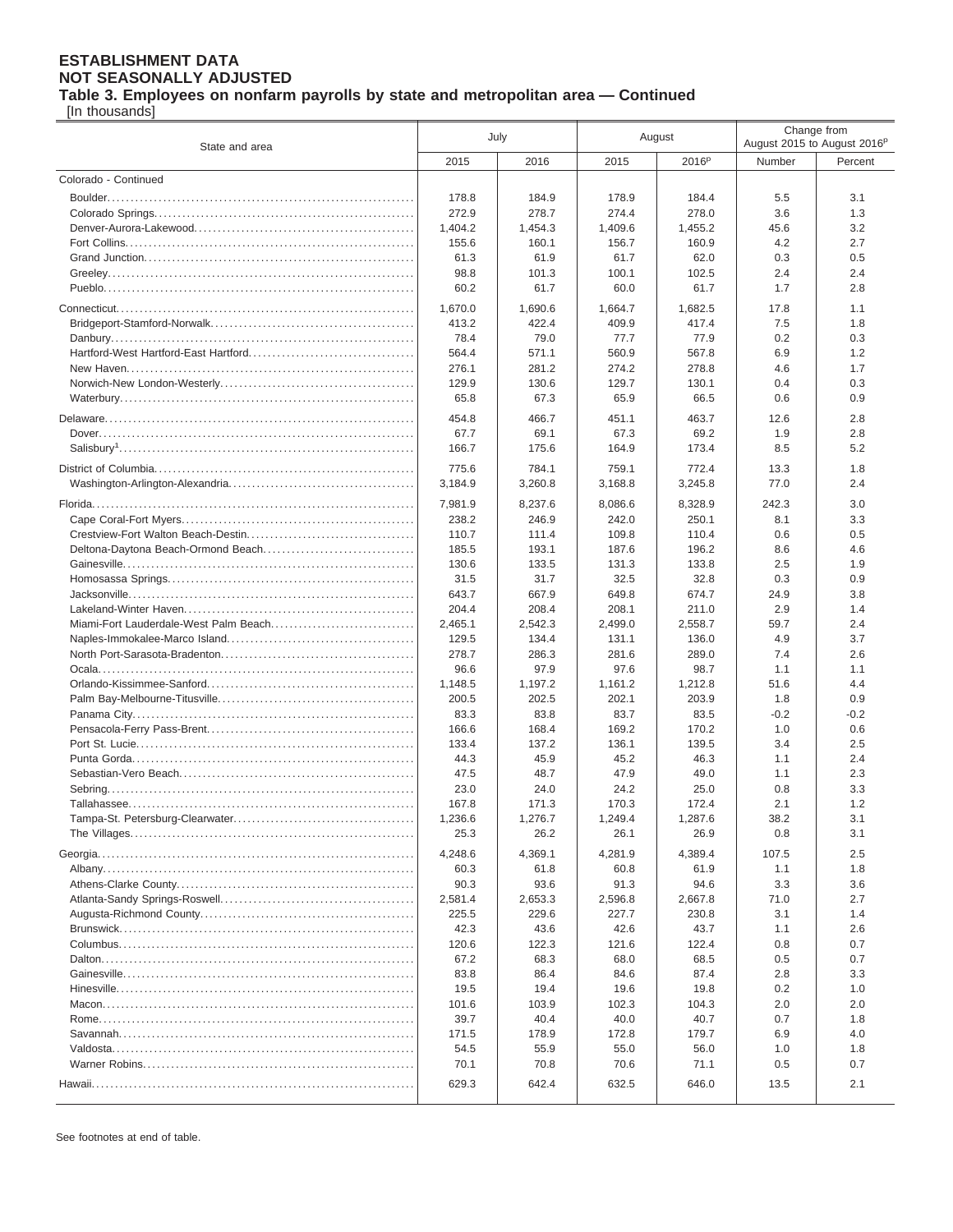**Table 3. Employees on nonfarm payrolls by state and metropolitan area — Continued**

[In thousands]

| State and area        |                | July           |                | August            | Change from<br>August 2015 to August 2016 <sup>p</sup> |               |
|-----------------------|----------------|----------------|----------------|-------------------|--------------------------------------------------------|---------------|
|                       | 2015           | 2016           | 2015           | 2016 <sup>p</sup> | Number                                                 | Percent       |
| Hawaii - Continued    |                |                |                |                   |                                                        |               |
|                       | 72.9           | 75.2           | 73.2           | 75.7              | 2.5                                                    | 3.4           |
|                       | 460.6          | 469.2          | 464.2          | 471.7             | 7.5                                                    | 1.6           |
|                       |                |                |                |                   |                                                        |               |
|                       | 680.0<br>293.2 | 700.6<br>303.4 | 677.1<br>292.9 | 699.3<br>305.6    | 22.2<br>12.7                                           | 3.3<br>4.3    |
|                       | 61.4           | 63.7           | 61.3           | 63.6              | 2.3                                                    | 3.8           |
|                       | 62.7           | 64.6           | 63.0           | 64.6              | 1.6                                                    | 2.5           |
|                       | 27.4           | 28.7           | 27.4           | 28.6              | 1.2                                                    | 4.4           |
|                       | 34.8           | 35.4           | 34.5           | 35.3              | 0.8                                                    | 2.3           |
|                       | 5,986.8        | 6,032.9        | 5,985.6        |                   | 37.3                                                   | 0.6           |
|                       | 92.8           | 91.5           | 94.3           | 6,022.9<br>91.9   | $-2.4$                                                 | $-2.5$        |
|                       | 56.8           | 55.5           | 57.0           | 55.7              | $-1.3$                                                 | $-2.3$        |
|                       | 105.0          | 105.8          | 103.2          | 104.3             | 1.1                                                    | 1.1           |
|                       | 4,620.8        | 4,686.9        | 4,619.3        | 4,681.5           | 62.2                                                   | 1.3           |
|                       | 29.1           | 29.1           | 29.1           | 28.9              | $-0.2$                                                 | $-0.7$        |
|                       | 185.3          | 180.8          | 185.4          | 179.5             | $-5.9$                                                 | $-3.2$        |
|                       | 51.8           | 51.0           | 51.7           | 50.8              | $-0.9$                                                 | $-1.7$        |
|                       | 44.3           | 44.5           | 44.5           | 45.0              | 0.5                                                    | 1.1           |
|                       | 179.1          | 177.9          | 179.5          | 177.7             | $-1.8$                                                 | $-1.0$        |
|                       | 152.5          | 155.7          | 152.4          | 155.8             | 3.4                                                    | 2.2           |
|                       | 113.4          | 114.7          | 116.5          | 117.4             | 0.9                                                    | 0.8           |
|                       | 3,001.4        | 3,046.4        | 3,043.8        | 3,085.9           | 42.1                                                   | 1.4           |
|                       | 70.2           | 70.2           | 73.0           | 72.0              | $-1.0$                                                 | $-1.4$        |
|                       | 50.7           | 52.0           | 52.2           | 53.4              | 1.2                                                    | 2.3           |
|                       | 126.7          | 123.6          | 128.6          | 126.3             | $-2.3$                                                 | $-1.8$        |
|                       | 156.8          | 155.4          | 157.6          | 156.0             | $-1.6$                                                 | $-1.0$        |
|                       | 216.1          | 220.8          | 219.0          | 223.9             | 4.9                                                    | 2.2           |
|                       | 1,014.1        | 1,031.2        | 1,028.3        | 1,046.5           | 18.2                                                   | 1.8           |
|                       | 40.2           | 40.4           | 40.8           | 41.4              | 0.6                                                    | 1.5           |
|                       | 95.5           | 97.6           | 97.6           | 100.4             | 2.8                                                    | 2.9           |
|                       | 42.1<br>49.6   | 41.1<br>50.0   | 42.2<br>50.5   | 41.0<br>50.5      | $-1.2$<br>0.0                                          | $-2.8$<br>0.0 |
|                       | 135.3          | 138.9          | 136.7          | 139.3             | 2.6                                                    | 1.9           |
|                       | 68.4           | 69.6           | 70.1           | 70.6              | 0.5                                                    | 0.7           |
|                       |                |                |                |                   |                                                        |               |
|                       | 1,554.8        | 1,581.5        | 1,554.5        | 1,582.2           | 27.7                                                   | 1.8           |
|                       | 48.5<br>142.6  | 49.5<br>144.0  | 49.6<br>142.8  | 50.2<br>143.9     | 0.6<br>1.1                                             | 1.2<br>0.8    |
|                       | 351.1          | 357.0          | 352.7          | 358.8             | 6.1                                                    | 1.7           |
|                       | 59.0           | 59.9           | 58.9           | 60.0              | 1.1                                                    | 1.9           |
|                       | 96.8           | 99.1           | 98.3           | 100.0             | 1.7                                                    | 1.7           |
|                       | 87.9           | 88.8           | 88.1           | 88.3              | 0.2                                                    | 0.2           |
| Waterloo-Cedar Falls. | 89.3           | 88.6           | 89.5           | 88.8              | $-0.7$                                                 | $-0.8$        |
|                       | 1,385.2        | 1,382.4        | 1,387.3        | 1,379.6           | $-7.7$                                                 | -0.6          |
|                       | 49.5           | 49.1           | 49.8           | 49.2              | $-0.6$                                                 | $-1.2$        |
|                       | 41.5           | 41.3           | 41.0           | 40.7              | $-0.3$                                                 | $-0.7$        |
|                       | 112.0          | 110.7          | 112.0          | 110.8             | $-1.2$                                                 | $-1.1$        |
|                       | 292.2          | 295.1          | 292.7          | 295.0             | 2.3                                                    | 0.8           |
|                       | 1,871.7        | 1,900.0        | 1,887.5        | 1,908.2           | 20.7                                                   | 1.1           |
|                       | 70.2           | 72.0           | 72.1           | 73.2              | 1.1                                                    | 1.5           |
|                       | 55.8           | 58.2           | 56.2           | 58.2              | 2.0                                                    | 3.6           |
|                       | 267.6          | 269.3          | 270.3          | 271.6             | 1.3                                                    | 0.5           |
|                       | 639.1          | 659.0          | 646.6          | 660.9             | 14.3                                                   | 2.2           |
|                       | 52.6           | 53.9           | 52.8           | 53.9              | 1.1                                                    | 2.1           |
|                       | 1,978.0        | 1,969.0        | 1,980.8        | 1,963.7           | $-17.1$                                                | $-0.9$        |
|                       | 63.6           | 63.5           | 63.7           | 63.4              | $-0.3$                                                 | $-0.5$        |
|                       | 402.4          | 412.7          | 404.8          | 411.8             | 7.0                                                    | 1.7           |
|                       | 43.5           | 43.3           | 43.7           | 43.8              | 0.1                                                    | 0.2           |
|                       | 97.2           | 93.6           | 96.6           | 93.3              | $-3.3$                                                 | -3.4          |
|                       | 213.2          | 205.9          | 213.9          | 205.2             | $-8.7$                                                 | -4.1          |
|                       |                |                |                |                   |                                                        |               |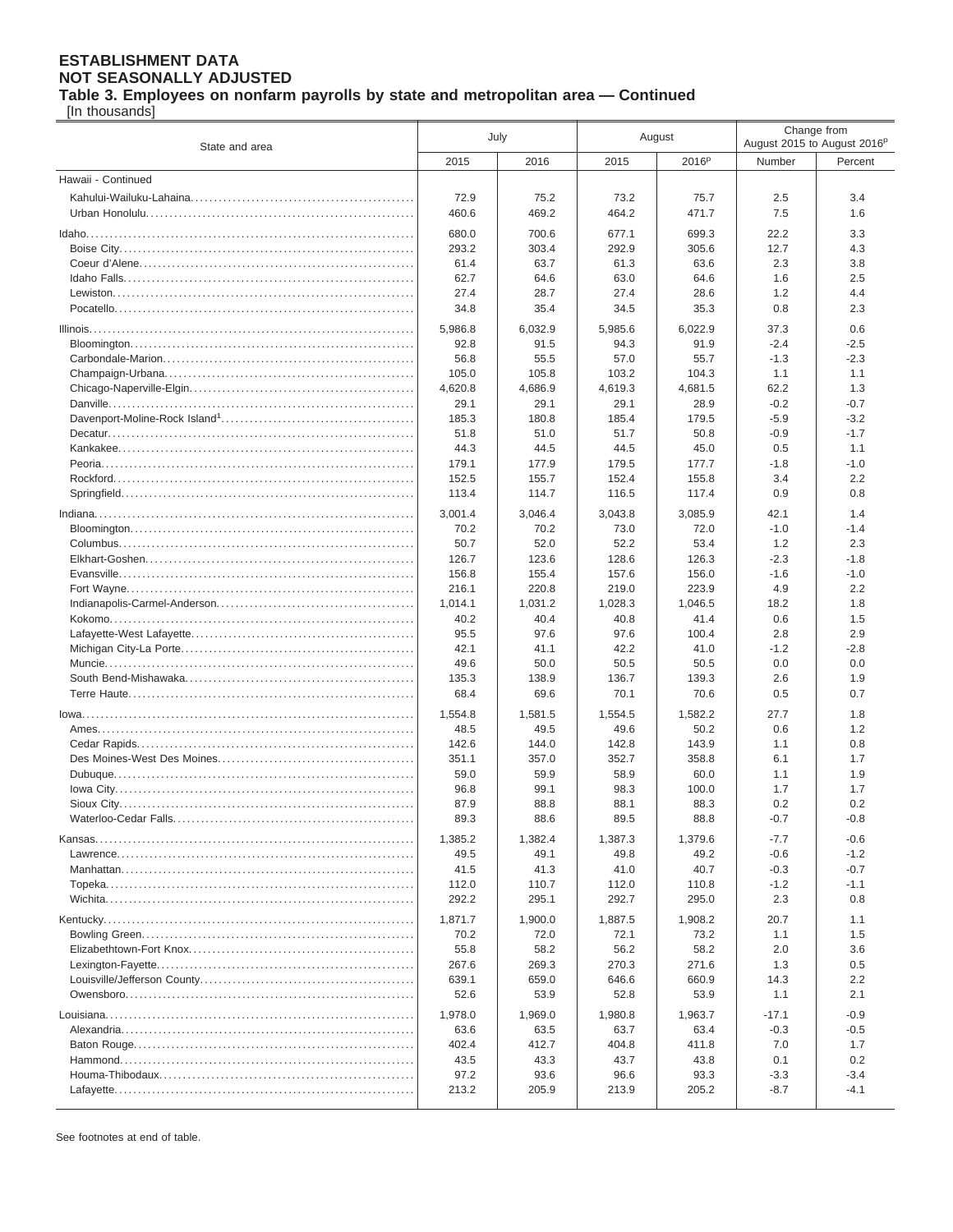**Table 3. Employees on nonfarm payrolls by state and metropolitan area — Continued**

[In thousands]

| State and area        | July             |                 | August          |                   | Change from<br>August 2015 to August 2016 <sup>p</sup> |            |
|-----------------------|------------------|-----------------|-----------------|-------------------|--------------------------------------------------------|------------|
|                       | 2015             | 2016            | 2015            | 2016 <sup>P</sup> | Number                                                 | Percent    |
| Louisiana - Continued |                  |                 |                 |                   |                                                        |            |
|                       | 102.0            | 105.1           | 102.5           | 105.3             | 2.8                                                    | 2.7        |
|                       | 78.2             | 79.2            | 78.2            | 78.8              | 0.6                                                    | 0.8        |
|                       | 571.0            | 574.7           | 571.1           | 570.2             | $-0.9$                                                 | $-0.2$     |
|                       | 183.4            | 183.2           | 183.6           | 183.0             | $-0.6$                                                 | $-0.3$     |
|                       | 627.0            | 634.1           | 626.3           | 632.7             | 6.4                                                    | 1.0        |
|                       | 65.3             | 65.6            | 65.5            | 65.5              | 0.0                                                    | 0.0        |
|                       | 50.0             | 50.9            | 50.0            | 50.7              | 0.7                                                    | 1.4        |
|                       | 203.5            | 207.6           | 203.0           | 207.6             | 4.6                                                    | 2.3        |
|                       | 2.668.5          | 2,728.7         | 2,668.9         | 2,719.8           | 50.9                                                   | 1.9        |
|                       | 1.370.2          | 1,404.0         | 1,369.1         | 1,400.2           | 31.1                                                   | 2.3        |
|                       | 44.7             | 44.9            | 44.4            | 44.8              | 0.4                                                    | 0.9        |
|                       | 38.1             | 38.8            | 38.1            | 38.4              | 0.3                                                    | 0.8        |
|                       | 102.5            | 106.8           | 102.6           | 106.6             | 4.0                                                    | 3.9        |
|                       |                  |                 |                 |                   |                                                        |            |
|                       | 3,533.3          | 3,603.4         | 3,514.5         | 3,595.8           | 81.3                                                   | 2.3        |
|                       | 119.7<br>2,667.9 | 121.3           | 118.6           | 120.5             | 1.9                                                    | 1.6<br>2.1 |
|                       | 50.3             | 2,720.6<br>51.3 | 2,657.3<br>50.2 | 2,714.0<br>51.4   | 56.7<br>1.2                                            | 2.4        |
|                       | 67.1             | 68.0            | 66.4            | 67.4              | 1.0                                                    | 1.5        |
|                       | 44.2             | 44.7            | 43.8            | 44.6              | 0.8                                                    | 1.8        |
|                       | 325.3            | 328.3           | 324.0           | 329.3             | 5.3                                                    | 1.6        |
|                       | 276.2            | 282.3           | 276.2           | 281.7             | 5.5                                                    | 2.0        |
|                       |                  |                 |                 |                   |                                                        |            |
|                       | 4,223.4          | 4,325.8         | 4,237.2         | 4,327.5           | 90.3                                                   | 2.1<br>3.9 |
|                       | 207.5<br>58.3    | 215.5<br>59.3   | 207.8<br>58.4   | 216.0<br>59.6     | 8.2<br>1.2                                             | 2.1        |
|                       | 36.0             | 36.3            | 36.2            | 36.3              | 0.1                                                    | 0.3        |
|                       | 1,930.9          | 1,977.6         | 1,940.2         | 1,979.1           | 38.9                                                   | 2.0        |
|                       | 136.8            | 138.4           | 137.6           | 138.7             | 1.1                                                    | 0.8        |
|                       | 523.7            | 539.7           | 523.1           | 538.2             | 15.1                                                   | 2.9        |
|                       | 55.6             | 54.4            | 56.1            | 54.9              | $-1.2$                                                 | $-2.1$     |
|                       | 140.3            | 145.5           | 140.6           | 146.3             | 5.7                                                    | 4.1        |
|                       | 218.2            | 224.7           | 218.8           | 224.4             | 5.6                                                    | 2.6        |
|                       | 37.9             | 38.2            | 37.9            | 38.2              | 0.3                                                    | 0.8        |
|                       | 41.8             | 43.3            | 41.8            | 42.8              | 1.0                                                    | 2.4        |
|                       | 64.2             | 66.0            | 64.5            | 66.2              | 1.7                                                    | 2.6        |
|                       | 62.9             | 64.3            | 62.7            | 64.0              | 1.3                                                    | 2.1        |
|                       | 86.9             | 89.8            | 87.1            | 90.0              | 2.9                                                    | 3.3        |
|                       | 2,880.6          | 2,924.3         | 2,883.9         | 2,924.8           | 40.9                                                   | 1.4        |
|                       | 134.8            | 134.8           | 134.0           | 134.7             | 0.7                                                    | 0.5        |
|                       | 54.1             | 54.8            | 54.8            | 55.1              | 0.3                                                    | 0.5        |
|                       | 1,942.3          | 1.978.8         | 1,946.3         | 1,981.5           | 35.2                                                   | 1.8        |
|                       | 117.1            | 120.4           | 118.0           | 121.6             | 3.6                                                    | 3.1        |
|                       | 106.9            | 110.2           | 107.6           | 110.6             | 3.0                                                    | 2.8        |
|                       | 1,123.2          | 1,134.8         | 1,131.7         | 1,145.5           | 13.8                                                   | 1.2        |
|                       | 153.4            | 153.6           | 153.6           | 152.6             | $-1.0$                                                 | $-0.7$     |
|                       | 60.7             | 62.2            | 61.4            | 62.3              | 0.9                                                    | 1.5        |
|                       | 271.6            | 275.3           | 273.8           | 277.3             | 3.5                                                    | 1.3        |
|                       | 2,775.0          | 2,794.3         | 2,783.4         | 2,810.0           | 26.6                                                   | 1.0        |
|                       | 42.3             | 42.5            | 43.5            | 43.1              | $-0.4$                                                 | $-0.9$     |
|                       | 94.6             | 97.7            | 96.5            | 98.3              | 1.8                                                    | 1.9        |
|                       | 75.5             | 76.1            | 75.6            | 76.1              | 0.5                                                    | 0.7        |
|                       | 79.0             | 78.4            | 79.2            | 78.4              | $-0.8$                                                 | $-1.0$     |
|                       | 1,043.0          | 1,058.9         | 1,042.9         | 1,057.4           | 14.5                                                   | 1.4        |
|                       | 62.0             | 62.1            | 61.9            | 62.6              | 0.7                                                    | 1.1        |
|                       | 1,338.0          | 1,364.5         | 1,346.6         | 1,373.9           | 27.3                                                   | 2.0        |
|                       | 205.9            | 209.6           | 204.0           | 208.4             | 4.4                                                    | 2.2        |
|                       | 468.5            | 471.6           | 469.2           | 469.2             | 0.0                                                    | 0.0        |
|                       | 85.0             | 85.6            | 85.2            | 85.5              | 0.3                                                    | 0.4        |
|                       | 35.6             | 35.7            | 35.9            | 35.8              | $-0.1$                                                 | $-0.3$     |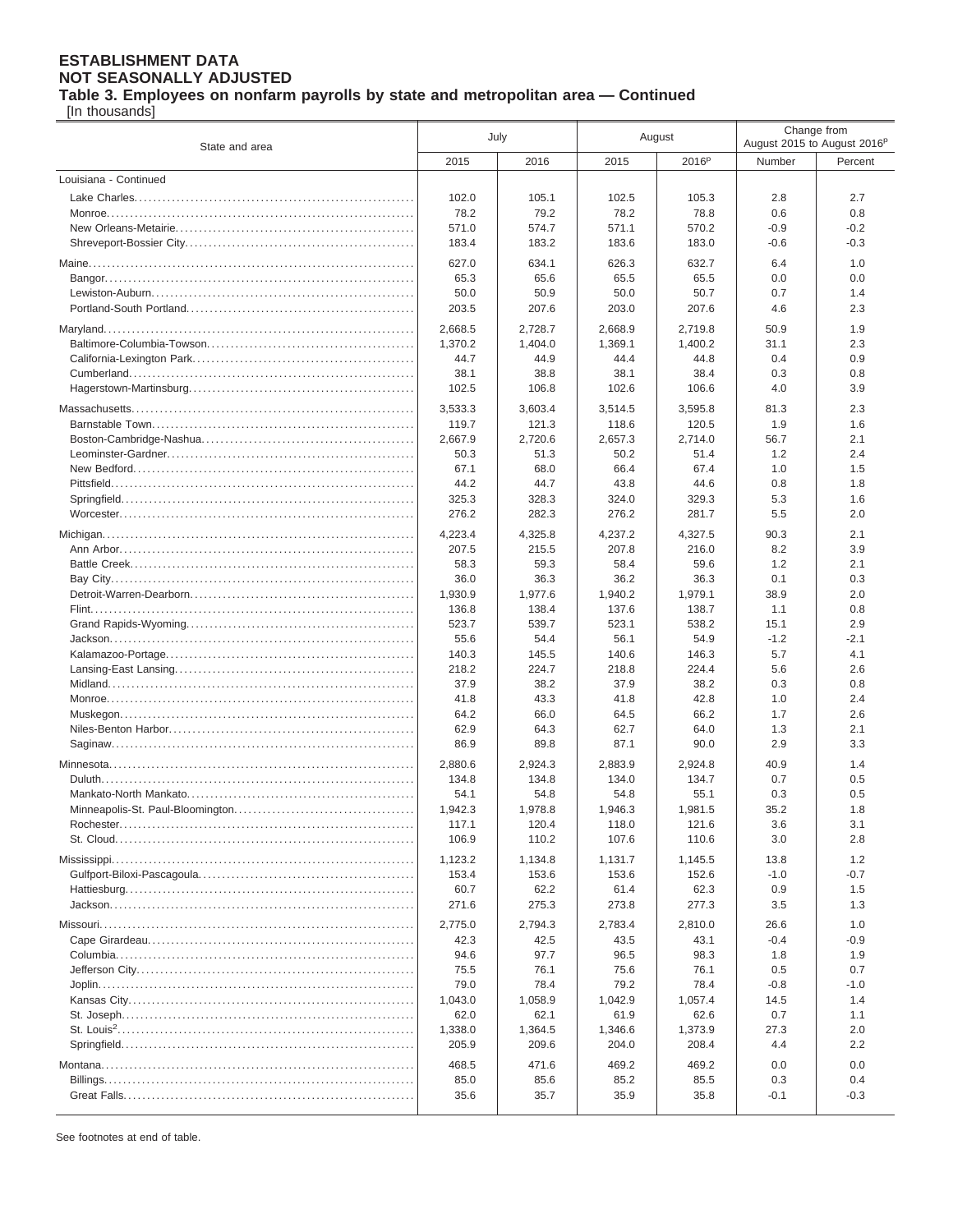**Table 3. Employees on nonfarm payrolls by state and metropolitan area — Continued**

[In thousands]

| State and area             | July             |                  | August           |                   | Change from<br>August 2015 to August 2016 <sup>p</sup> |                  |
|----------------------------|------------------|------------------|------------------|-------------------|--------------------------------------------------------|------------------|
|                            | 2015             | 2016             | 2015             | 2016 <sup>P</sup> | Number                                                 | Percent          |
| Montana - Continued        |                  |                  |                  |                   |                                                        |                  |
|                            | 57.6             | 58.9             | 58.6             | 59.4              | 0.8                                                    | 1.4              |
|                            | 1,005.1          | 1,017.4          | 1,008.0          | 1,017.9           | 9.9                                                    | 1.0              |
|                            | 41.9             | 42.8             | 41.8             | 42.6              | 0.8                                                    | 1.9              |
|                            | 184.2            | 185.5            | 185.0            | 186.3             | 1.3                                                    | 0.7              |
|                            | 493.0            | 498.3            | 493.9            | 500.5             | 6.6                                                    | 1.3              |
|                            | 1,251.2          | 1,291.1          | 1,260.4          | 1,297.5           | 37.1                                                   | 2.9              |
|                            | 28.3             | 28.6             | 28.0             | 28.4              | 0.4                                                    | 1.4              |
|                            | 909.9            | 938.8            | 918.0            | 944.3             | 26.3                                                   | 2.9              |
|                            | 209.1            | 220.0            | 210.7            | 221.8             | 11.1                                                   | 5.3              |
|                            | 660.6            | 672.0            | 659.5            | 674.7             | 15.2                                                   | 2.3              |
|                            | 51.2             | 51.8             | 50.9             | 51.7              | 0.8                                                    | 1.6              |
|                            | 107.9            | 110.6            | 108.1            | 110.1             | 2.0                                                    | 1.9              |
|                            | 92.7             | 93.9             | 93.2             | 94.6              | 1.4                                                    | 1.5              |
|                            | 4,036.8          | 4,107.5          | 4,024.5          | 4,090.4           | 65.9                                                   | 1.6              |
|                            | 132.1            | 132.9            | 131.9            | 133.4             | 1.5                                                    | 1.1              |
|                            | 57.3             | 59.3             | 56.4             | 58.5              | 2.1                                                    | 3.7              |
|                            | 258.9            | 265.1            | 257.7            | 262.9             | 5.2                                                    | 2.0              |
|                            | 55.5             | 55.5             | 55.5             | 56.0              | 0.5                                                    | 0.9              |
|                            | 815.7            | 825.4            | 825.2            | 827.0             | 1.8                                                    | 0.2              |
|                            | 379.2            | 384.2            | 380.6            | 384.9             | 4.3                                                    | 1.1              |
|                            | 50.0             | 49.7             | 49.9             | 49.8              | $-0.1$                                                 | $-0.2$           |
|                            | 68.5             | 69.9             | 70.8             | 71.2              | 0.4                                                    | 0.6              |
|                            | 63.6             | 64.8             | 63.3             | 64.4              | 1.1                                                    | 1.7              |
|                            | 9,283.1          | 9,413.7          | 9,252.4          | 9,378.1           | 125.7                                                  | 1.4              |
|                            | 456.0            | 454.8            | 455.1            | 453.5             | $-1.6$                                                 | $-0.4$           |
|                            | 102.2            | 101.1            | 102.0            | 100.8             | $-1.2$                                                 | $-1.2$           |
|                            | 556.3            | 560.1            | 557.0            | 564.7             | 7.7                                                    | 1.4              |
|                            | 38.6             | 37.7             | 38.4             | 37.7              | $-0.7$                                                 | $-1.8$           |
|                            | 59.5             | 59.6             | 59.5             | 59.2              | $-0.3$                                                 | $-0.5$           |
|                            | 67.4             | 69.2             | 67.5             | 68.6              | 1.1                                                    | 1.6              |
|                            | 60.5             | 61.8             | 60.3             | 61.6              | 1.3                                                    | 2.2              |
|                            | 9,373.9          | 9,574.1          | 9,332.2          | 9,516.4           | 184.2                                                  | 2.0              |
|                            | 523.5<br>314.8   | 524.6<br>313.5   | 523.5<br>313.8   | 521.4<br>312.6    | $-2.1$<br>$-1.2$                                       | $-0.4$<br>$-0.4$ |
|                            | 128.2            | 128.7            | 128.0            | 128.1             | 0.1                                                    | 0.1              |
|                            | 44.3             | 45.1             | 44.2             | 44.9              | 0.7                                                    | 1.6              |
|                            |                  |                  |                  |                   |                                                        |                  |
|                            | 4,184.0<br>179.9 | 4,271.4<br>182.2 | 4,249.9<br>182.3 | 4,332.4<br>185.5  | 82.5<br>3.2                                            | 1.9<br>1.8       |
|                            | 57.9             | 58.6             | 58.9             | 60.0              | 1.1                                                    | 1.9              |
| Charlotte-Concord-Gastonia | 1,091.4          | 1,115.4          | 1,104.5          | 1,133.1           | 28.6                                                   | 2.6              |
|                            | 290.7            | 297.3            | 295.1            | 301.7             | 6.6                                                    | 2.2              |
|                            | 123.6            | 126.2            | 125.5            | 128.4             | 2.9                                                    | 2.3              |
|                            | 41.0             | 41.4             | 41.4             | 42.1              | 0.7                                                    | 1.7              |
|                            | 347.5            | 354.1            | 355.0            | 360.6             | 5.6                                                    | 1.6              |
|                            | 76.3             | 76.4             | 77.8             | 77.5              | $-0.3$                                                 | $-0.4$           |
|                            | 144.6            | 144.9            | 146.8            | 146.3             | $-0.5$                                                 | $-0.3$           |
|                            | 46.3             | 47.2             | 49.0             | 50.0              | 1.0                                                    | 2.0              |
|                            | 44.3             | 44.7             | 44.6             | 45.1              | 0.5                                                    | 1.1              |
|                            | 580.3<br>55.0    | 599.5<br>54.5    | 586.9<br>56.1    | 601.4<br>55.3     | 14.5<br>$-0.8$                                         | 2.5<br>$-1.4$    |
|                            | 119.6            | 121.8            | 122.0            | 123.3             | 1.3                                                    | 1.1              |
|                            | 253.0            | 255.3            | 256.3            | 258.1             | 1.8                                                    | 0.7              |
|                            |                  |                  |                  |                   |                                                        |                  |
|                            | 450.5<br>74.6    | 440.2            | 448.3            | 438.4<br>74.5     | $-9.9$                                                 | $-2.2$<br>0.7    |
|                            | 137.6            | 74.7<br>140.2    | 74.0<br>137.5    | 139.6             | 0.5<br>2.1                                             | 1.5              |
|                            | 54.9             | 55.4             | 54.9             | 55.4              | 0.5                                                    | 0.9              |
|                            |                  |                  |                  |                   |                                                        |                  |
|                            | 5,440.4          | 5,535.2          | 5,450.2          | 5,527.6           | 77.4                                                   | 1.4              |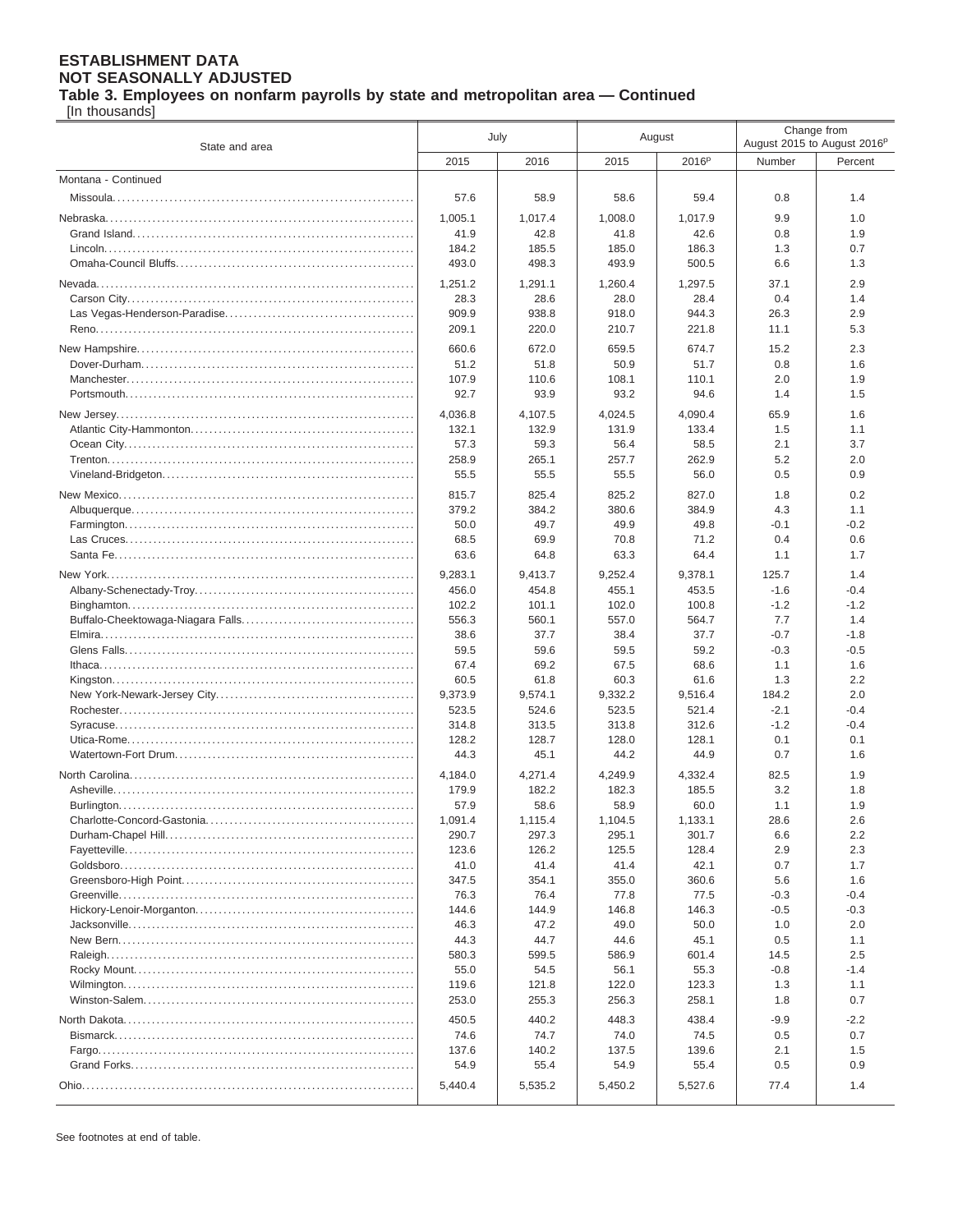**Table 3. Employees on nonfarm payrolls by state and metropolitan area — Continued**

[In thousands]

| State and area   | July          |               | August        |                   | Change from<br>August 2015 to August 2016 <sup>p</sup> |               |
|------------------|---------------|---------------|---------------|-------------------|--------------------------------------------------------|---------------|
|                  | 2015          | 2016          | 2015          | 2016 <sup>P</sup> | Number                                                 | Percent       |
| Ohio - Continued |               |               |               |                   |                                                        |               |
|                  | 335.3         | 342.4         | 335.5         | 340.4             | 4.9                                                    | 1.5           |
|                  | 172.8         | 175.3         | 173.2         | 173.7             | 0.5                                                    | 0.3           |
|                  | 1,064.2       | 1,084.3       | 1,068.8       | 1,088.2           | 19.4                                                   | 1.8           |
|                  | 1,052.2       | 1,073.4       | 1,053.9       | 1,068.8           | 14.9                                                   | 1.4           |
|                  | 1,040.0       | 1,064.4       | 1,044.8       | 1,062.0           | 17.2                                                   | 1.6           |
|                  | 379.5         | 386.4         | 380.2         | 387.3             | 7.1                                                    | 1.9           |
|                  | 52.1          | 54.8          | 52.6          | 54.6              | 2.0                                                    | 3.8           |
|                  | 53.0          | 52.6          | 52.8          | 52.6              | $-0.2$                                                 | $-0.4$        |
|                  | 50.1          | 51.0          | 51.0          | 51.2              | 0.2                                                    | 0.4           |
|                  | 303.3         | 314.7         | 303.9         | 313.8             | 9.9                                                    | 3.3           |
|                  | 43.4          | 43.7          | 43.7          | 44.0              | 0.3                                                    | 0.7           |
|                  | 225.3         | 225.0         | 225.0         | 224.0             | $-1.0$                                                 | $-0.4$        |
|                  | 1,658.9       | 1,644.0       | 1,662.9       | 1,649.6           | $-13.3$                                                | $-0.8$        |
|                  | 45.7          | 45.8          | 45.6          | 46.0              | 0.4                                                    | 0.9           |
|                  | 624.2         | 625.4         | 627.8         | 629.4             | 1.6                                                    | 0.3           |
|                  | 444.7         | 440.1         | 442.4         | 441.0             | $-1.4$                                                 | $-0.3$        |
|                  | 1,774.8       | 1,832.6       | 1.778.7       | 1,842.5           | 63.8                                                   | 3.6           |
|                  | 40.8          | 41.7          | 41.2          | 41.9              | 0.7                                                    | 1.7           |
|                  | 76.2          | 79.6          | 76.3          | 79.5              | 3.2                                                    | 4.2           |
|                  | 38.7          | 39.1          | 38.8          | 39.2              | 0.4                                                    | 1.0           |
|                  | 149.9         | 152.7         | 148.8         | 152.6             | 3.8                                                    | 2.6           |
|                  | 24.6          | 25.1          | 24.6          | 25.4              | 0.8                                                    | 3.3           |
|                  | 80.7          | 83.0          | 81.2          | 83.6              | 2.4                                                    | 3.0           |
|                  | 1,109.8       | 1,140.9       | 1,112.9       | 1,145.1           | 32.2                                                   | 2.9           |
|                  | 154.1         | 159.8         | 154.8         | 163.6             | 8.8                                                    | 5.7           |
|                  | 5,810.4       | 5,886.2       | 5,810.5       | 5,871.0           | 60.5                                                   | 1.0           |
|                  | 354.6         | 357.8         | 355.3         | 357.8             | 2.5                                                    | 0.7           |
|                  | 61.2          | 62.7          | 61.6          | 62.4              | 0.8                                                    | 1.3           |
|                  | 41.1          | 41.9          | 41.1          | 41.8              | 0.7                                                    | 1.7           |
|                  | 59.6          | 61.4          | 59.5          | 61.9              | 2.4                                                    | 4.0           |
|                  | 57.8          | 58.6          | 57.3          | 57.3              | 0.0                                                    | 0.0           |
|                  | 130.0         | 128.9         | 130.1         | 129.4             | $-0.7$                                                 | $-0.5$        |
|                  | 33.5          | 34.3          | 33.5          | 34.2              | 0.7                                                    | 2.1           |
|                  | 335.8         | 340.6         | 336.7         | 341.4             | 4.7                                                    | 1.4           |
|                  | 55.9          | 55.5          | 55.9          | 55.4              | $-0.5$                                                 | $-0.9$        |
|                  | 244.7         | 245.6         | 245.2         | 247.0             | 1.8                                                    | 0.7           |
|                  | 50.4          | 51.2          | 50.8          | 51.0              | 0.2                                                    | 0.4           |
|                  | 2,804.5       | 2,870.8       | 2,799.9       | 2,860.6           | 60.7                                                   | 2.2           |
|                  | 1,162.6       | 1,167.1       | 1,160.7       | 1,158.8           | $-1.9$                                                 | $-0.2$        |
|                  | 174.1         | 176.9         | 175.0         | 176.7             | 1.7                                                    | 1.0           |
|                  | 255.4         | 259.3         | 255.3         | 256.9             | 1.6                                                    | 0.6           |
|                  | 73.1          | 73.6          | 74.2          | 74.6              | 0.4<br>$-1.3$                                          | 0.5<br>$-2.4$ |
|                  | 55.1<br>179.5 | 53.8<br>184.5 | 55.1<br>180.0 | 53.8<br>183.7     | 3.7                                                    | 2.1           |
|                  |               |               |               |                   |                                                        |               |
|                  | 488.3         | 493.9         | 486.0         | 493.5             | 7.5                                                    | 1.5           |
|                  | 577.3         | 585.8         | 575.0         | 586.1             | 11.1                                                   | 1.9           |
|                  | 2.007.7       | 2,055.0       | 2,012.9       | 2,056.6           | 43.7                                                   | 2.2           |
|                  | 335.2         | 346.2         | 336.3         | 344.7             | 8.4                                                    | 2.5           |
|                  | 381.8         | 390.8         | 384.0         | 392.8             | 8.8                                                    | 2.3           |
|                  | 85.0          | 86.1          | 85.9          | 86.9              | 1.0                                                    | 1.2           |
|                  | 400.3         | 405.8         | 402.8         | 406.8             | 4.0                                                    | 1.0           |
|                  | 77.1          | 79.8          | 76.7          | 79.0              | 2.3                                                    | 3.0           |
|                  | 164.9         | 169.7         | 163.4         | 167.5             | 4.1                                                    | 2.5           |
|                  | 140.8         | 142.4         | 142.8         | 144.0             | 1.2                                                    | 0.8           |
|                  | 38.5          | 39.2          | 38.7          | 39.1              | 0.4                                                    | 1.0           |
|                  | 433.4         | 445.2         | 434.4         | 446.1             | 11.7                                                   | 2.7           |
|                  | 68.6          | 70.2          | 69.8          | 71.0              | 1.2                                                    | 1.7           |
|                  | 151.4         | 158.2         | 151.6         | 158.0             | 6.4                                                    | 4.2           |
|                  |               |               |               |                   |                                                        |               |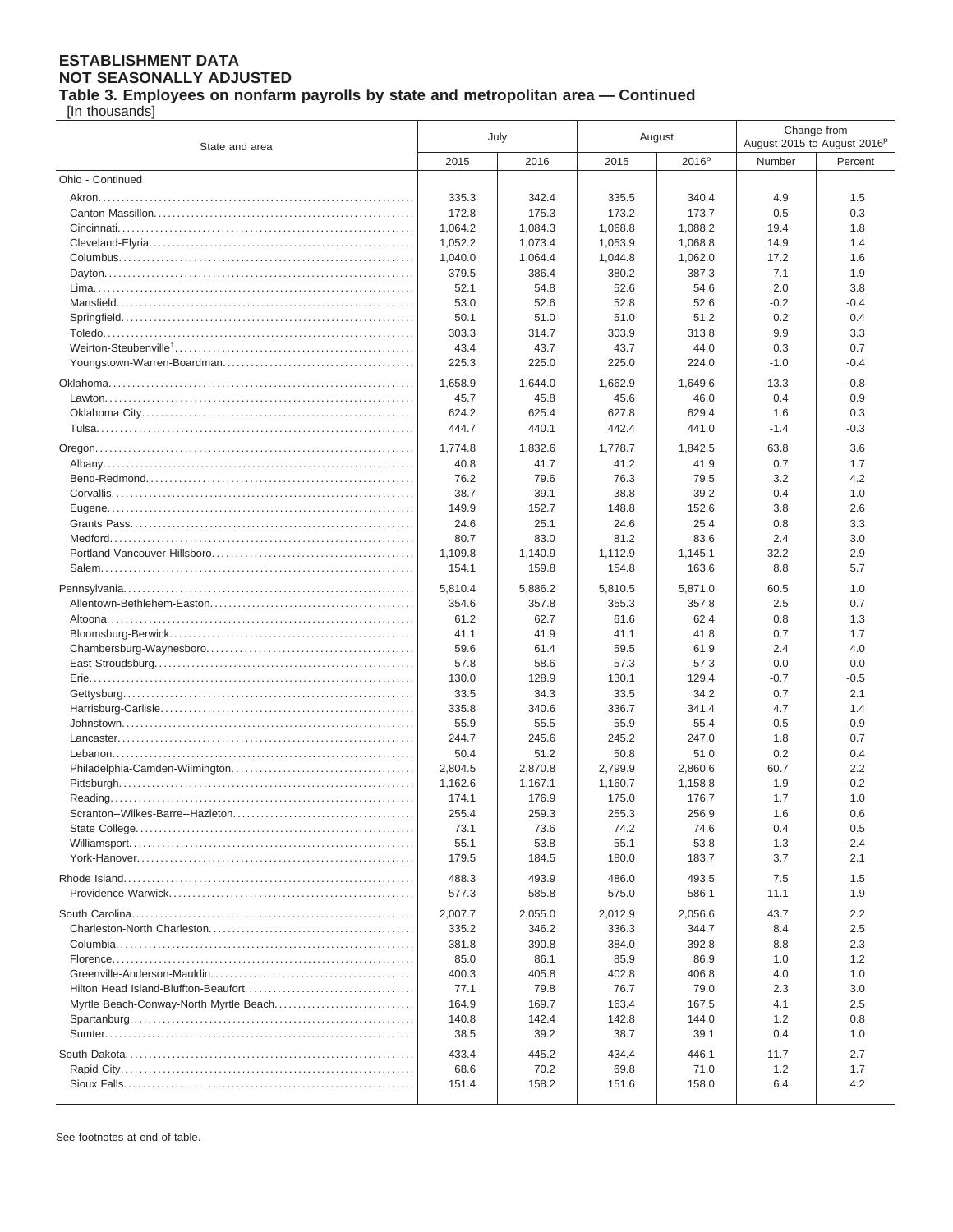**Table 3. Employees on nonfarm payrolls by state and metropolitan area — Continued**

[In thousands]

| State and area                             | July            |                 | August        |                   | Change from<br>August 2015 to August 2016 <sup>p</sup> |            |
|--------------------------------------------|-----------------|-----------------|---------------|-------------------|--------------------------------------------------------|------------|
|                                            | 2015            | 2016            | 2015          | 2016 <sup>p</sup> | Number                                                 | Percent    |
|                                            | 2.871.1         | 2,936.7         | 2,895.1       | 2,959.6           | 64.5                                                   | 2.2        |
|                                            | 246.0           | 248.9           | 249.8         | 250.9             | 1.1                                                    | 0.4        |
|                                            | 86.7            | 89.3            | 88.3          | 90.4              | 2.1                                                    | 2.4        |
|                                            | 45.0            | 47.5            | 45.6          | 48.5              | 2.9                                                    | 6.4        |
|                                            | 66.3<br>77.1    | 67.2<br>77.8    | 66.9<br>77.9  | 67.6<br>79.1      | 0.7<br>1.2                                             | 1.0<br>1.5 |
|                                            | 119.1           | 120.6           | 121.2         | 122.4             | 1.2                                                    | 1.0        |
|                                            | 382.8           | 391.5           | 387.5         | 394.3             | 6.8                                                    | 1.8        |
|                                            | 626.1           | 628.5           | 629.2         | 634.3             | 5.1                                                    | 0.8        |
|                                            | 43.8            | 45.4            | 44.2          | 45.6              | 1.4                                                    | 3.2        |
| Nashville-Davidson--Murfreesboro--Franklin | 904.8           | 935.9           | 915.4         | 948.0             | 32.6                                                   | 3.6        |
|                                            | 11,814.0        | 12,001.2        | 11,830.9      | 12,017.8          | 186.9                                                  | 1.6        |
|                                            | 67.9            | 68.7            | 68.0          | 68.5              | 0.5                                                    | 0.7        |
|                                            | 117.6           | 119.5           | 117.9         | 119.1             | 1.2                                                    | 1.0        |
|                                            | 958.2           | 996.4           | 960.8         | 991.7             | 30.9                                                   | 3.2        |
|                                            | 164.8           | 165.7           | 164.7         | 166.3             | 1.6                                                    | 1.0        |
|                                            | 139.7           | 143.1           | 139.2         | 143.1             | 3.9                                                    | 2.8        |
|                                            | 105.3           | 109.8           | 105.3         | 109.9             | 4.6                                                    | 4.4        |
|                                            | 192.6           | 195.9           | 193.5         | 195.9             | 2.4                                                    | 1.2        |
|                                            | 3,401.6         | 3,516.2         | 3,415.1       | 3,532.4           | 117.3                                                  | 3.4        |
|                                            | 299.2           | 307.3           | 301.4         | 308.4             | 7.0                                                    | 2.3        |
|                                            | 2.980.0         | 2,992.9         | 2,979.2       | 2.993.4           | 14.2                                                   | 0.5        |
|                                            | 138.6           | 141.6           | 139.2         | 142.2             | 3.0                                                    | 2.2        |
|                                            | 100.3<br>99.5   | 103.3<br>100.0  | 100.5<br>99.5 | 104.1<br>100.1    | 3.6<br>0.6                                             | 3.6<br>0.6 |
|                                            | 139.6           | 142.9           | 140.5         | 143.5             | 3.0                                                    | 2.1        |
|                                            | 243.4           | 249.1           | 245.6         | 252.3             | 6.7                                                    | 2.7        |
|                                            | 91.5            | 90.8            | 90.9          | 90.4              | $-0.5$                                                 | $-0.6$     |
|                                            | 74.4            | 72.9            | 74.0          | 72.9              | $-1.1$                                                 | $-1.5$     |
|                                            | 48.6            | 49.9            | 48.9          | 50.0              | 1.1                                                    | 2.2        |
|                                            | 979.6           | 1,000.1         | 980.8         | 998.9             | 18.1                                                   | 1.8        |
|                                            | 46.4            | 47.0            | 46.4          | 47.0              | 0.6                                                    | 1.3        |
|                                            | 59.3            | 59.3            | 59.6          | 59.6              | 0.0                                                    | 0.0        |
|                                            | 101.9           | 103.9           | 102.1         | 103.8             | 1.7                                                    | 1.7        |
|                                            | 44.6            | 45.3            | 44.6          | 45.4              | 0.8                                                    | 1.8        |
|                                            | 115.3           | 117.9           | 116.0         | 118.3             | 2.3                                                    | 2.0        |
|                                            | 58.6            | 58.5            | 58.2          | 58.2              | 0.0                                                    | 0.0        |
|                                            | 1,369.8         | 1.414.4         | 1.376.1       | 1,420.9           | 44.8                                                   | 3.3        |
|                                            | 55.9<br>240.4   | 58.0            | 56.5<br>240.8 | 58.1<br>251.9     | 1.6                                                    | 2.8<br>4.6 |
|                                            | 220.6           | 251.9<br>230.6  | 223.9         | 234.0             | 11.1<br>10.1                                           | 4.5        |
|                                            | 56.4            | 60.3            | 57.4          | 61.5              | 4.1                                                    | 7.1        |
|                                            | 674.7           | 692.0           | 677.5         | 698.2             | 20.7                                                   | 3.1        |
|                                            | 307.8           | 313.0           | 308.5         | 314.6             | 6.1                                                    | 2.0        |
|                                            | 123.2           | 124.7           | 123.7         | 125.7             | 2.0                                                    | 1.6        |
|                                            |                 |                 | 3.864.0       |                   |                                                        |            |
|                                            | 3,865.6<br>74.2 | 3,933.1<br>74.6 | 76.1          | 3,928.7<br>76.1   | 64.7<br>0.0                                            | 1.7<br>0.0 |
|                                            | 110.7           | 114.7           | 111.0         | 114.9             | 3.9                                                    | 3.5        |
|                                            | 63.1            | 63.0            | 62.6          | 62.8              | 0.2                                                    | 0.3        |
|                                            | 104.0           | 103.9           | 104.2         | 103.8             | $-0.4$                                                 | $-0.4$     |
|                                            | 652.2           | 672.4           | 652.9         | 674.3             | 21.4                                                   | 3.3        |
|                                            | 160.4           | 162.0           | 161.1         | 163.1             | 2.0                                                    | 1.2        |
|                                            | 49.5            | 49.1            | 49.5          | 48.9              | $-0.6$                                                 | $-1.2$     |
|                                            | 774.0           | 778.6           | 774.3         | 776.7             | 2.4                                                    | 0.3        |
|                                            | 60.9            | 63.3            | 61.3          | 63.0              | 1.7                                                    | 2.8        |
|                                            | 3,169.4         | 3,272.1         | 3,165.9       | 3,264.6           | 98.7                                                   | 3.1        |
|                                            | 86.4            | 87.9            | 85.3          | 86.4              | 1.1                                                    | 1.3        |
|                                            | 89.1            | 90.3            | 88.6          | 89.9              | 1.3                                                    | 1.5        |
|                                            | 108.9           | 111.2           | 108.2         | 110.7             | 2.5                                                    | 2.3        |
|                                            | 39.2            | 40.3            | 38.9          | 40.6              | 1.7                                                    | 4.4        |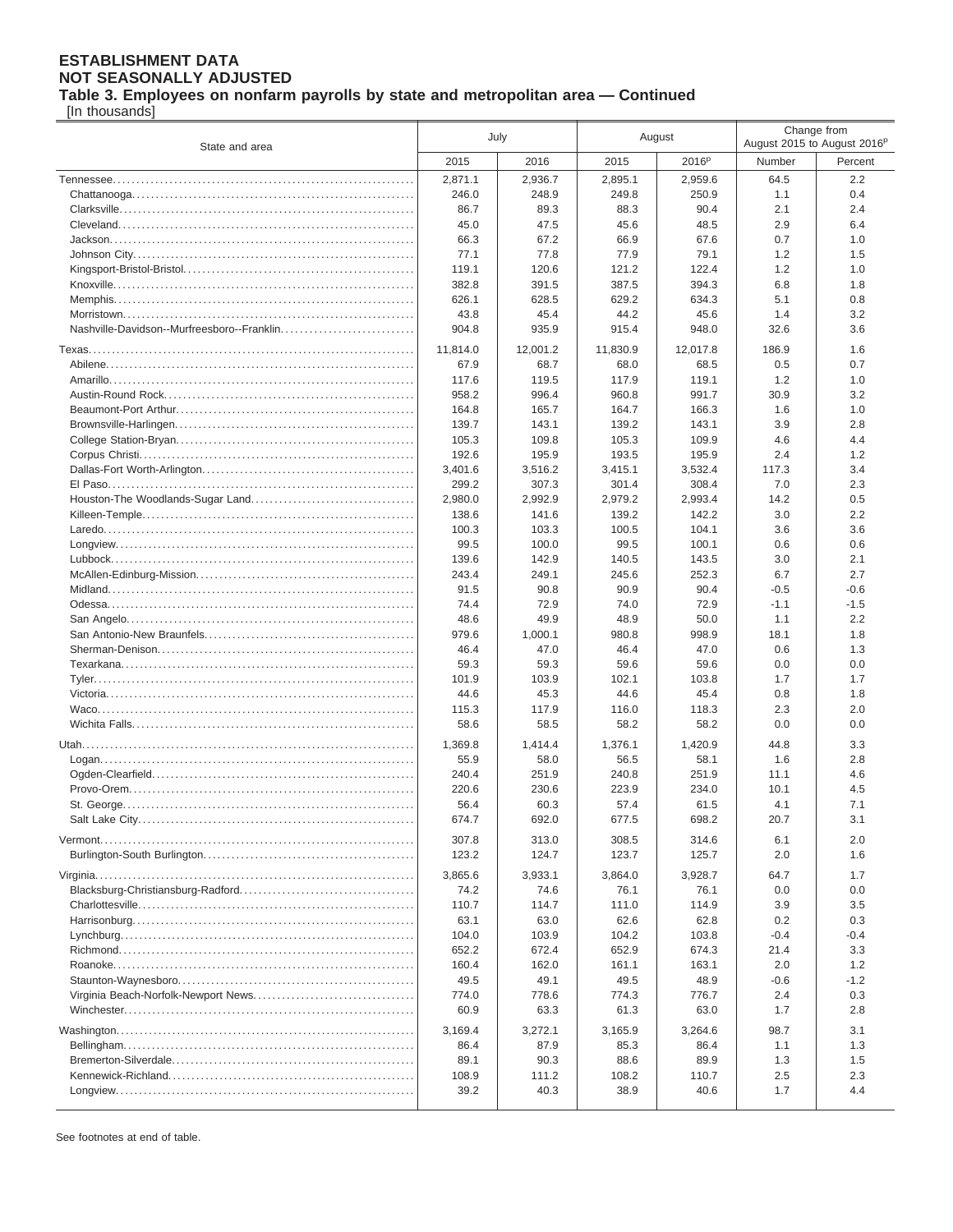#### **ESTABLISHMENT DATA NOT SEASONALLY ADJUSTED Table 3. Employees on nonfarm payrolls by state and metropolitan area — Continued**

[In thousands]

| State and area         | July    |         | August  |                   | Change from<br>August 2015 to August 2016 <sup>p</sup> |         |
|------------------------|---------|---------|---------|-------------------|--------------------------------------------------------|---------|
|                        | 2015    | 2016    | 2015    | 2016 <sup>P</sup> | Number                                                 | Percent |
| Washington - Continued |         |         |         |                   |                                                        |         |
|                        | 48.9    | 51.0    | 48.5    | 50.1              | 1.6                                                    | 3.3     |
|                        | 108.6   | 112.1   | 108.5   | 111.6             | 3.1                                                    | 2.9     |
|                        | 1,903.8 | 1.977.4 | 1,903.6 | 1,974.3           | 70.7                                                   | 3.7     |
|                        | 234.1   | 241.9   | 233.3   | 241.4             | 8.1                                                    | 3.5     |
|                        | 26.2    | 26.5    | 26.0    | 26.1              | 0.1                                                    | 0.4     |
|                        | 44.8    | 45.4    | 44.3    | 44.9              | 0.6                                                    | 1.4     |
|                        | 81.2    | 83.0    | 82.1    | 83.0              | 0.9                                                    | 1.1     |
|                        | 756.9   | 757.0   | 757.5   | 759.3             | 1.8                                                    | 0.2     |
|                        | 47.6    | 46.7    | 47.9    | 47.1              | $-0.8$                                                 | $-1.7$  |
|                        | 122.6   | 122.7   | 122.6   | 122.8             | 0.2                                                    | 0.2     |
|                        | 138.5   | 139.2   | 139.2   | 141.1             | 1.9                                                    | 1.4     |
|                        | 68.2    | 69.7    | 68.4    | 70.1              | 1.7                                                    | 2.5     |
|                        | 41.5    | 41.5    | 41.8    | 41.4              | $-0.4$                                                 | $-1.0$  |
|                        | 67.8    | 67.5    | 67.7    | 67.5              | $-0.2$                                                 | $-0.3$  |
|                        | 2,903.8 | 2,952.1 | 2,906.3 | 2,955.4           | 49.1                                                   | 1.7     |
|                        | 124.1   | 125.3   | 124.1   | 125.2             | 1.1                                                    | 0.9     |
|                        | 84.8    | 85.3    | 84.4    | 85.2              | 0.8                                                    | 0.9     |
|                        | 48.0    | 48.7    | 48.2    | 48.8              | 0.6                                                    | 1.2     |
|                        | 175.1   | 175.1   | 175.0   | 175.7             | 0.7                                                    | 0.4     |
|                        | 67.5    | 71.4    | 67.5    | 71.0              | 3.5                                                    | 5.2     |
|                        | 75.6    | 77.2    | 76.1    | 77.0              | 0.9                                                    | 1.2     |
|                        | 390.7   | 394.3   | 390.9   | 393.7             | 2.8                                                    | 0.7     |
|                        | 855.5   | 868.1   | 860.8   | 866.6             | 5.8                                                    | 0.7     |
|                        | 95.4    | 95.1    | 94.2    | 94.8              | 0.6                                                    | 0.6     |
|                        | 78.3    | 78.0    | 77.9    | 77.6              | $-0.3$                                                 | $-0.4$  |
|                        | 62.1    | 62.6    | 62.2    | 62.8              | 0.6                                                    | 1.0     |
|                        | 71.9    | 73.2    | 72.0    | 73.1              | 1.1                                                    | 1.5     |
|                        | 297.2   | 289.0   | 295.9   | 287.4             | $-8.5$                                                 | $-2.9$  |
|                        | 41.5    | 39.7    | 41.3    | 40.0              | $-1.3$                                                 | $-3.1$  |
|                        | 47.8    | 46.9    | 47.6    | 46.6              | $-1.0$                                                 | $-2.1$  |
|                        | 879.9   | 877.7   | 883.7   | 880.7             | $-3.0$                                                 | $-0.3$  |
|                        | 49.2    | 50.6    | 49.9    | 51.1              | 1.2                                                    | 2.4     |
|                        | 32.3    | 32.2    | 32.9    | 32.5              | $-0.4$                                                 | $-1.2$  |
|                        | 14.7    | 15.1    | 14.9    | 15.1              | 0.2                                                    | 1.3     |
|                        | 33.7    | 33.9    | 33.8    | 33.8              | 0.0                                                    | 0.0     |
|                        | 69.6    | 69.5    | 70.3    | 69.6              | $-0.7$                                                 | $-1.0$  |
|                        | 20.1    | 19.2    | 20.2    | 19.4              | $-0.8$                                                 | $-4.0$  |
|                        | 639.9   | 635.9   | 641.7   | 637.4             | $-4.3$                                                 | $-0.7$  |
|                        | 38.1    | 37.9    | 37.5    | 37.7              | 0.2                                                    | 0.5     |

<sup>1</sup> For operational reasons, these interstate areas are listed under the state that accounts for the larger share of the population, which is different from the state that contains the first principal city.

<sup>2</sup> Area boundary does not reflect the official OMB delineation.

p Preliminary

NOTE: Data are counts of jobs by place of work. Estimates subsequent to the current benchmark are preliminary and will be revised when new information becomes<br>available. Area delineations are based on Office of Management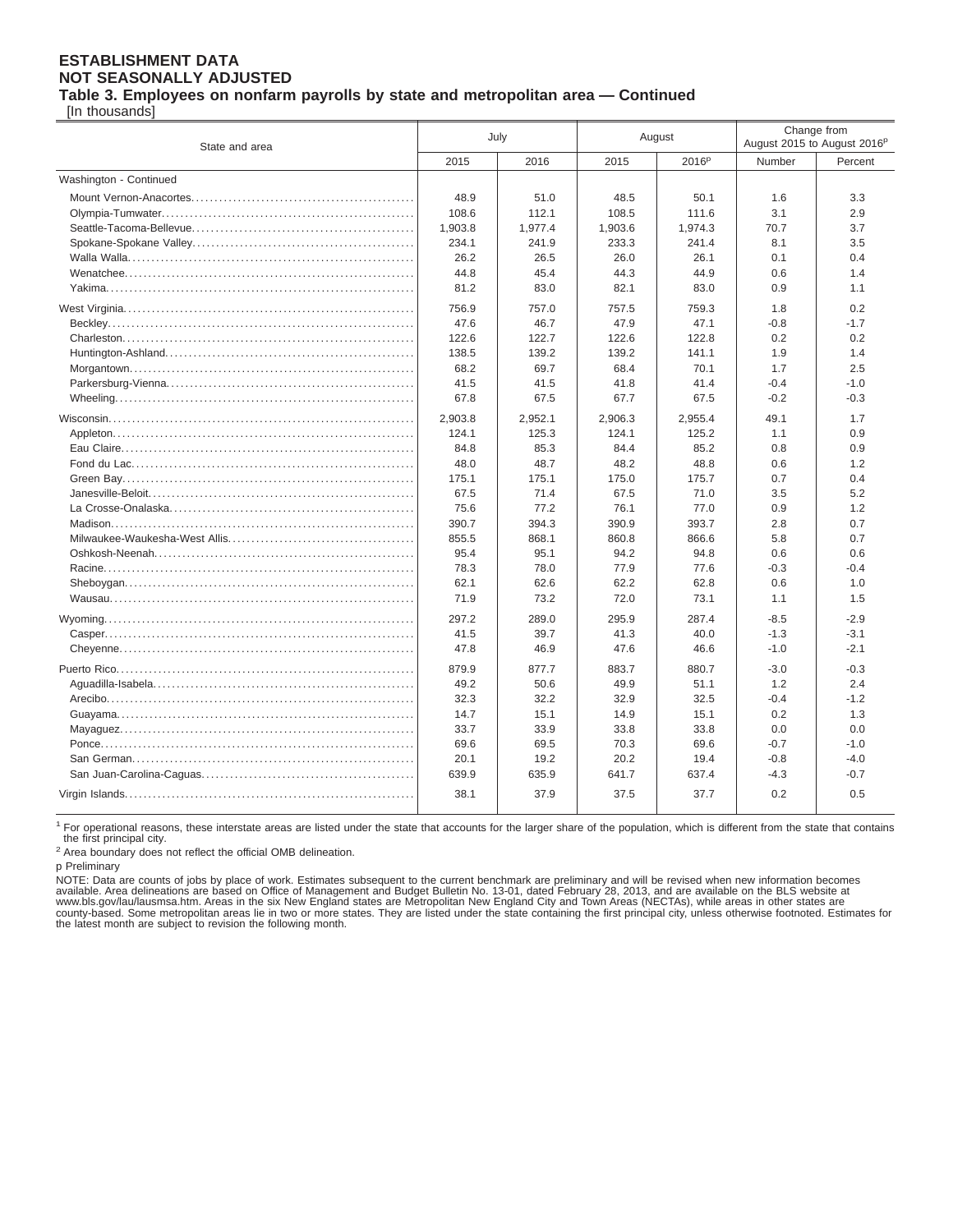**Table 4. Employees on nonfarm payrolls by state, selected metropolitan area, and metropolitan division<sup>1</sup>**

[In thousands]

| State, area, and division                      | July               |                    | August             |                    | Change from<br>August 2015 to August 2016 <sup>p</sup> |            |
|------------------------------------------------|--------------------|--------------------|--------------------|--------------------|--------------------------------------------------------|------------|
|                                                | 2015               | 2016               | 2015               | 2016 <sup>p</sup>  | Number                                                 | Percent    |
|                                                | 15,995.6           | 16,361.3           | 16,095.2           | 16,450.8           | 355.6                                                  | 2.2        |
|                                                | 5,780.7            | 5,901.6            | 5,803.7            | 5,916.6            | 112.9                                                  | 1.9        |
|                                                | 1,539.7            | 1,579.2            | 1.542.4            | 1,581.4            | 39.0                                                   | 2.5        |
|                                                | 4,241.0            | 4,322.4            | 4,261.3            | 4,335.2            | 73.9                                                   | 1.7        |
|                                                | 2,266.4            | 2,327.7            | 2,275.6            | 2,330.8            | 55.2                                                   | 2.4        |
|                                                | 1,096.5            | 1,126.4            | 1,099.5            | 1,125.3            | 25.8                                                   | 2.3        |
| San Francisco-Redwood City-South San Francisco | 1,055.9            | 1,084.1            | 1,061.9            | 1,087.8            | 25.9                                                   | 2.4        |
|                                                | 114.0              | 117.2              | 114.2              | 117.7              | 3.5                                                    | 3.1        |
|                                                | 775.6              | 784.1              | 759.1              | 772.4              | 13.3                                                   | 1.8        |
|                                                | 3,184.9            | 3,260.8            | 3.168.8            | 3,245.8            | 77.0                                                   | 2.4        |
|                                                | 587.1              | 597.7              | 586.0              | 597.5              | 11.5                                                   | 2.0        |
|                                                | 2,597.8            | 2,663.1            | 2,582.8            | 2,648.3            | 65.5                                                   | 2.5        |
|                                                | 7,981.9            | 8,237.6            | 8,086.6            | 8,328.9            | 242.3                                                  | 3.0        |
|                                                | 2,465.1            | 2,542.3            | 2,499.0            | 2,558.7            | 59.7                                                   | 2.4        |
| Fort Lauderdale-Pompano Beach-Deerfield Beach  | 786.5              | 823.8              | 795.2              | 830.0              | 34.8                                                   | 4.4        |
|                                                | 1,105.0            | 1,125.5            | 1,121.6            | 1,133.3            | 11.7                                                   | 1.0        |
|                                                | 573.6              | 593.0              | 582.2              | 595.4              | 13.2                                                   | 2.3        |
|                                                | 5,986.8            | 6,032.9            | 5,985.6            | 6,022.9            | 37.3                                                   | 0.6        |
|                                                | 4,620.8            | 4,686.9            | 4,619.3            | 4,681.5            | 62.2                                                   | 1.3        |
|                                                | 3,681.9            | 3,731.6            | 3,677.4            | 3,724.2            | 46.8                                                   | 1.3        |
|                                                | 255.9              | 261.5              | 256.4              | 259.8              | 3.4                                                    | 1.3        |
|                                                | 268.8              | 272.8              | 272.3              | 278.0              | 5.7                                                    | 2.1        |
|                                                | 414.2              | 421.0              | 413.2              | 419.5              | 6.3                                                    | 1.5        |
|                                                | 3,533.3            | 3,603.4            | 3,514.5            | 3,595.8            | 81.3                                                   | 2.3        |
|                                                | 2,667.9            | 2,720.6            | 2,657.3            | 2,714.0            | 56.7                                                   | 2.1        |
|                                                | 1,791.7            | 1,829.0            | 1,783.2            | 1,824.3            | 41.1                                                   | 2.3        |
|                                                | 79.5               | 80.1               | 79.1               | 80.0               | 0.9                                                    | 1.1        |
|                                                | 174.3              | 177.0              | 173.7              | 175.4              | 1.7                                                    | 1.0        |
|                                                | 66.4               | 69.4               | 65.9               | 69.0               | 3.1                                                    | 4.7        |
|                                                | 82.5               | 83.1               | 82.6               | 82.7               | 0.1                                                    | 0.1        |
|                                                | 150.3              | 151.6              | 149.7              | 151.7              | 2.0                                                    | 1.3        |
|                                                | 45.7               | 46.2               | 45.3               | 45.8               | 0.5                                                    | 1.1        |
|                                                | 124.3              | 126.4              | 124.8              | 127.4              | 2.6                                                    | 2.1        |
|                                                | 94.3<br>58.9       | 96.9               | 94.0<br>59.0       | 97.0<br>60.7       | 3.0<br>1.7                                             | 3.2<br>2.9 |
|                                                |                    | 60.9               |                    |                    |                                                        |            |
|                                                | 4,223.4            | 4,325.8            | 4,237.2            | 4,327.5            | 90.3                                                   | 2.1        |
|                                                | 1,930.9            | 1,977.6            | 1,940.2            | 1,979.1            | 38.9                                                   | 2.0        |
|                                                | 730.6              | 743.4              | 735.2              | 742.9              | 7.7                                                    | 1.0        |
|                                                | 1,200.3            | 1,234.2            | 1,205.0            | 1,236.2            | 31.2                                                   | 2.6        |
|                                                | 9,283.1            | 9,413.7            | 9,252.4            | 9,378.1            | 125.7                                                  | 1.4        |
|                                                | 9,373.9            | 9,574.1            | 9,332.2            | 9,516.4            | 184.2                                                  | 2.0        |
|                                                | 144.4<br>1,323.1   | 147.4<br>1,340.7   | 144.0<br>1,315.9   | 147.2<br>1,331.0   | 3.2<br>15.1                                            | 2.2<br>1.1 |
|                                                | 1,186.1            | 1,212.7            | 1,180.4            | 1,205.4            | 25.0                                                   | 2.1        |
|                                                | 6,720.3            | 6,873.3            | 6,691.9            | 6,832.8            | 140.9                                                  | 2.1        |
|                                                |                    |                    |                    |                    |                                                        |            |
|                                                | 5,810.4<br>2,804.5 | 5,886.2<br>2,870.8 | 5,810.5<br>2,799.9 | 5,871.0<br>2,860.6 | 60.5<br>60.7                                           | 1.0<br>2.2 |
|                                                | 514.6              | 530.6              | 515.1              | 530.6              | 15.5                                                   | 3.0        |
| Montgomery County-Bucks County-Chester County  | 1,032.9            | 1,052.7            | 1,031.4            | 1,046.6            | 15.2                                                   | 1.5        |
|                                                | 901.5              | 922.7              | 900.3              | 921.1              | 20.8                                                   | 2.3        |
|                                                | 355.5              | 364.8              | 353.1              | 362.3              | 9.2                                                    | 2.6        |
|                                                |                    |                    |                    |                    |                                                        |            |
|                                                | 11,814.0           | 12,001.2           | 11,830.9           | 12,017.8           | 186.9                                                  | 1.6        |
|                                                | 3,401.6            | 3,516.2            | 3,415.1            | 3,532.4            | 117.3                                                  | 3.4        |
|                                                | 2,408.2<br>993.4   | 2,504.3<br>1,011.9 | 2,418.5<br>996.6   | 2,518.9<br>1,013.5 | 100.4<br>16.9                                          | 4.2<br>1.7 |
|                                                |                    |                    |                    |                    |                                                        |            |
|                                                | 3,169.4            | 3,272.1            | 3,165.9            | 3,264.6            | 98.7                                                   | 3.1        |
|                                                | 1,903.8            | 1,977.4            | 1,903.6            | 1,974.3            | 70.7                                                   | 3.7        |
|                                                | 1,606.2            | 1,668.5            | 1,607.4            | 1,667.4            | 60.0                                                   | 3.7        |
|                                                | 297.6              | 308.9              | 296.2              | 306.9              | 10.7                                                   | 3.6        |

 $1$  These 11 areas contain all of the 38 metropolitan divisions.

<sup>2</sup> Part of the area (or division) is in one or more adjacent states.

<sup>3</sup> All of the division is in one or more adjacent states.

p Preliminary

NOTE: Data are counts of jobs by place of work. Estimates subsequent to the current benchmark are preliminary and will be revised when new information becomes available. Area definitions are<br>based on Office of Management a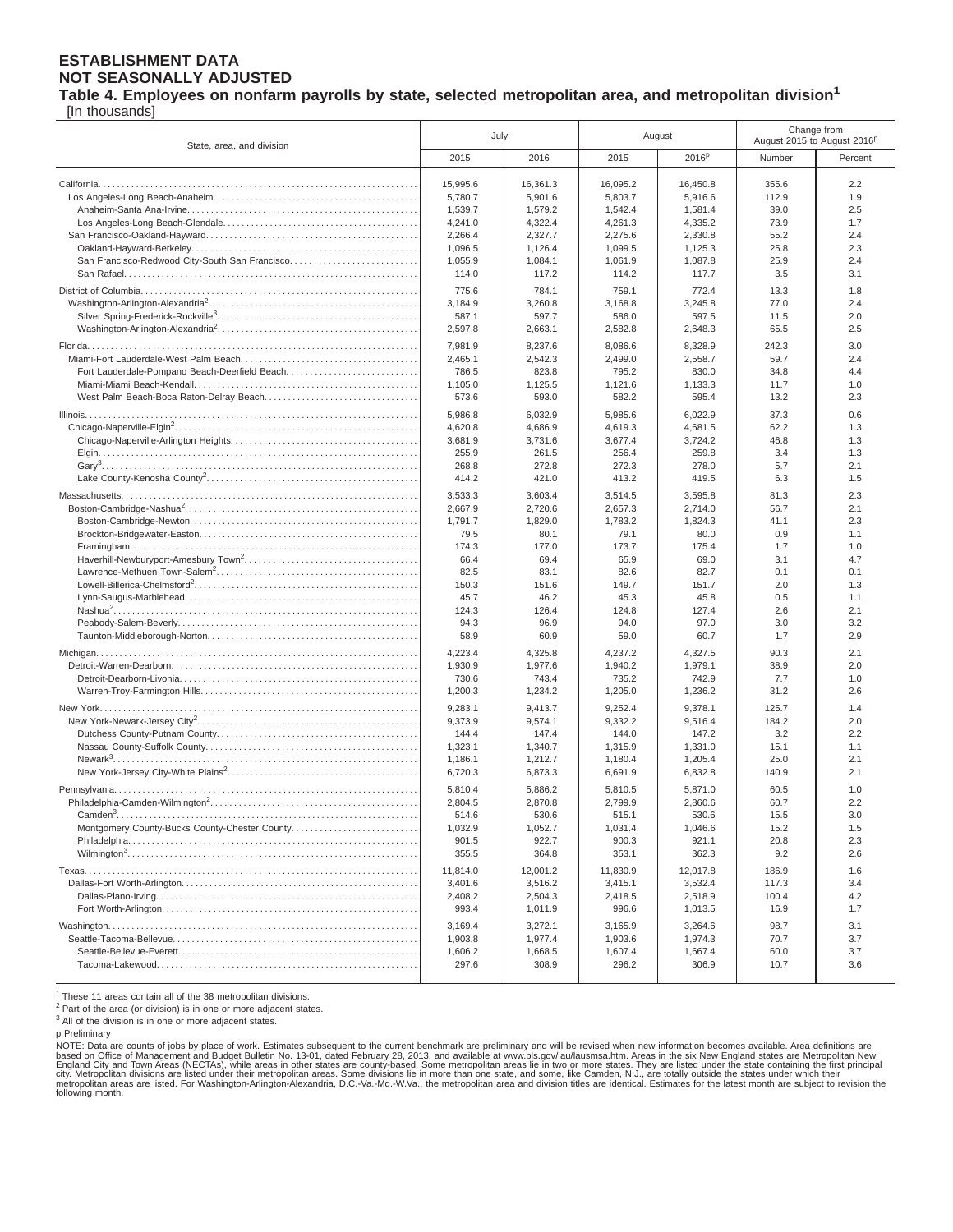# **Map 1. Unemployment rates for metropolitan areas, not seasonally adjusted, August 2016**